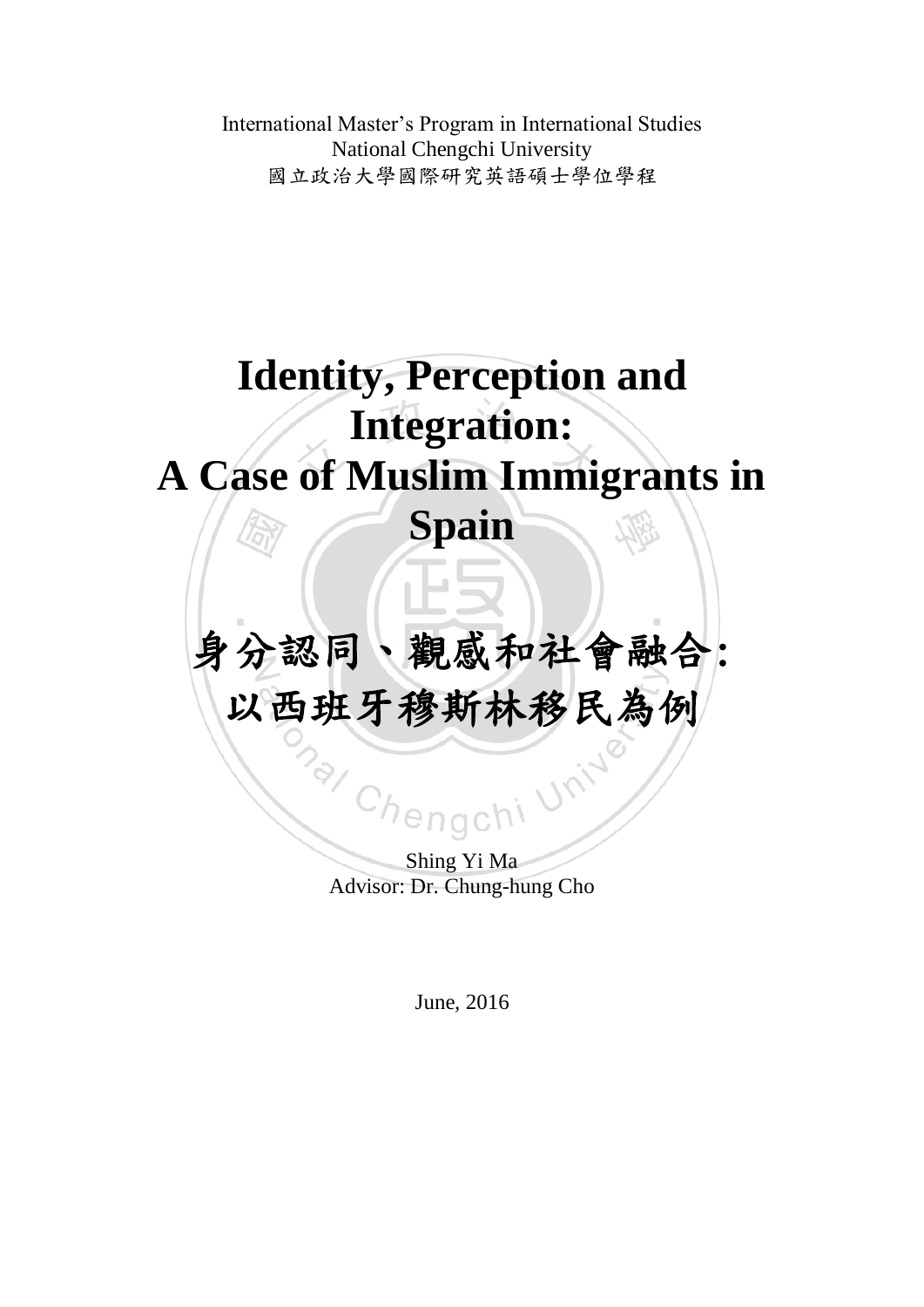#### Acknowledgement

I would like to thank my family, my adviser, my boyfriend, my cousin, and everyone that helped me with my thesis. It would not have been possible without all of your supports throughout these months.

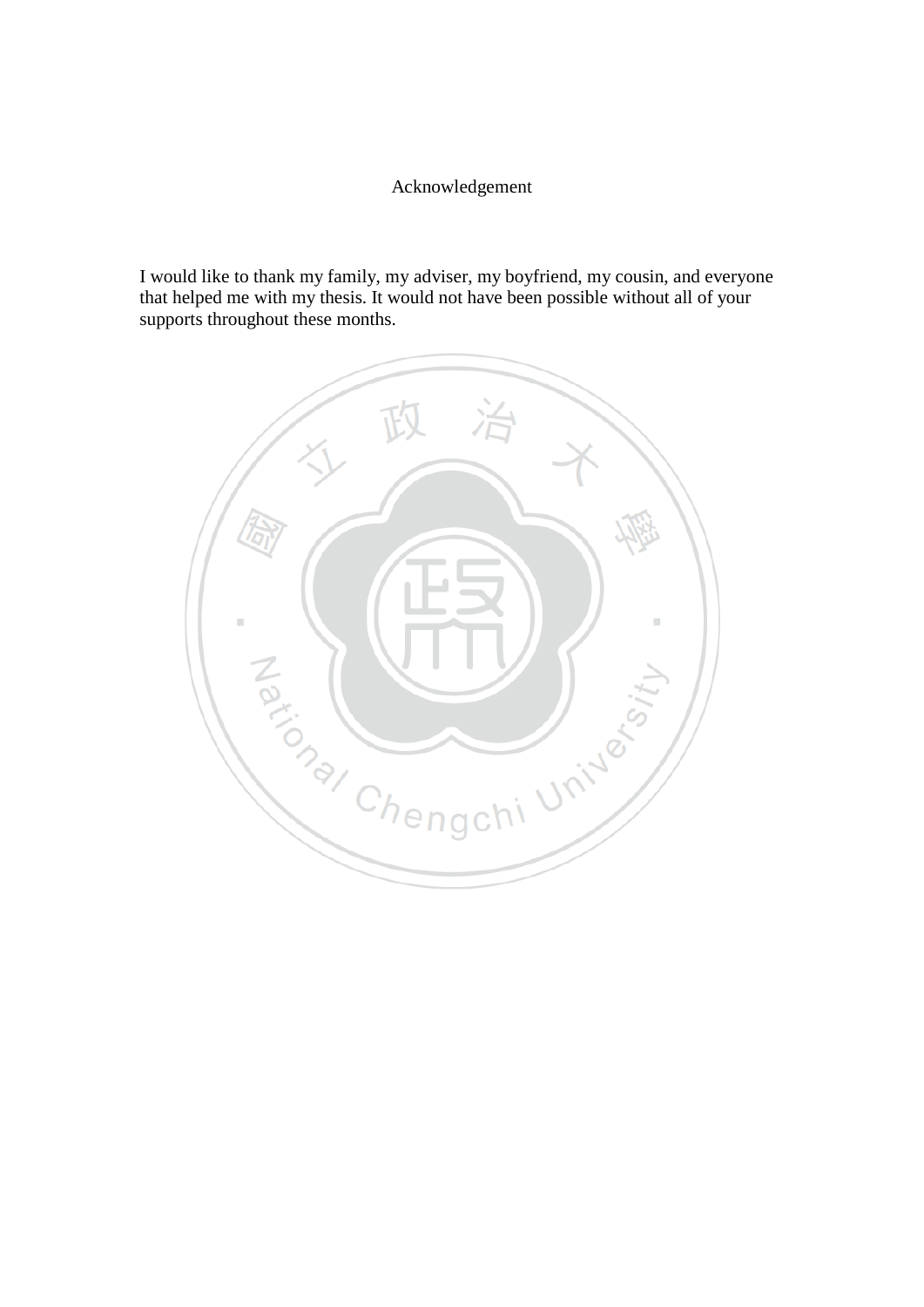### **Table of Contents**

| 5.3 Racism and Islamophobia and Gender Discrimination in society39 |  |
|--------------------------------------------------------------------|--|
|                                                                    |  |
|                                                                    |  |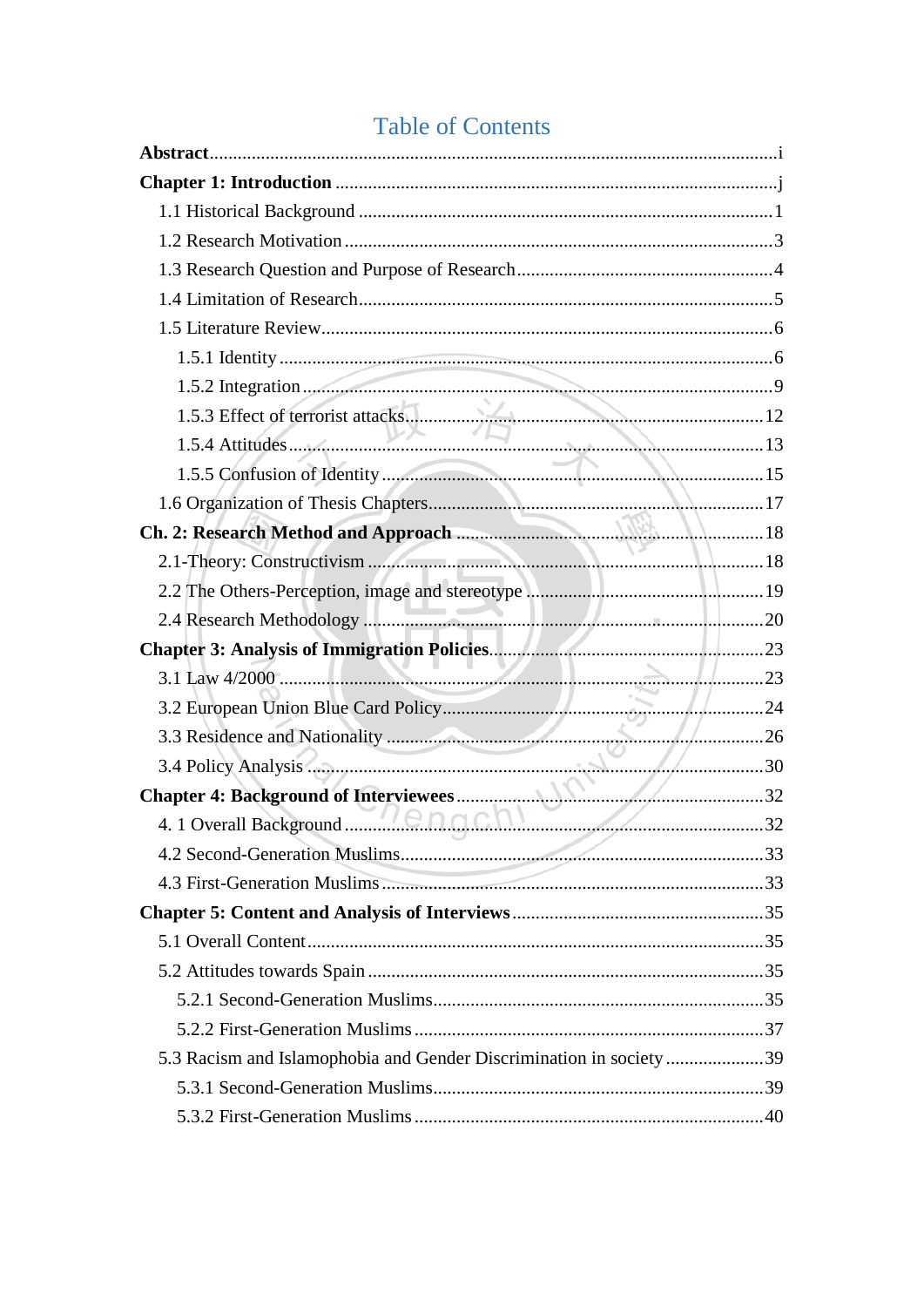| 6.1 Conclusion        |             |
|-----------------------|-------------|
|                       |             |
|                       |             |
|                       |             |
|                       |             |
| Interviewee No.3.     |             |
|                       |             |
|                       |             |
|                       |             |
|                       | $\ldots$ 64 |
|                       |             |
|                       |             |
|                       |             |
| Interviewee No.11. 69 |             |
|                       |             |
|                       |             |
|                       |             |
|                       |             |
|                       |             |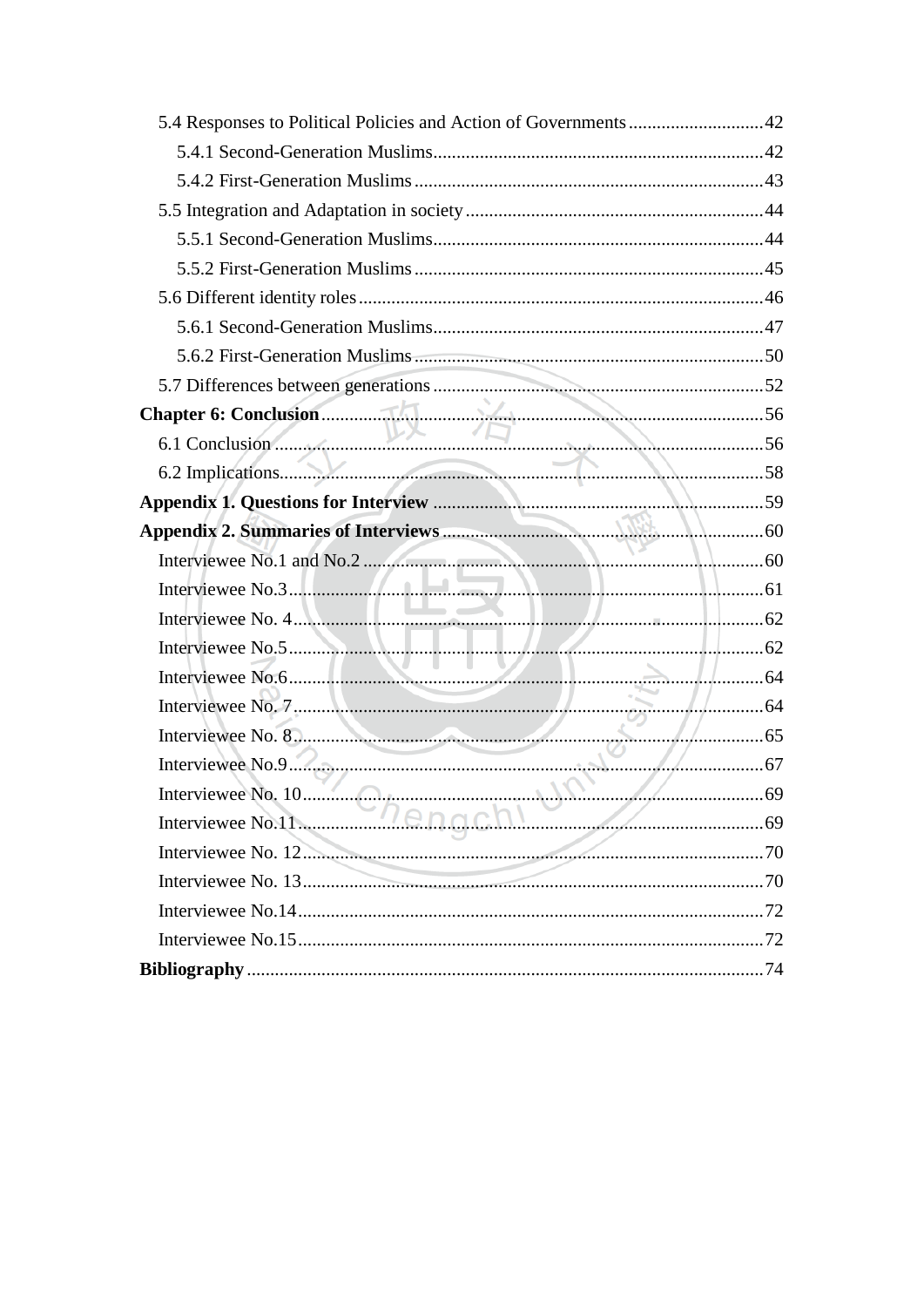## **Table of Figures**

| Figure 5.1 Perception of Second-Generation Muslims and their views of Spanish Policies |  |
|----------------------------------------------------------------------------------------|--|
|                                                                                        |  |
| Figure 5.2 Perception and of First-Generation Muslims and their views of Spanish       |  |
|                                                                                        |  |
|                                                                                        |  |
|                                                                                        |  |

<span id="page-4-0"></span>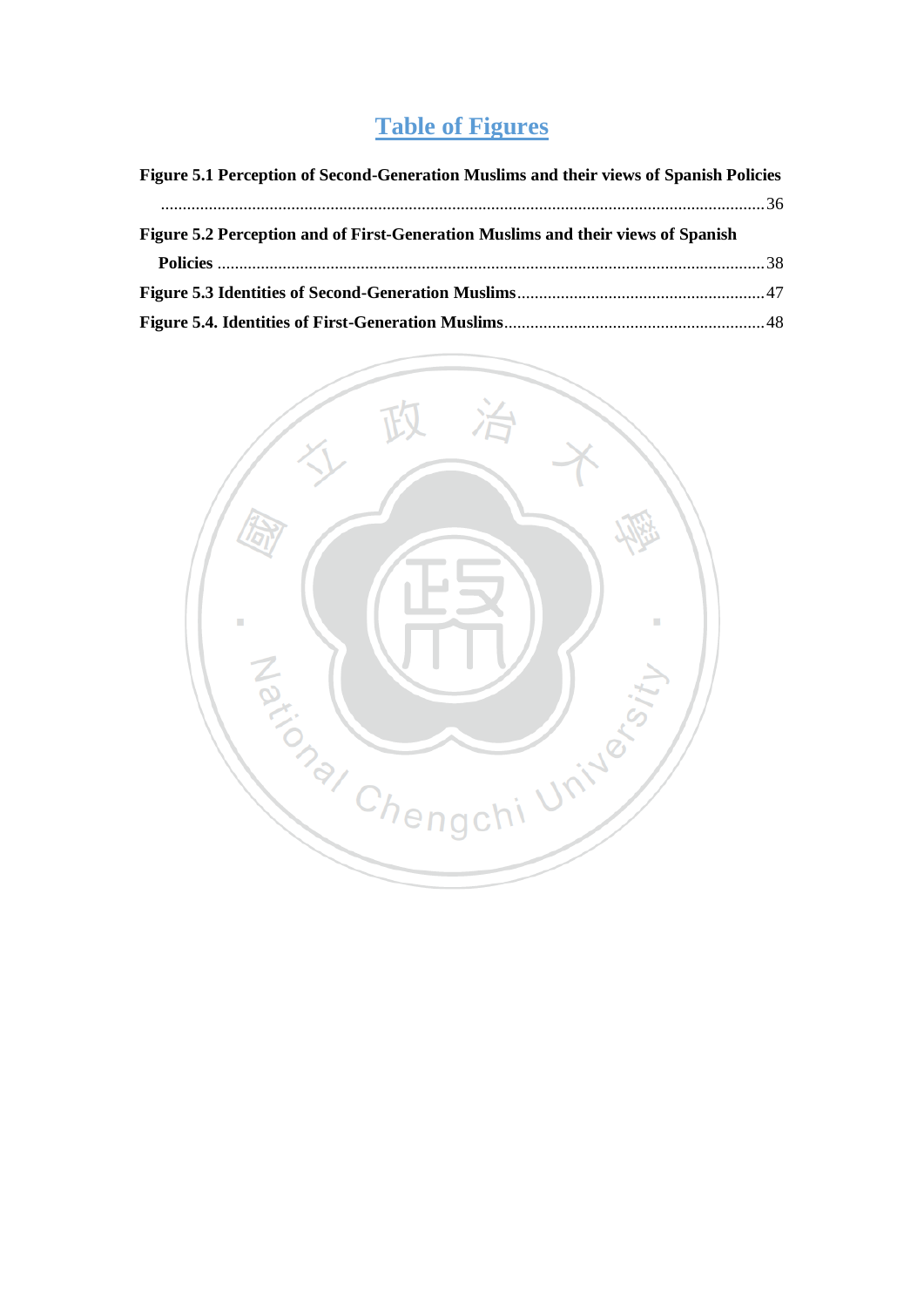#### **Abstract**

It is easier and faster for people to move to different places nowadays with the advanced development of technology and globalization. Although it is easy to move to foreign countries, it is difficult for immigrants to adapt and integrate into a society with distinct cultures, ethnicities, religious and historical background. Identity can be seen as an important factor during the process of integration. From the attitudes of European citizens, self-identification of Muslim immigrants, perceptions and stereotypes imposed toward the immigrants, the difficulties and challenges of integration into the society can easily be observed.

The researcher propose to conduct interviews with Muslim immigrants living in Spain to see their perspectives of the process of integration and the challenges they faced. Many scholars believed that the Muslim immigrants were not represented in the society and often face many discriminations and misunderstandings due to their identity. For other scholars, immigration in Spain is not perceived to be a threat to national identity because of the lack of visibility of immigrants.

However, with recent event of terrorist attacks and the economic crisis, the attitudes of local citizens are becoming less tolerant toward Muslim immigrants. When Muslim immigrants face difficulties of adaptation and integration into the foreign society, they would become segregated and form their own social group; or they would assimilate into the foreign country and lose their identity. If Muslim immigrants are accepted and welcomed by local communities and the government, they would be able to create a new identity and integrate into the society better.

<span id="page-5-0"></span>Key words: Identity, integration, constructivism, Muslim immigrants, perception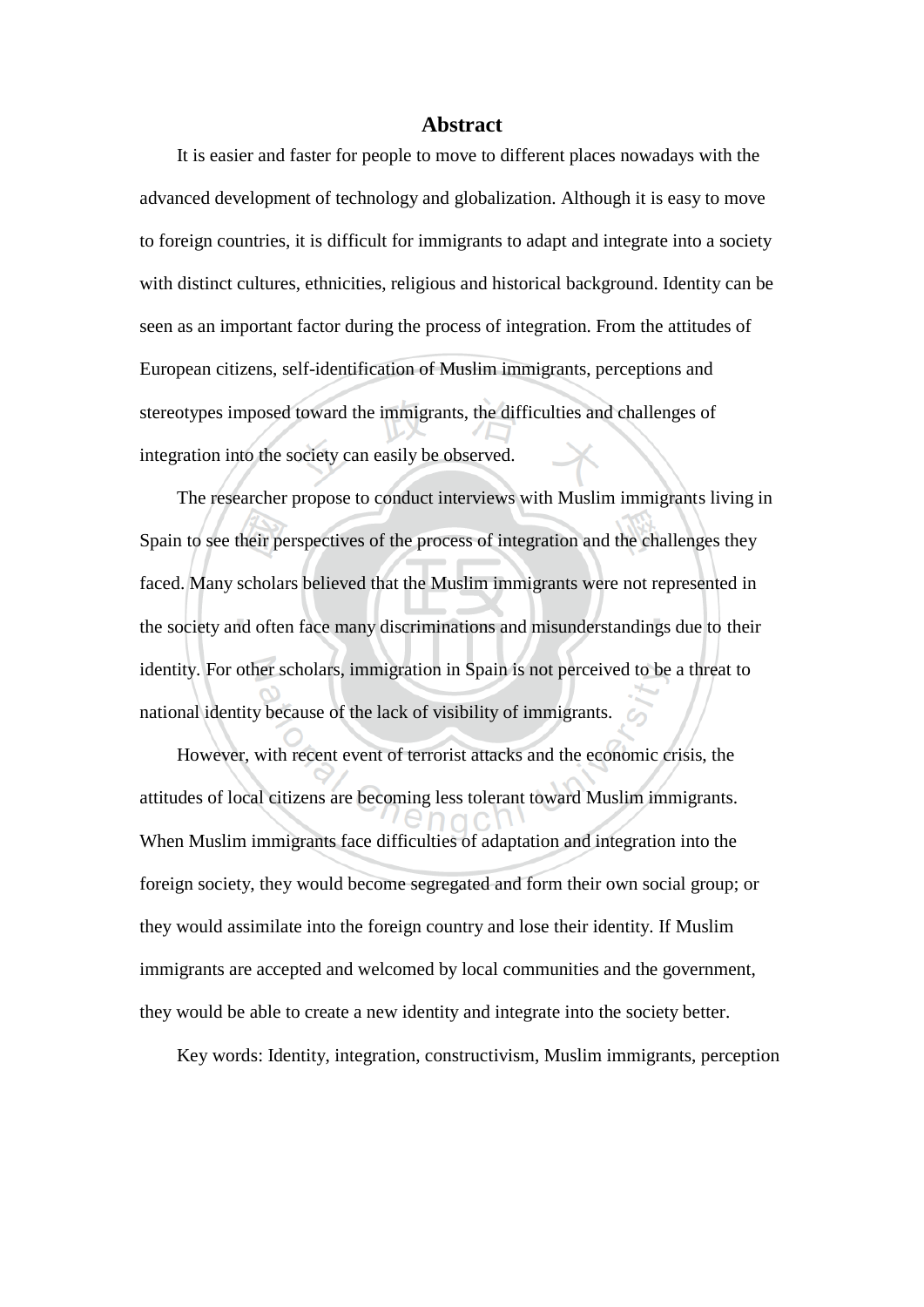#### 摘要

現今科技的進步和全球化,人們能更容易且迅速地遷移到不同的地方。移 民遷移國外不難,但要適應居住國不同的文化、種族、宗教、歷史背景和社會 融合就因人而異。身分認同是社會融合中重要的因素,而社會融合的困難與挑 戰則可以從歐洲公民的態度、穆斯林移民的自我身分認同、對於移民的觀感和 治 刻板印象中觀察出。

論文藉由和西班牙穆斯林移民的實地訪談,試圖了解這些移民在社會融合 的過程以及挑戰。許多學者認為穆斯林移民在社會的代表性較差,以及其認同 常常遭受許多歧視和誤解。其他學者並不認為西班牙移民威脅到國家認同,因 為移民在社會中缺乏能見度。

然而,近年來歐洲經濟危機和恐怖攻擊事件導致當地公民對於穆斯林移民 的態度有所改變。當穆斯林移民面臨在異鄉的適應和社會融合的困難中,他們 或許會選擇從當地社會中分離並組成自我的社會群體,或選擇融入當地社會而 失去自己的身分認同。如果穆斯林移民能夠被當地社群和政府接受,或許會更 容易融入社會。

關鍵字: 身分認同、社會融合、建構主義、穆斯林移民、社會觀感。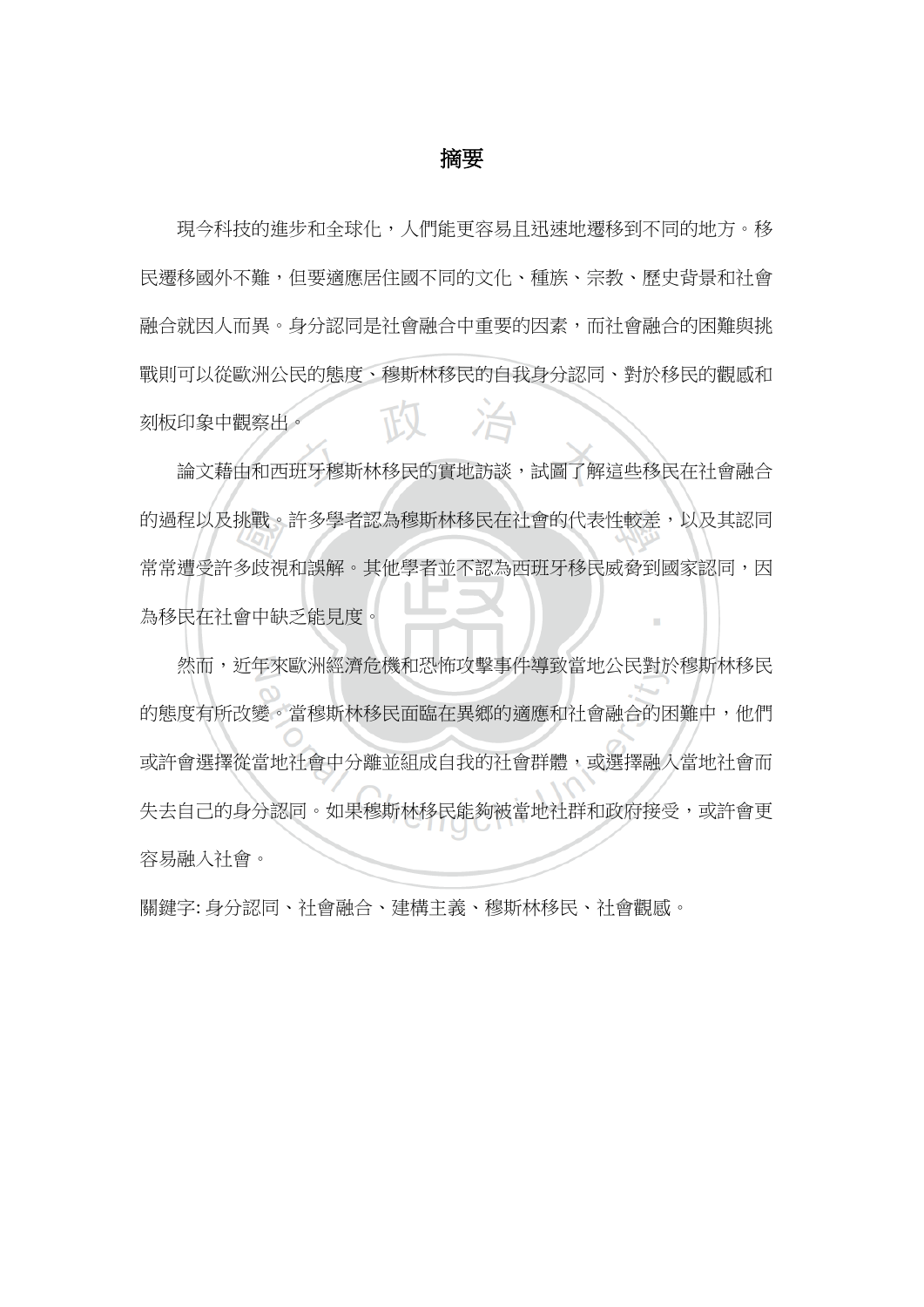#### **Chapter 1: Introduction**

#### <span id="page-7-0"></span>**1.1 Historical Background**

It is easier and faster to travel and immigrate to other countries in the world due to advancements in technology. Many people move to different places for various reasons and they face many challenges adapting to new environments, especially when it's very different from their own background culturally, socially, and religiously. Spain has had a long history with influences and interactions from the Arab World. From the  $8<sup>th</sup>$  century to the  $15<sup>th</sup>$  century, Spain was under the rule of the Umayyad Caliphate. Spain was under Islamic and Arab influence for many centuries. Islamic architectures can still be found in Spain, especially in the south, for example in Andalucía.

Due to the geographical location of Spain, many people from North African countries could move to other European countries and to Spain. Besides the convenience of traveling to Spain, the immigration policy of Spain also attracted a lot of foreign workers from North Africa. In fact, the growth of foreign populations from countries such as Romania, Morocco, the United Kingdom, Bolivia, and China increased significantly from the years  $2001$  to  $2011.<sup>1</sup>$  From this data, we can see that many immigrants came from countries belonging to the former Spanish Empire. Immigrants from Morocco were formerly the largest foreign group in Spain, but immigrants from Romania have been the largest foreign group since 2007.

Before 1985, Moroccans did not need a visa to enter Spain. At that time, many companies in the agriculture and industry sectors in Spain needed employees for

<sup>1</sup> Population and Housing Censuses 2011, INE. [http://www.ine.es/en/prensa/np756\\_en.pdf](http://www.ine.es/en/prensa/np756_en.pdf)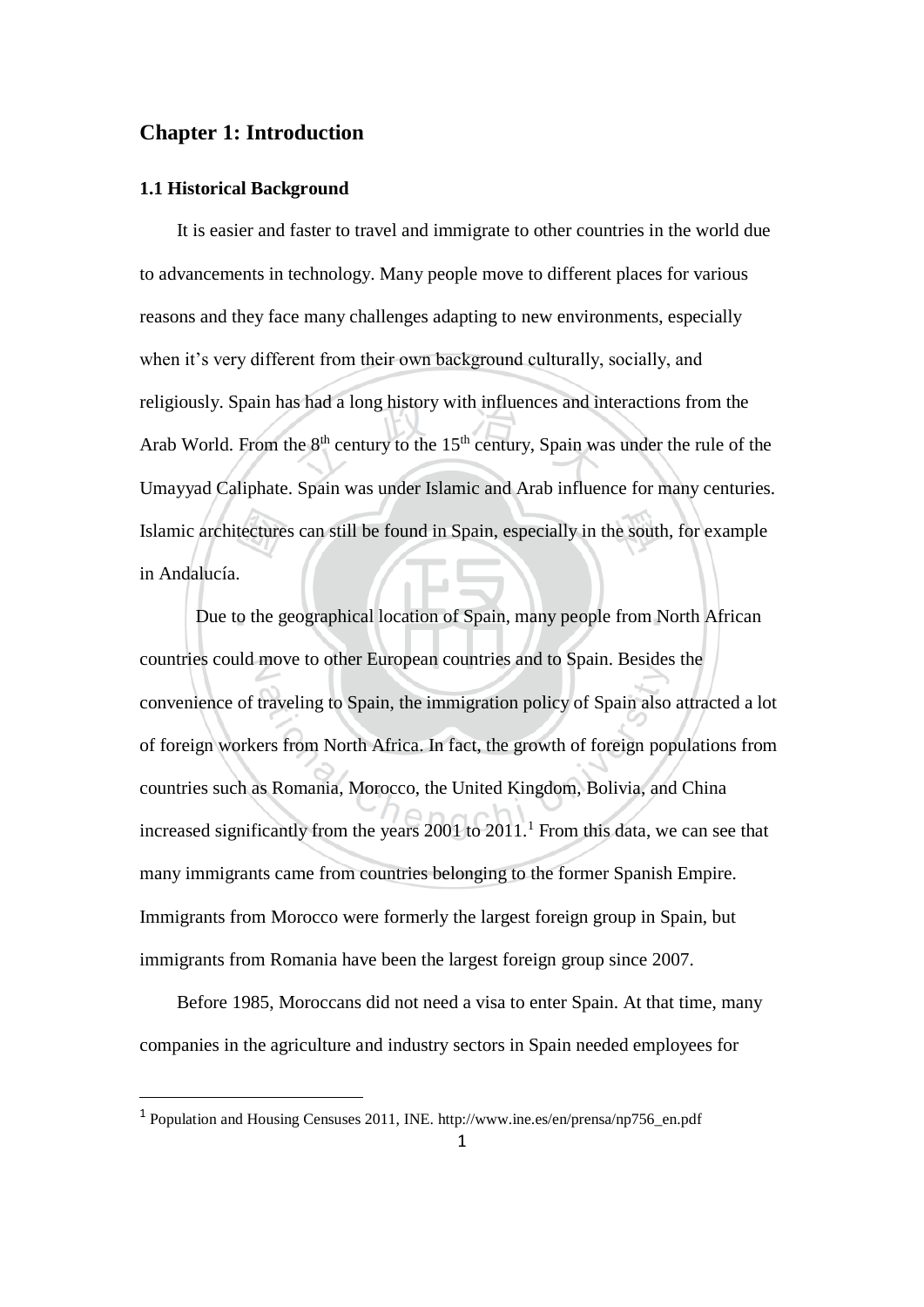seasonal or short-term work. The passage of Law 4/2000 in 2000 created mechanisms for family reunification, regularization of illegal migrants, and acquisition of permanent residency. Through these mechanisms, Spanish Immigration Law tried to facilitate integration for migrants.<sup>2</sup>

However, the primary suspect in the March 11, 2004 Madrid Train Bombings was Jamal Zougam, who was of Moroccan descent.<sup>3</sup> He was charged with multiple counts of murder, attempted murder, stealing a vehicle, belonging to a terrorist organization and four counts of carrying out terrorist acts. Emilio Suraez Trashorras, a Spaniard, was also arrested for supplying dynamite in return for drugs.<sup>4</sup> This incident raised questions concerning the foreign policies of the Spanish government and its involvement in the Iraq War.

The general election was affected heavily by this incident, since the bombing took place just three days before the election. The incumbent political party, Partido Popular (PP) was defeated and Partido Socialista Obrero Español (PSOE) came to power from 2004 to 2011. The change of political party also affected Spain's immigration policies. The population of Moroccan migrants continues to grow steadily despite the changes in immigration policy.

 The above only provides a brief overview of the history of Spanish immigrants. Morocco provides a good example of Muslim immigrants living in Spain due to its historical connections with the country, whether it is in the work force or cultural and historical ties. However, the researcher would not limit the research to

<sup>2</sup> Nuria Empez Vidal, Social Construction of Neglect: The Case of Unaccompanied Minors from Morocco to Spain, Feb. 2007. http://www.demogr.mpg.de/papers/working/wp-2007-007.pdf

<sup>3</sup> "Jamal Zougam: Madrid bomb suspect," *BBC*, http://news.bbc.co.uk/2/hi/europe/3515790.stm. Accessed November 10, 2015.

<sup>4</sup> Mass murderers jailed for 40 years as judge delivers verdicts on Spain's 9/11, *The Guardian*. http://www.theguardian.com/world/2007/nov/01/spain.international. Accessed November 10, 2015.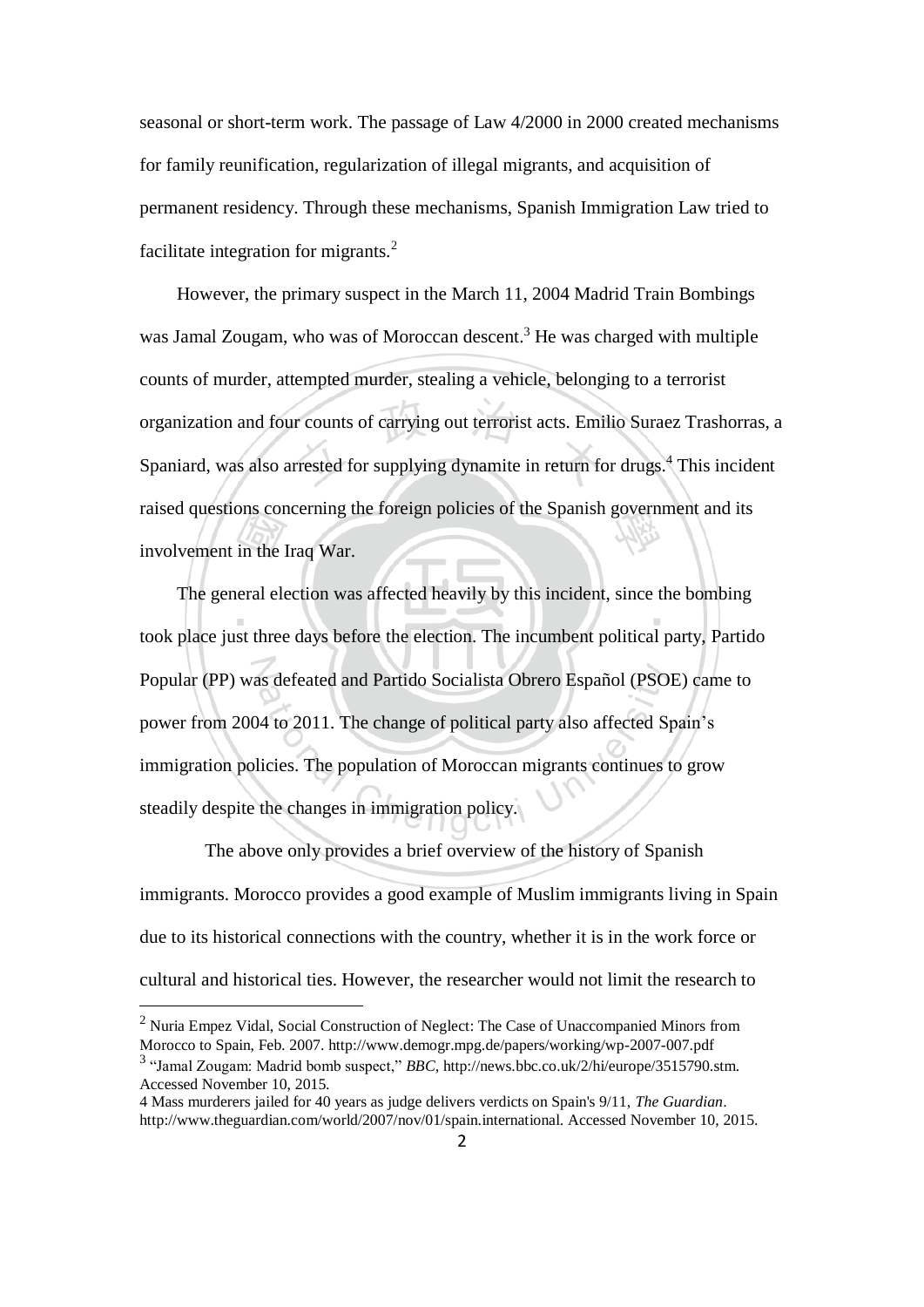only Moroccan Muslims in Spain. In this research, organized focus groups with Muslim immigrants in Spanish cities around Spain will be conducted to compare the results and analyze the responses of the interviewees.

#### <span id="page-9-0"></span>**1.2 Research Motivation**

-

*"Migration is an expression of human aspiration for dignity, safety, and a better future. It is a social fabric, part of our very make-up as a human family."- UN Secretary-General, Ban Ki-moon.<sup>5</sup>*

The main focus of the research will be on the challenges and conflicts that the Muslim immigrants faced in Spain, whether it is with their identities, the adaptation to a new environment or just stereotyping by local society and the media. With evidence collected from field research, the researcher would like to find out how immigrants have changed their identities in order to adapt to the local society and whether their adaption was successful or not if they have a different identity consciousness from the Spaniards. What conflicts of identity have the immigrants faced in the new environment?

With the recent crisis of terrorist attacks that were conducted by Muslim immigrants and also second and third generations of Muslims living in Europe, the researcher would like to investigate whether it is because of the challenges of adaptation into the society and the confusion or conflict of identity. If the attitudes of the local citizens are not friendly and welcoming to the immigrants and the next generations of the immigrants, they would not feel a sense of belong in the country. If

<sup>&</sup>lt;sup>5</sup> Statement. Secretary- General's Remarks to High-Level Dialogue on Migration and Development, New York, October 3, 2013[. http://www.un.org/sg/statements/index.asp?nid=7175.](http://www.un.org/sg/statements/index.asp?nid=7175) Accessed December 3, 2015.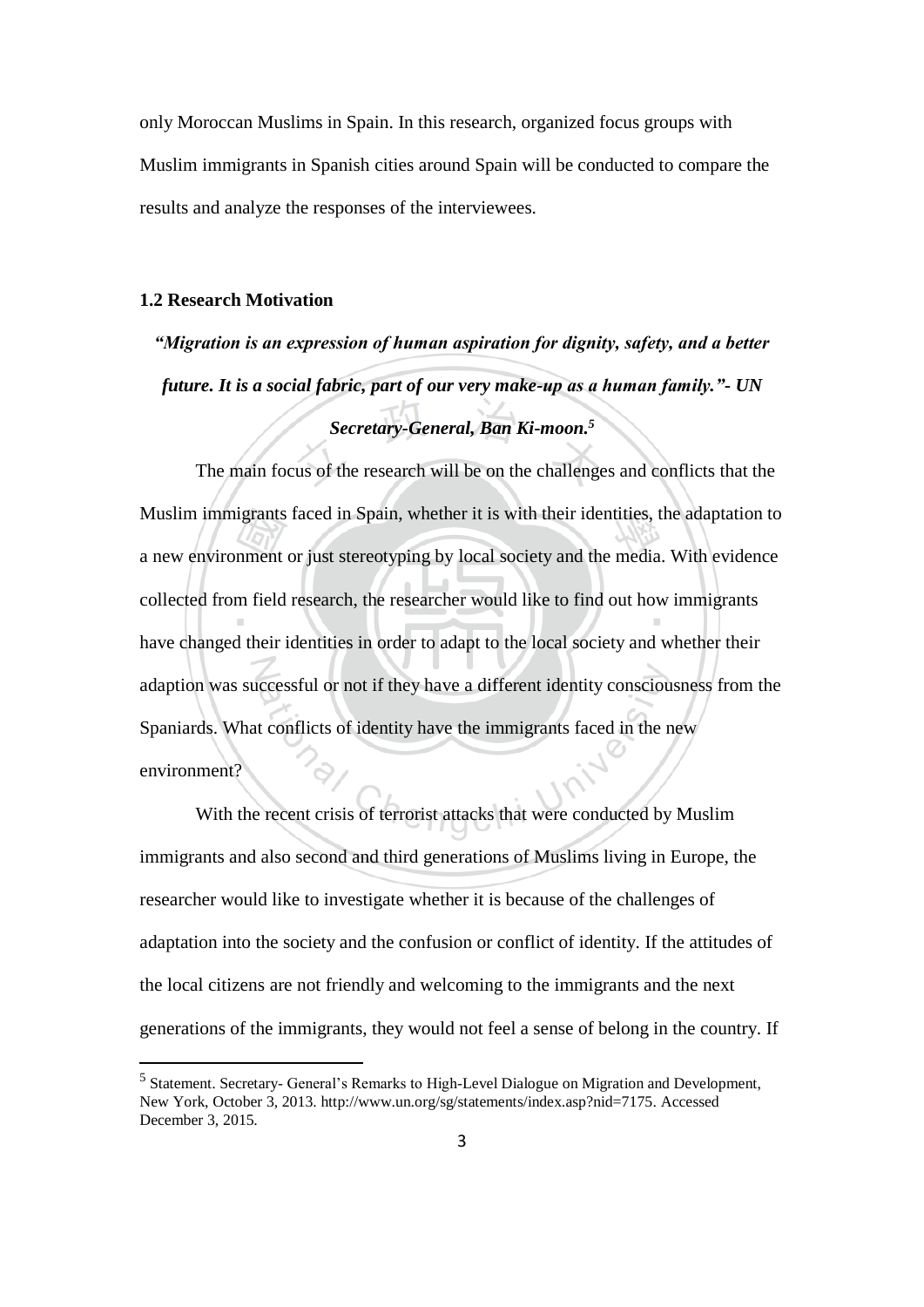immigrants and their next generations do not have the same opportunities to participate in the political arena, job market, or social communities, they would also feel rejected by the community and not integrated into society.

The government and local communities should examine the reasons behind the recent terrorist attacks that were conducted by their fellow European citizens of immigrant descent. It might be the policies that were implemented by the government, the unfriendly attitudes of the European citizens, or the failure to integrate into society due to many reasons. In order to understand what the immigrants think about identity, the attitudes of local citizens, the stereotypes immigrants face, their opinions about the policies made by the government, and the challenges of integrating into local society, the researcher would like to conduct interviews in different cities in Spain and combine the findings with existing literature about the integration of Muslim immigrants in Spain to examine the situation of Muslim immigrants in Spain.

#### <span id="page-10-0"></span>**1.3 Research Question and Purpose of Research**

Identity has been seen as an important concept in the theory of constructivism, it shapes people's values and behaviors and many immigrants might identify themselves differently in terms of different identities, thus, the researcher would like to know how identity affects the integration of immigrants into local society?

In order to analyze the situation and condition of the Muslim immigrants and their second-generation descendants living in Spain, the researcher proposes the following questions: How do attitudes toward immigrants influence the integration of immigrants into local society? What challenges do second-generation immigrants face in their new homeland? How are they adapting to the local society? How do they deal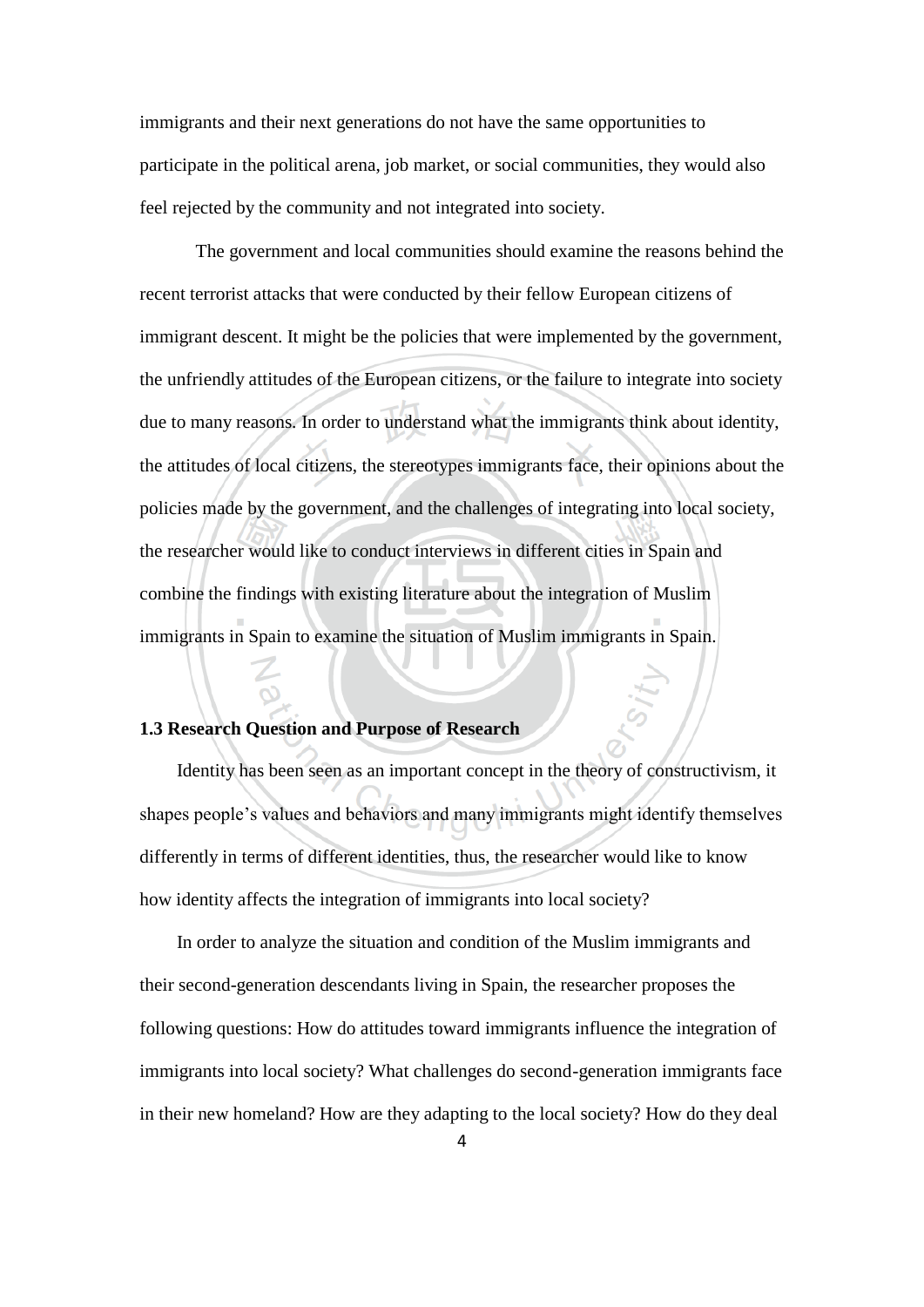with the challenges?

Lastly, the researcher would like to investigate what the government has done to help the immigrants to adapt and what more the government can do to help the immigrants adapt into the society, from the perspective of the immigrants.

The purpose of the research is to find out the relationship between identity, perception and integration in the society. The targeted interviewees are first and second generation Muslim immigrants living in Madrid, with second-generation Muslims as the main focus. Many second generation immigrants were born in Spain and were educated in Spain, so the identity of these interviewees might vary amongst themselves. However, the perceptions they received in the society may still be stereotyped and even racist and this might be difficult for the interviewees to adapt and integrate in society. The research questions are proposed to figure out the relation between identity, perception and integration.

#### <span id="page-11-0"></span>**1.4 Limitation of Research**

There will be some limitations of this research. First, finding the interviewees might be difficult because they might be reluctant to express their opinions especially after the recent terrorist attacks and they might doubt the intentions of the interview. Second, the concept of identity is subjective and abstract, maybe second generations of Muslim immigrants might not have such a big concern of the identity that they possess or that they are already assimilated into the society and do not face so many challenges. Third, it is difficult to judge and analyze fairly and subjectively other ethnicities.

Fourth, it is not certain that the interviewees are representative enough of the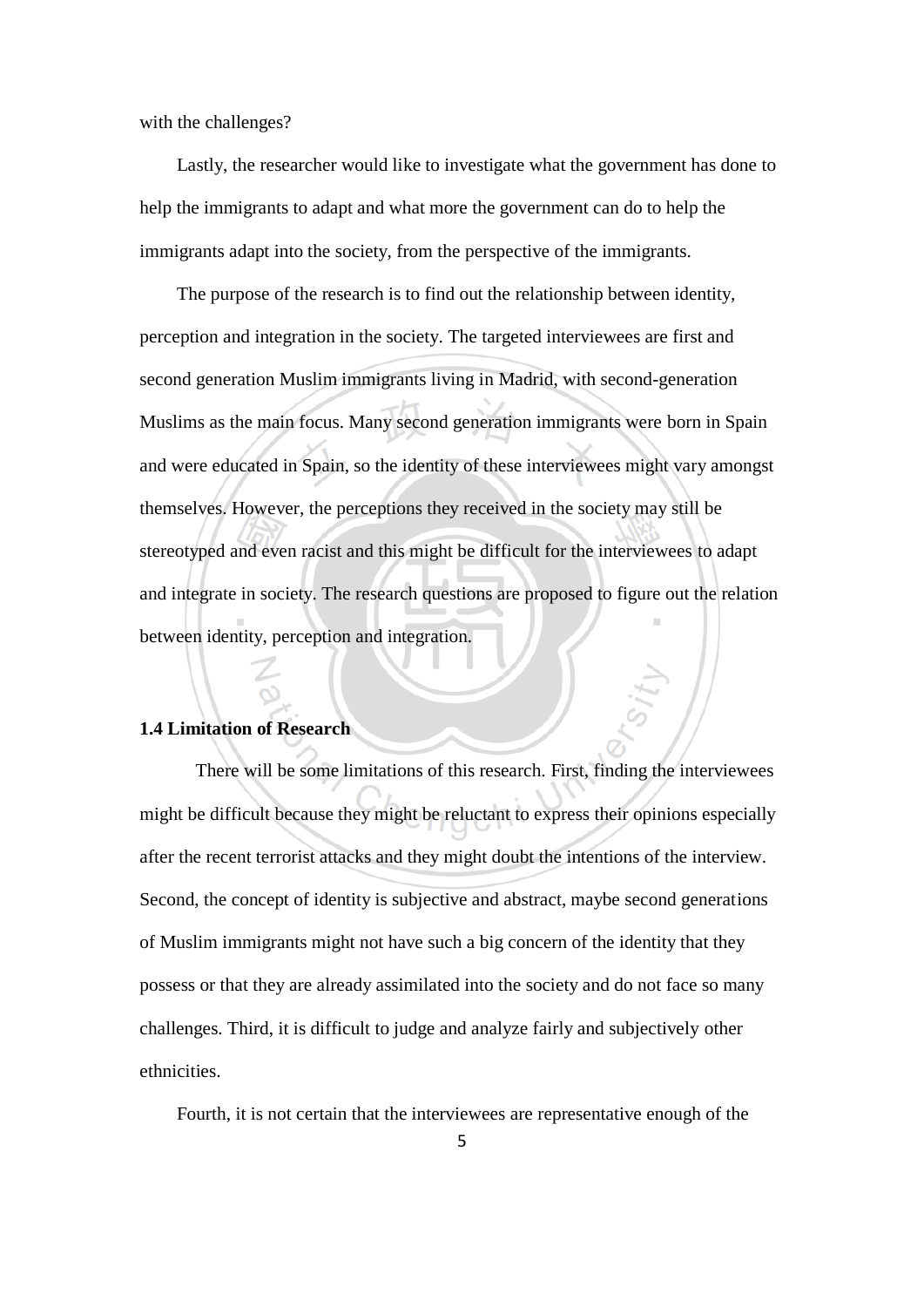whole population of Muslim immigrants in Spain. Everyone acts and feels differently, so it might be hard to make generalizations just based on this research. However, if the findings of these interviewees are similar to each other no matter where they are from in Spain, then the findings may be able to provide insight into a general pattern of feelings towards integration from the Muslim immigrants in Spain.

#### <span id="page-12-0"></span>**1.5 Literature Review**

*"The face of migration is changing. Today, migrants are coming from, and going to, more places than ever before."- UN Secretary-General, Ban Ki-moon.<sup>6</sup>*

#### <span id="page-12-1"></span>**1.5.1 Identity**

#### **Identity and attitudes of local citizens**

For scholars that believed identity to be a key factor towards the integration of the society, they believed that if the attitudes of local citizens are more accepting towards immigration it would help immigrants to adapt into the society. In order for local citizens to be more willing to accept immigrants, they would have to not feel threatened by the immigrants. Possessing an identity that is very different to those that of the host society can raise some problems. Due to the lack of information, knowledge, and misconception towards different identities, people might not be so friendly towards another identity. This phenomena will be explained in the chapters to come when the theory of "the Other" is being discussed.

According to John Sides and Jack Citrin (2007), residents of countries with large immigrant populations or countries experiencing economic difficulties are not

<sup>6</sup> Ibid.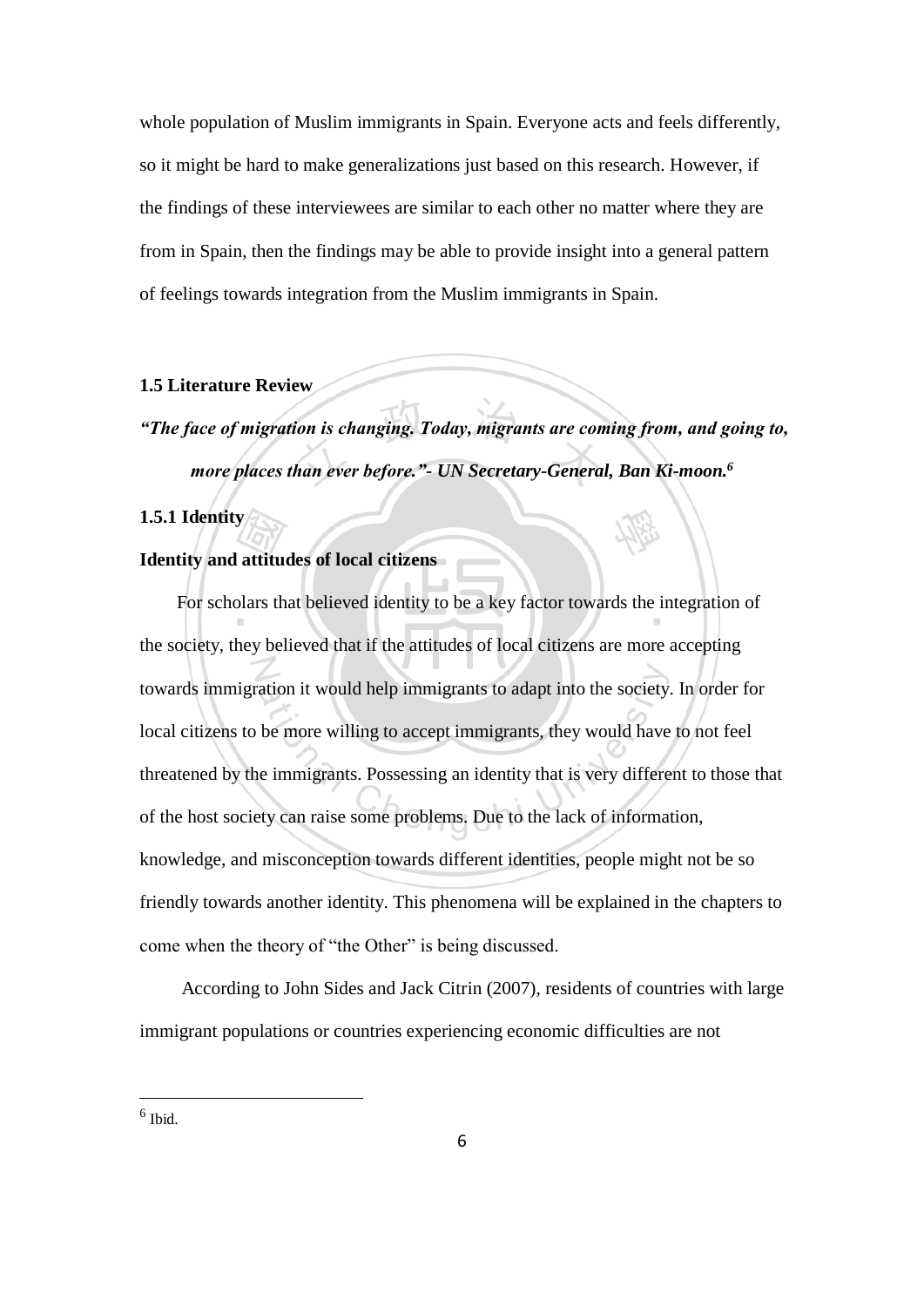especially likely to oppose immigration.<sup>7</sup> However, immigration can challenge the identity of a national-state.<sup>8</sup> The conclusion of the authors' argument is that the vision of immigration viewed by the Europeans depends more on symbolic attitude about the nations (identities) and on misperceptions of the size of immigration population, and less on economic status. In the case of Spain, the percentage of foreign born estimated by Europeans is around 17% instead of 6% in 2002-2003. The authors also believed that ethnic background and immigrant status also affects attitudes towards immigration. The perceptions are more positive among self-identified minorities; however, the size of this effect depends on the degree of the immigrant's incorporation in the host society. From this research, the role of cultural and national identities is an important factor in determining the influence of opinions of Europeans. Cultural differences is significant in Europe especially because there are many Muslim immigrants in Europe and they possess cultural traditions that are sharply divergent from the current European mainstream.

Identity is an important concept consisting of the expression of one's own identity (self-identity), or the collective identity, such as religious, social, cultural or national identity. The formation of identity is influenced by one's surroundings and the psychological feeling of belongingness. The attitudes of others also affect the perception and identity formation of an individual.

#### **Muslim identity**

In that sense, when identity is being discussed, there are different ideas about

 $<sup>7</sup>$  John Sides and Jack Citrin, European Opinion about Immigration: The Role of Identities, Interests,</sup> and Information, Cambridge University Press, 2007.

<sup>8</sup> Ibid., p.481.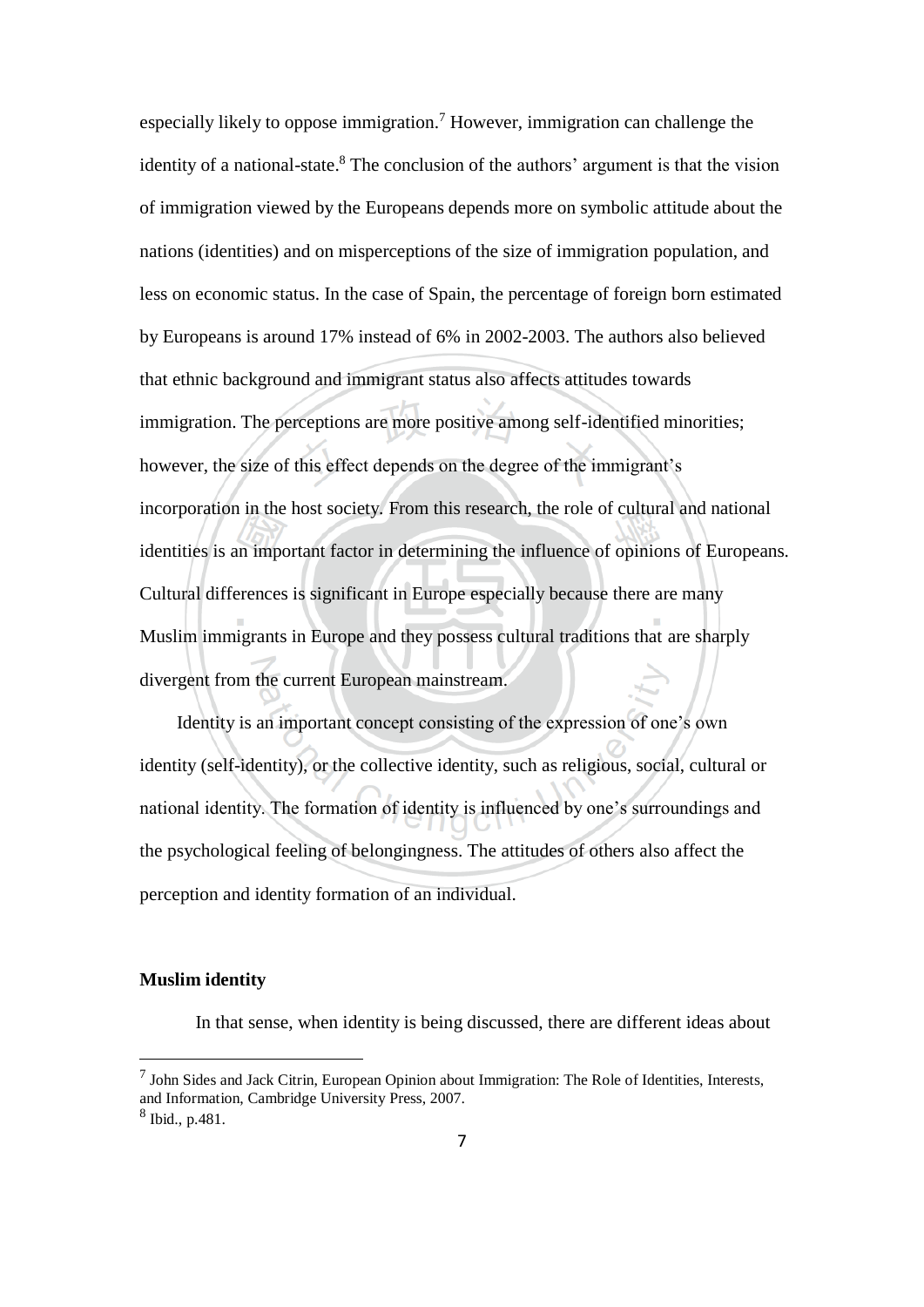what identity is. Some scholars believed identity is imposed towards people externally, some believe that it is involuntary, and some believe that it is self-defined. There are also different types of identity, such as cultural identity, racial identity, ethnic identity, religious identity, national identity and so on. The types of identity that will be discussed will mainly be focused on religious identity, cultural identity and national identity.

Muslim identity can be seen as either self-defined or imposed according to different scholars. In the book, "Citizenship, Identity, and the Politics of Multiculturalism-The Rise of Muslim Consciousness", the author, Nasar Meer (2010), defined the concept of Muslim identity with references of what Muslim identity was viewed from other scholars. When Muslim identity is viewed as a sociological category, it becomes a less exclusive and more valid way of operationalizing Muslim identity because it includes opportunities for self-definition. The space for selfdefinition is helpful to conceptualize the difference between racial and ethnic categorizations. Muslim identity can be seen differently by different people; however, when one is born into a Muslim family, one becomes a Muslim. Scholars like Marshall-Andrews recognized Muslim identity as an involuntary category, whereas Younge believed to be an externally imposed narrative.<sup>9</sup>

#### **Religious Identity and Ethnic identities**

-

Meer raised a perspective from Pnina Werbner that separates religious identity and ethnic identity. Wernber believed that Muslims in Britain have become

<sup>&</sup>lt;sup>9</sup> Nasar Meer, Citizenship, Identity and the Politics of Multiculturalism-The Rise of Muslim Consciousness, Palgrave Macmillan, 2010.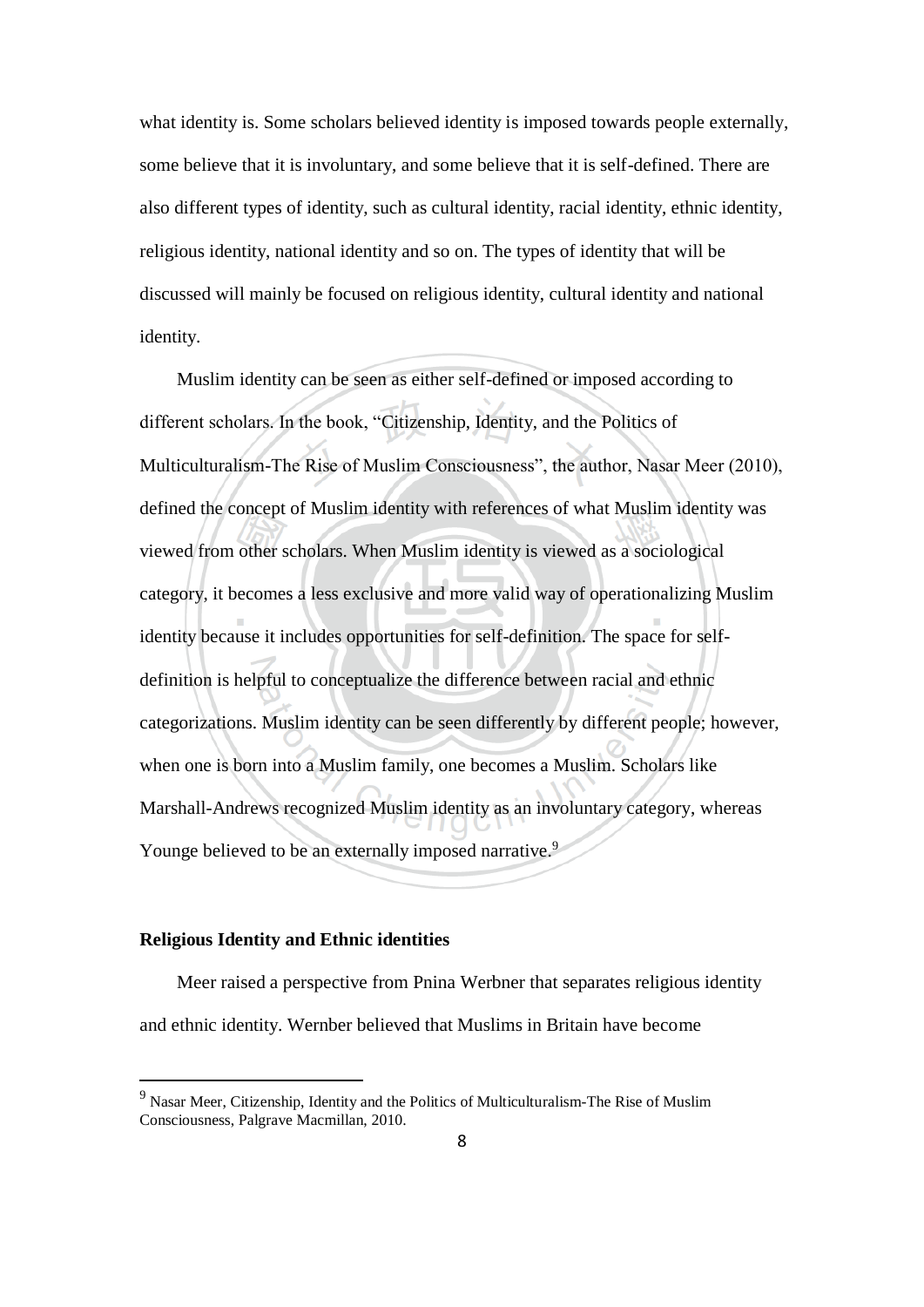problematized through their religious rather than ethnic identities. "Whereas Asians are seen to be integrating positively into Britain, contributing a welcome spiciness and novelty to British culture, Muslims are regarded as an alienated, problematic minorities...<sup>"10</sup> Why would Muslim identity be seen as "problematic" when other ethnic identities are seen as welcome? What would happen, for example, according to the excerpt by Wernber, if the immigrant is both Asian and Muslim? How would he or she be viewed in this context?

Meer believed that Muslim identity should be recognized differently from racial categorization or "minority group", because Muslims are subjected to discrimination and exclusion as a group and by protesting against discrimination $^{11}$ .

#### <span id="page-15-0"></span>**1.5.2 Integration**

Integration is defined as the structural process of incorporation as equals into a society with different social groups. Integration should not be assimilation, members of minorities would be able to preserve their own cultural and religious identity in the society. Integration can be divided into many different fields, such as political integration, cultural integration and religious integration.

 $10$  Ibid.

 $11$  Ibid.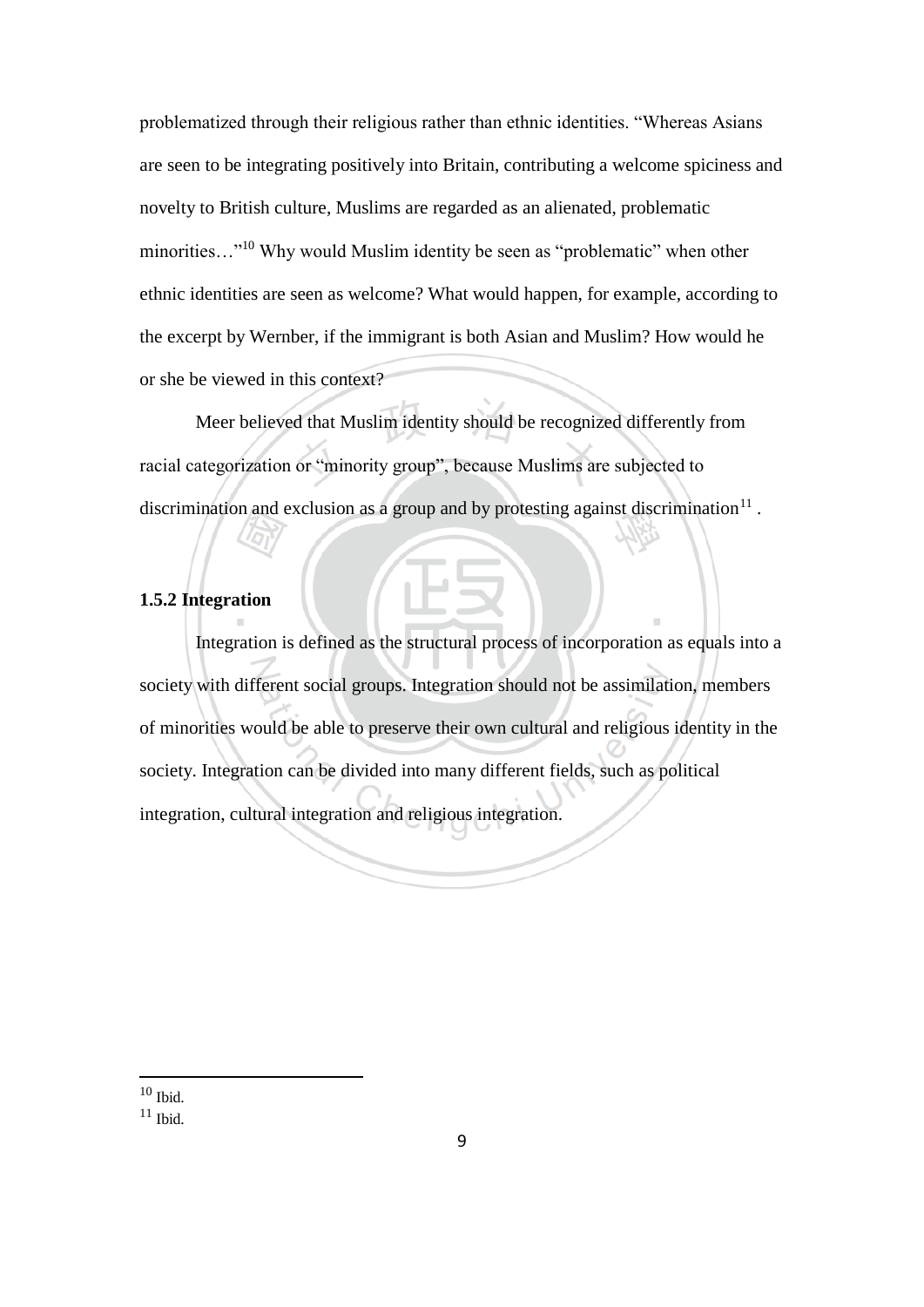#### **Political integration**

Meer also raised an excerpt from Maleiha Malik (2005):

"If Muslims see their sense of identity reflected in legal and political institutions, and they see their concerns being taken seriously by these institutions, they are more likely to comply with the obligations of these institutions without feeling coerced. Therefore, in order for Muslims to feel that their concerns are being accurately reflected, it is vital that policy makers and legal and political institutions recognize Muslims as a distinct social group."

From the excerpt above, it is clear to see that in order for Muslims to be fully integrated into the society, it is necessary to recognize the needs, differences, and concerns of Muslims in political and legal institutions. Without recognizing the differences of Muslims to the other social groups in society and to implement policies to help Muslims integrate, Muslim would not feel welcomed and be reluctant to comply with the obligations of these institutions. Unfortunately, the representation of Muslims in political and legal institutions is still rarely seen, or not present at all.

With the lack of representation in the society, the researcher believes that the identity of Muslims might present in two ways, it would be either repressed and assimilate into the society or expressed and segregated in the society. In order to integrate into society, the Muslim identity might be neglected and Muslims might act just like normal citizens in the society. However, the Muslim identity can also be expressed by Muslims, leading them to create their own social group which might cause them to not integrate into the society.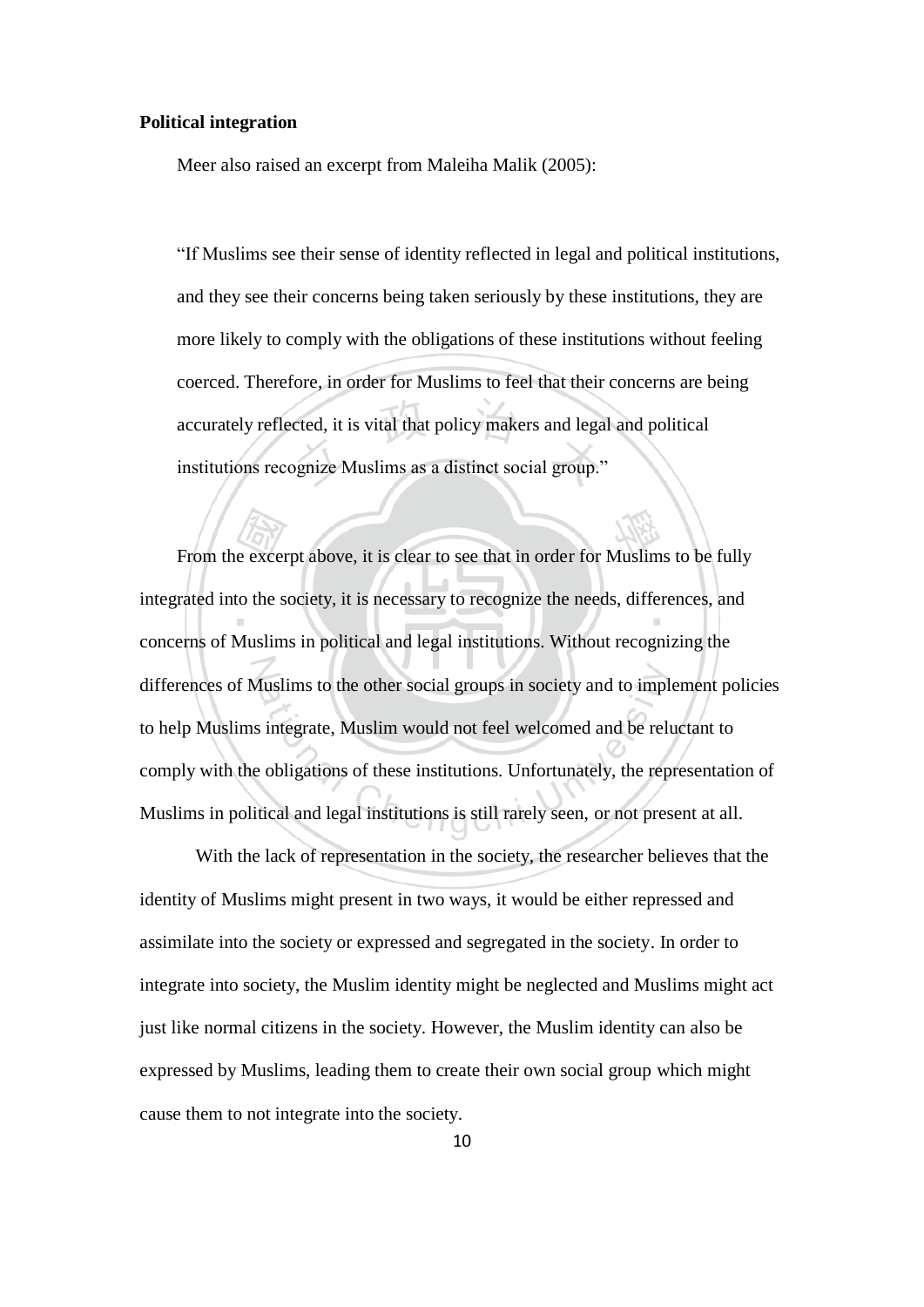#### **Cultural/religious integration**

-

The lack of support for constructing a place of worship for Muslims can also be seen as a setback towards integration in the society. As Ricard Zapata-Barrero said in his article, "The Muslim community and Spanish tradition-Maurophobia as a fact, and impartiality as a desideratum", whenever a Muslim community wants to construct a mosque in a city, they would receive immediate protest from the neighborhood. This showed the reluctance of the local citizens in Spain to recognize the needs to give Muslims the public visibility such as Catholic Church that is enjoyed by the local citizens.<sup>12</sup> Zapata-Barrero believed that the Spanish identity has been built in opposition to the picture of the Muslims in general and the Moroccans in particular due to its historical and cultural context. Spain was under the rule of the Islamic Empire from 711 to 1492 and the people that were ruling at that time were called the "Moors". However, as mentioned by the author, nobody can deny that Spanish tradition cannot be understood without the Islamic legacy and cultural heritage. He believed that the negative images and immigration news are related to the Muslim community.

Just as Zapata-Barrero argued, it is important to understand the perception and attitude of citizens against the Moroccan community in terms of sociological, political variables and also historical context. The author used Maurophobia (the phobia of Moors) instead of Islamophobia because he believes that it is the existence of Maurophobia instead of religious/ cultural racism that is present in Spain. The historical construction of the stereotype of "Moor" as somebody suspicious and

 $12$  Ricard Zapata-Barrero, "The Muslim community and Spanish tradition-Maurophobia as a fact, and impartiality as a desideratum," Multiculturalism, Muslims and Citizenship-An European Approach, Routledge: Taylor and Fracis Group, 2006.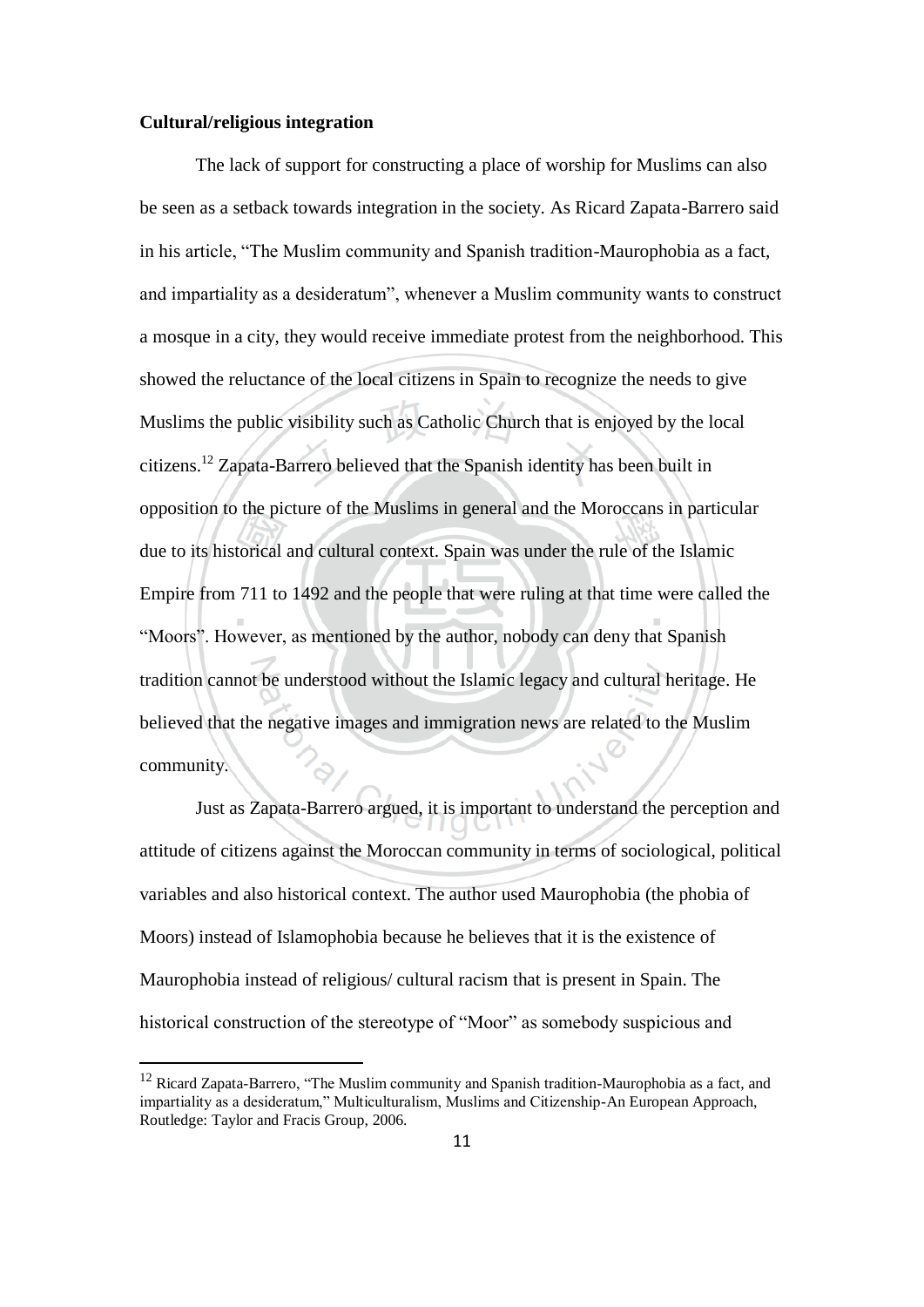potentially a criminal. This further enhanced the historical memory of separating "good" or "bad" immigrants following the criteria of language and/ or religion and they are the most tangible elements of Spanish tradition.

#### <span id="page-18-0"></span>**1.5.3 Effect of terrorist attacks**

Zapata-Barrero also argued that as a consequence of 9/11 in New York, 3/11 in Madrid, and the bombing in London, there had been intentional policy favoring Central and Eastern European immigrants and South Americans over Moroccans. He believes the logical explanation of signing of the first bilateral agreement for sending migrant workers from Poland and Ecuador was due to the Christian identity and protecting the Spanish identity, because Moroccans or Muslim migrants are viewed as potential "cultural invaders" to the region. Zapata-Barrero believed that the authorities even restricted the Muslim community from accessing public spaces due to historical stereotypes, an action that forces members of the Muslim community to close in on themselves and search for their own identity, since Spanish citizenship is not open to them. This is an example of repression towards the Muslims and would lead to the segregation of the community. enach

The recent terrorist attack in Paris 2015 claimed by Islamic State of Iraq and the Levant (ISIL) is seen as the deadliest in Europe since the Madrid train bombing in 2004. It was seen as a response to the French airstrikes on the region of Syria and Iraq. This attack has intensified the tension between the Muslims and the local citizens living in Europe and many countries around the world condemned the actions of ISIL, including the Muslims in many parts of the world.

The importance of this thesis is to observe the relationship between identity,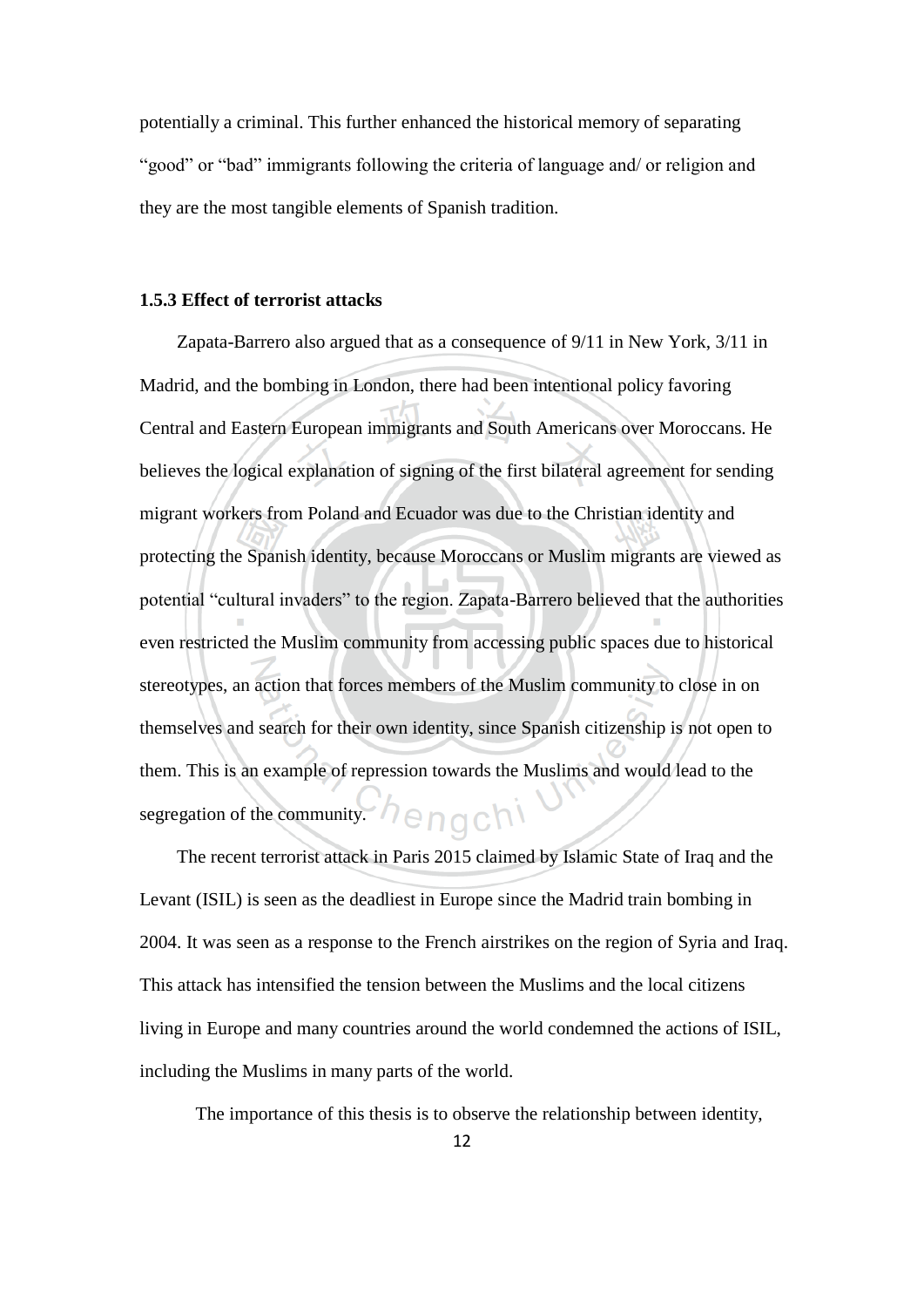attitudes of citizens and immigrants, the images and representation of both local citizens and immigrants and integration into the society.

From the researcher's point of view, Muslim identity can be seen as a mixture of cultural and religious identity and it can also be seen as a shared identity. Some scholars believe identity will influence the integration into society because identity can create a belongingness for the immigrants and it would be easier for them to adapt into the society. However, some scholars believe identity will not influence the integration into society, since identity can be changed easily and many people possess more than one identity.

#### <span id="page-19-0"></span>**1.5.4 Attitudes**

-

*"We need to improve public perceptions of migrants. Migrants contribute greatly to host societies… Yet far too often they are viewed negatively." - UN Secretary-General, Ban Ki-moon.<sup>13</sup>*

Some scholars believe that identity and attitudes of local citizens and immigrants will not influence integration into the society. These authors believe that identity is not the main factor for immigrants to adapt into the society. In the perspective of Joaquin Arango (2013), the Spanish citizens did not strongly oppose the idea of existence of immigrants in Spain because the immigrants were perceived as benefits to the society and not a threat to national identity because most of the immigrants were working in construction sites or in the physical labor force and it is usually short-term work. However, recently the attitudes towards immigrants were becoming

<sup>&</sup>lt;sup>13</sup> Statement. Secretary- General's Remarks to High-Level Dialogue on Migration and Development, New York, October 3, 2013[. http://www.un.org/sg/statements/index.asp?nid=7175.](http://www.un.org/sg/statements/index.asp?nid=7175) Accessed December 3, 2015.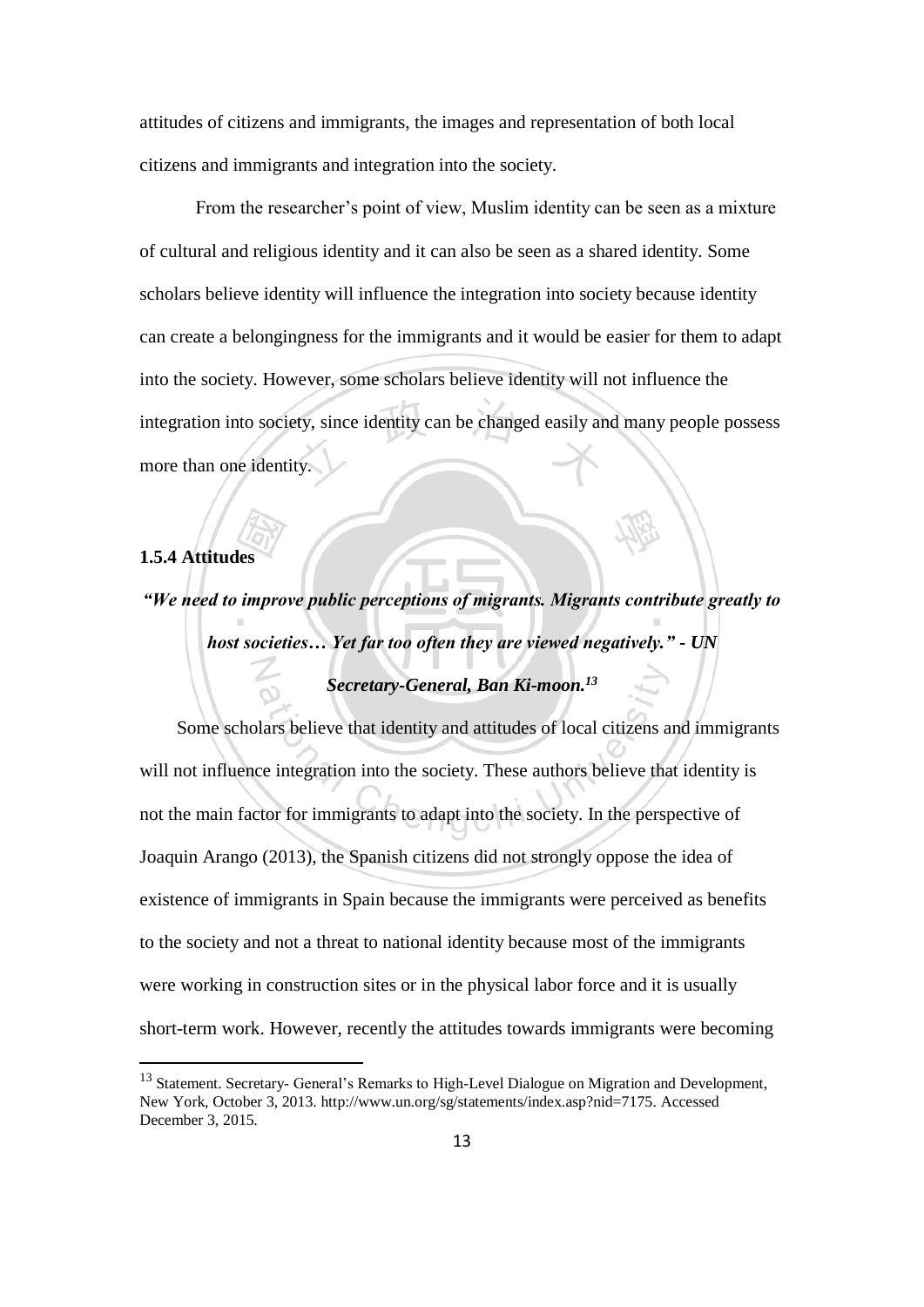less tolerable.

#### **Perceived benefit**

In the case of Spain, immigration is not perceived by the local society as threatening, and the sentiment of anti-immigrant is not so strong.<sup>14</sup> The outcome of immigrants working in labor markets is perceived as beneficial for local citizens. Thus, they would not feel threatened to the existence of immigrants. Provided by Arango, the percentage of foreign-born population in Spain had increased from less than 4 percent of the population in 2000 to almost 14 percent by 2011. The growth of the immigration population, in the perspective of the author, did not lead to significant anxiety because it was seen as a requirement for the labor market and an outcome of economic progress.

#### **Not perceived as a threat with respect to national identity**

Moreover, the Spanish government has shown a strong commitment to immigrant integration, which has been a central component of immigration policy since the 1990s.<sup>15</sup> For Arango, immigration is not perceived as a threat to national identity, and the lack of visibility of immigrants also plays a role. The author stated that Spanish integration policies have ranked high in all three editions of the Migrant Integration Policy Index (MIPEX), since the integration policies of Spain do not require immigrants to pass tests on languages or civic knowledge. However, from the year 2015, the Spanish government issued a law for immigrants to take a language exam, "Diploma de Español como Lengua Extranjera (DELE)" and an examination

<sup>&</sup>lt;sup>14</sup> Joaquin Arango, Exceptional in Europe? Spain's Experience with Immigration and Integration, Migration Policy Institute, 2013.

 $15$  Ibid.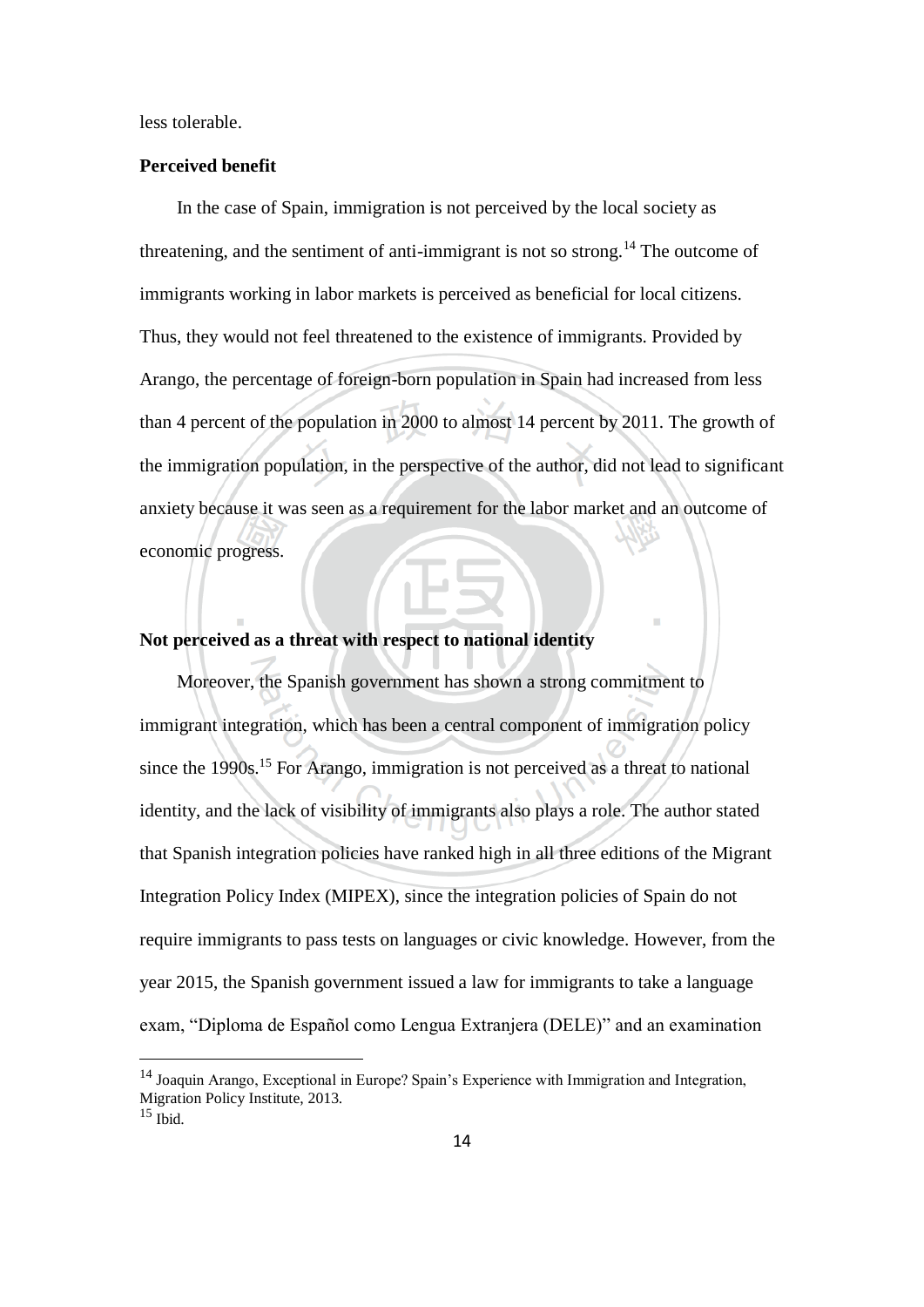on Spanish Constitution and sociocultural background in order to obtain Spanish nationality.<sup>16</sup>

In the point of view of the author, the national identity is not as relevant for the attitudes towards immigration in Spain because even the nationalism of Spain was under question itself, since there are separation of identity within Spain itself; such as the case of Cataluña. Identity of immigrants would not influence the integration into local society since there are many different kinds of identity within one country.

#### **Attitudes of local community become less tolerant of immigrants**

Arango believed that the circumstances of immigrants was less desirable due to the crisis of the job market and the construction sector and was not because of social tensions. From the statistics of the attitudes toward migrants in Spain from 1993-2009, it is obvious that since 2003, the attitudes toward migrants have leaned towards ambivalent and adverse rather than tolerant, although the percentage of tolerant is still high. By 2005, the attitudes towards migrants had drastically changed into ambivalent. However, in 2006, the attitudes toward migrants have changed rapidly as well. From then on, the attitudes towards migrants showed mixed results between the three kinds of attitudes.

#### <span id="page-21-0"></span>**1.5.5 Confusion of Identity**

-

Just as mentioned by Arango, the identity of Spain is questionable due to the variety of different ethnic groups in Spain. Identity is not so influential to the

<sup>16</sup> Ley 19/2015, De 13 De Julio, De Medidas De Reforma Administrativa En El ámbito De La Administración De Justicia Y Del Registro Civil, 2015,

[http://www.boe.es/diario\\_boe/txt.php?id=BOE-A-2015-7851.](http://www.boe.es/diario_boe/txt.php?id=BOE-A-2015-7851) Accessed December 17, 2015.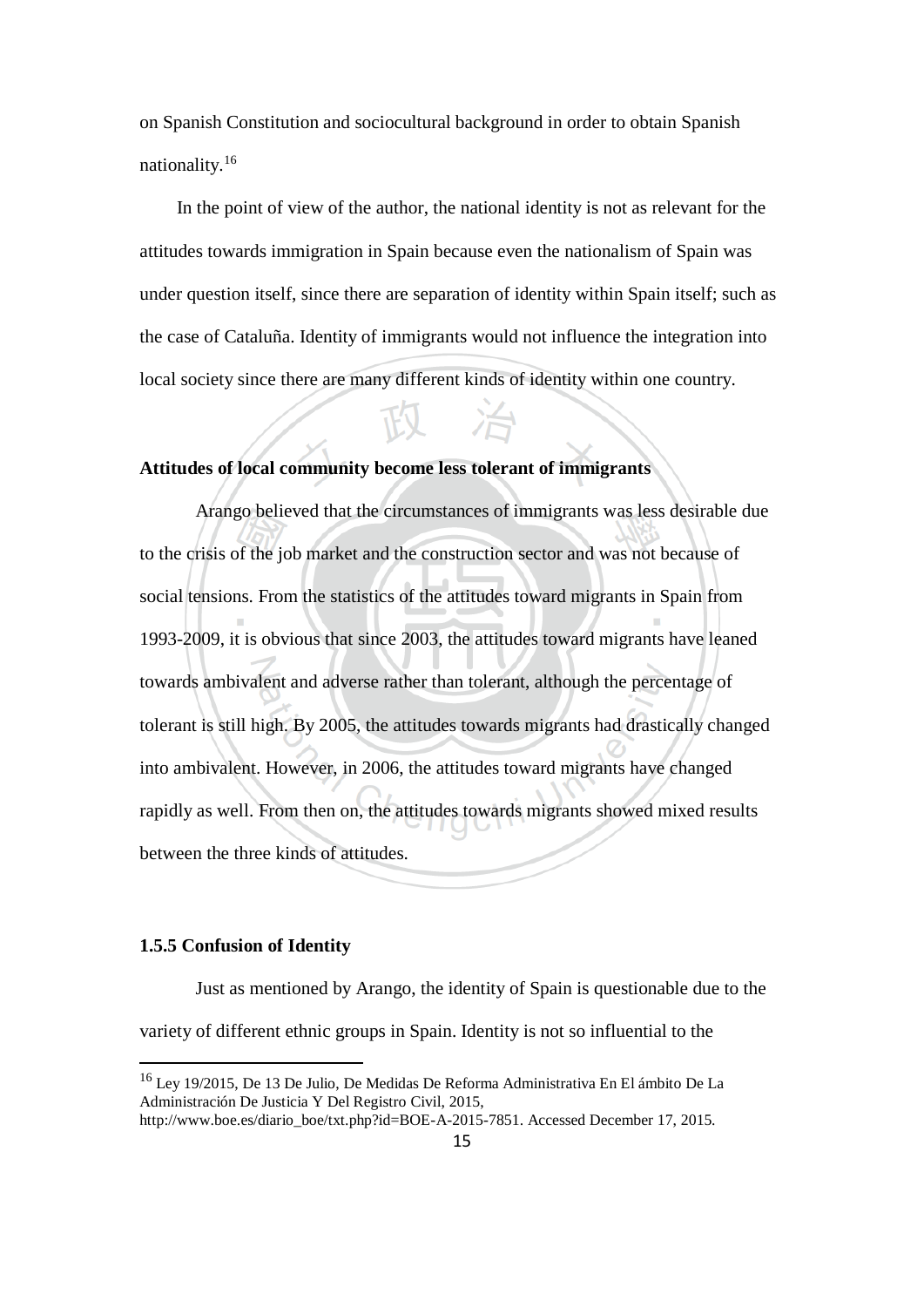integration of society. In the writings of Dietz (2004), the regional identity of Andalusia, Spain is a combination of different cultures and this identity is controversial.<sup>17</sup> The identity of Andalusia were categorized into three types: "fiesta legacy", "gitano legacy" and "moro legacy".<sup>18</sup> These different types of regional identity of Andalusia has caused many conflicts in this region. The "fiesta legacy" is based on local and regional patron saints and it is Catholicism. The "gitano legacy" of Andalusian music symbolizes from gypsy flamenco styles and dancing. The "moro legacy" of the region is based on the multicultural past as Al-Andalus, which was a part of the history of Muslim domination. With that in mind, the identity is controversial in the region of Al-Andalus. For Muslim converts and Muslim immigrants, the identity that they possess is different and they usually do not have close relations.

According to the author, Muslim population of Spain is concentrated in urban areas of the Madrid, Cataluña, and Andalusia. In cities of Cordoba and Granada, it is the major sector of Islam converts in Spain. Many Muslim immigrants and Muslim converts face many stereotypes when interacting with Catholic Andalusians. The history of Cordoba and Granada, and most of the provinces of Andalusia is very important because these provinces were conquered by the Umayyad Caliphate. The historical factor also contributes to the integration of Muslims in Spain in this sense.

<sup>&</sup>lt;sup>17</sup> Gunther Dietz, Frontier Hybridisation or Culture Clash? Transnational Migrant Communities and Sub-National Identity Politics in Andalusia, Spain, *Journal of Ethnic and Migration Studies*, 2004.  $18$  Ibid.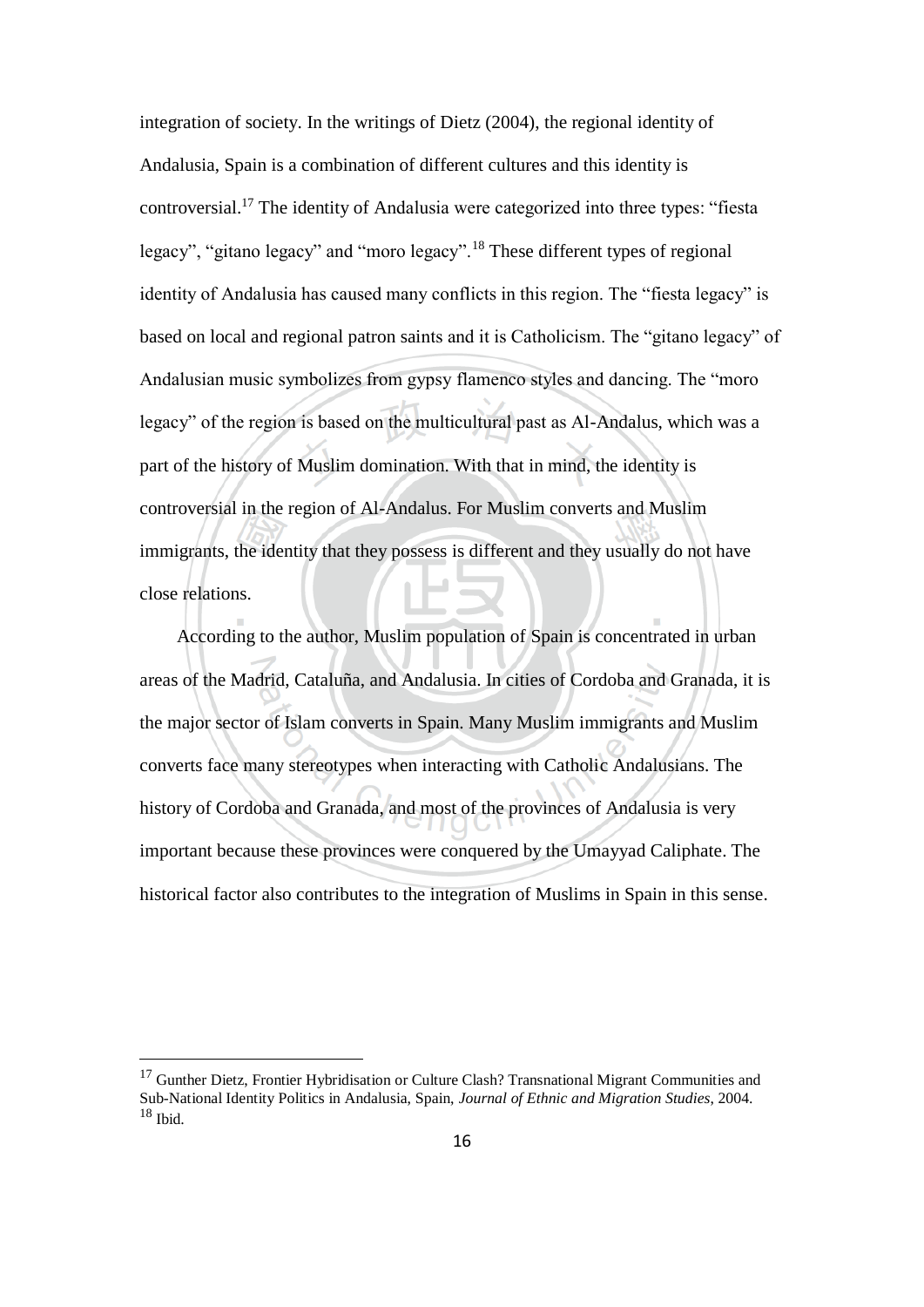#### <span id="page-23-0"></span>**1.6 Organization of Thesis Chapters**

The third chapter will be about the immigration policy analysis, the immigration policy examined will be about Law 4/2000, the European Union blue card, and the process from gaining citizenship and nationality. By analyzing immigration policies, the attitude of the government can be demonstrated. It also shows how political and economic factors can influence integration in the society.

The fourth chapter will be about the background of Moroccan Muslim immigrants. The main focus will be at the second generation Muslim immigrants, many of the second generation Muslims live in Spain for a long period of time and examine what they feel about their identities and stereotypes that they face. However, first generation Muslim immigrants are also interviewed and serve as a comparison of the two generations.

Chapter five will be about the analysis of the content of interviews conducted to the interviewees. The field research will be conducted in Madrid, the capital. The findings of the interviews will be analyzed and compared.

<span id="page-23-1"></span>The last chapter will conclude the findings of the interviews, relate them to the literature reviews and offer implications for future academic research, policy analysis and clarify the linkage between identity, perception, and integration into the society.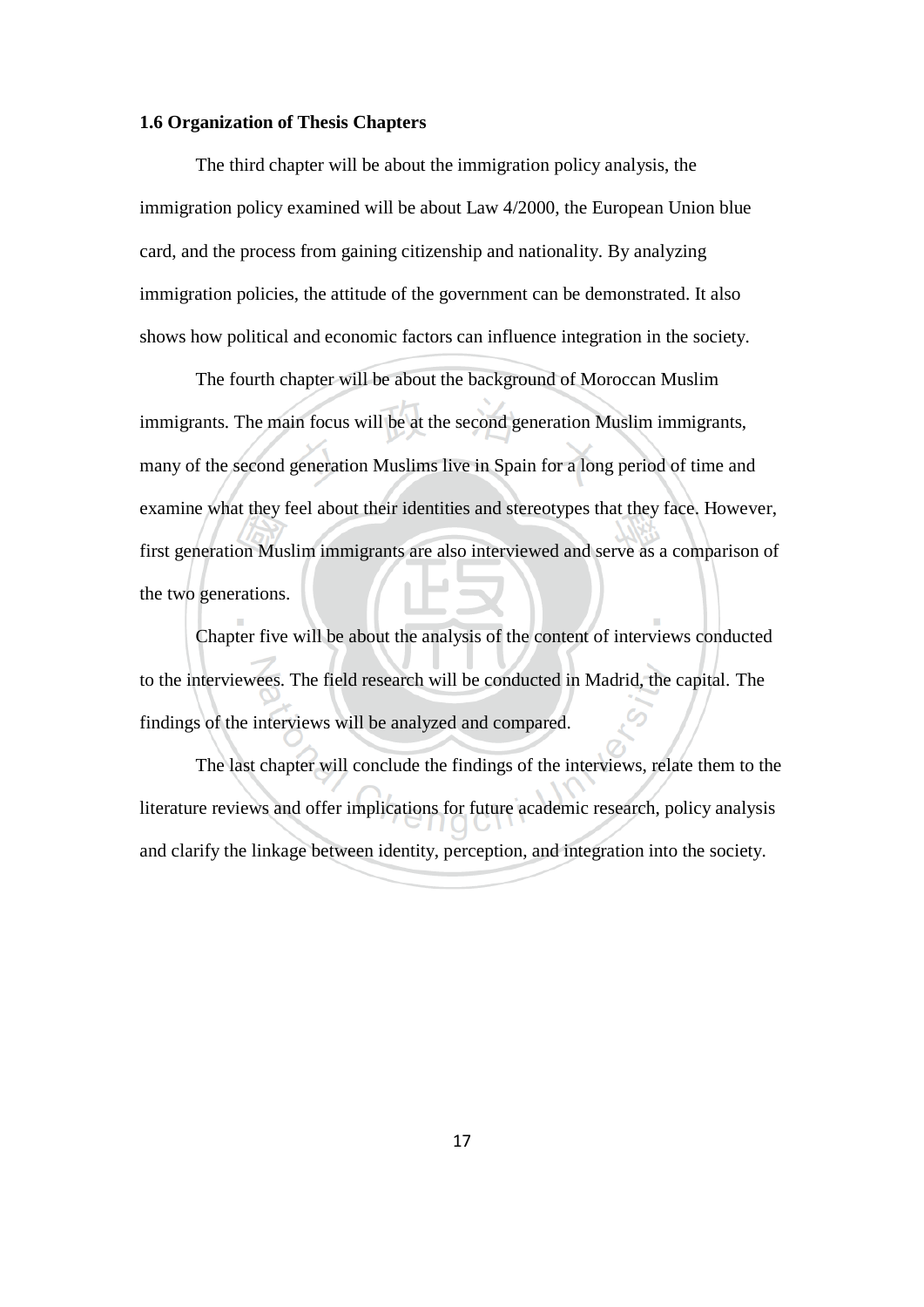#### **Ch. 2: Research Method and Approach**

#### <span id="page-24-0"></span>**2.1-Theory: Constructivism**

The core elements of the theory of constructivism concerns identity, interests and how these can change. Constructivists believe that ideas, values, norms, and shared beliefs matter and identities and interests of actors are socially constructed. State identities and interests are an important part constructed by social structures. Alex Wendt proposed that ideas, such as culture, are self-fulfilling prophecies.<sup>19</sup> An idea or thought exists because people construct this reality and this idea or thought becomes the reality. Wendt believes that interests, ideas, and power are equally important; it is not just about idealism, but also about structuralism. Interests and ideas cannot be separated for they are constituted of material conditions and the reality of the society.

There are many different streams of constructivism, one of the most important stream is investigating national interest and identity, how these two interact between each other and how state actors construct national identity from international interactions. National identity is complicated and changeable in the perspective of constructivism and it is constructed through socialization and the interaction between different countries.

The theory of constructivism is important to this research because identity is an important concept and it influences and constructs the decision making, identification and reality of the actor in the society. In the case of this thesis, the identities (national, religious, ethnic, or cultural) are important to the Muslim

<sup>19</sup> Alex Wendt, Social Theory of International Politics, *Cambridge University Press*, 1999.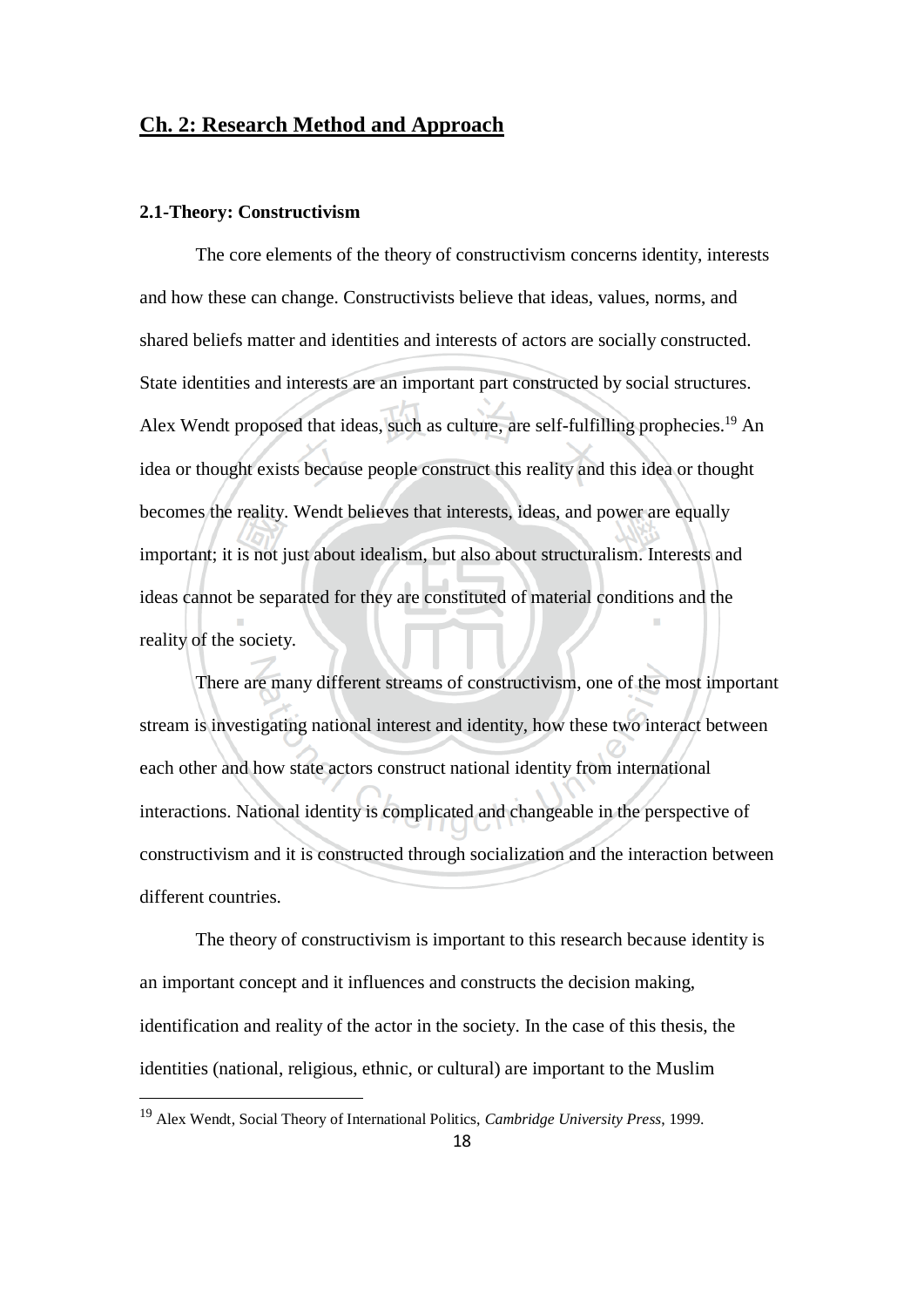immigrants in Spain because they build up their presence, uniqueness, and belongingness in the society.

#### <span id="page-25-0"></span>**2.2 The Others-Perception, image and stereotype**

Amikan Nachmani (2009), the author of "Europe and its Muslim minorities-Aspect of Conflict, Attempts at Accord," mentioned that the images of Muslims, whether they are true or false, are perceived as extreme ideologies or radical by the Europeans. The image of Muslims being extremists was intensified especially after the attacks on September 11, 2001 and the bombings in Madrid on March 11, 2004, and the bombings in London in July 2005. Not surprisingly, the surveys conducted immediately after the events reflected the negative attitudes European citizens have of Muslims and Muslim immigrants. According to the findings of the 2006 Pew Global Attitudes Project, 83 percent of Spanish citizens perceived Muslims to be fanatical and were pessimistic about future relations with them.<sup>20</sup>

In the author's perspective, mass migration is perceived as a threat, an obstacle to future harmony and unity of the European Union. It is a threat to the collective identity of Europe and threatens the European culture, languages and customs. Muslim immigrants are perceived as a threat not only because the ideology of Islam is distinct from that of the Europeans, but also because of the historical relations between Europe and former colonies of the imperial European powers. Many Europeans perceive the mass immigration of Muslim immigrants as an "Islamization" of Europe and fear becoming colonized by the Muslim immigrants and becoming part

 $20$  Amikam Nachmani, Europe and its Muslim Minorities-Aspects of Conflict, Attempts at Accord, Sussex Academic Pres*s*, 2009.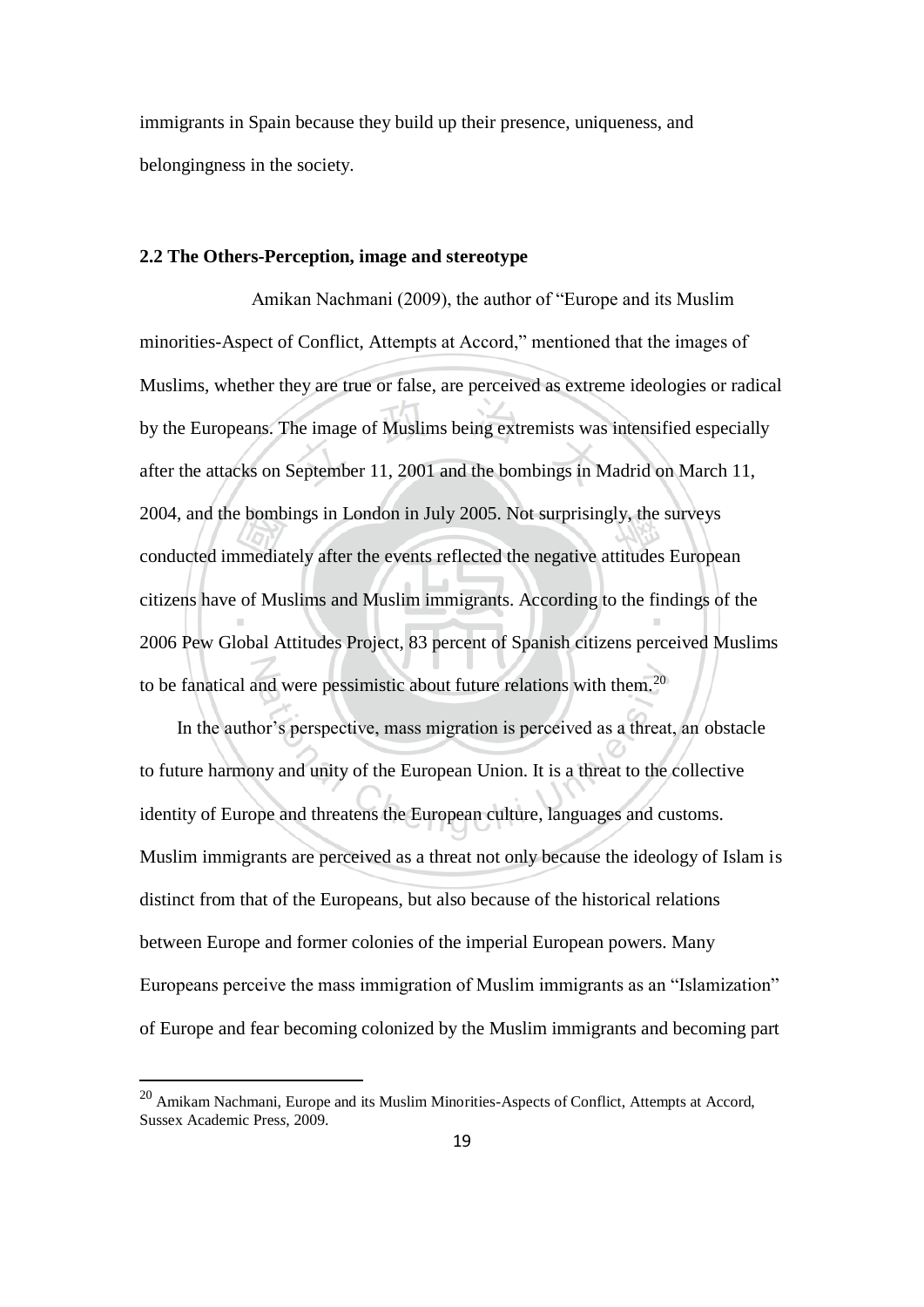of the Arab World.

Michael Pickering (2001) also stated that people tend to stereotype and categorize people into different groups to feel secure in society. Stereotypes are seen as elements of broad cultural practices and process, carrying with definite ideological views and values that are not necessarily integral to our perceptual and cognitive organization of the social world; thus, creating stereotypes.<sup>21</sup> In order for people to feel secure, they tend to stereotype and categorize everything else that they do not recognize into "the Others", and they use this perception to evaluate and define other people. Stereotyping is a simpler way to generalize and categorize people that are different from themselves.

#### <span id="page-26-0"></span>**2.4 Research Methodology**

-

According to the Oxford Journals, "the fundamental aspect of qualitative field research is to position the investigator as close as possible to the subjects, so as to gain access from them and describe personal experiences. These are then interpreted in the context of the social setting." <sup>22</sup> Field research, as stated by "Field Research: What Is It and When to Use It?" section 10.1 from the book Sociological Inquiry [Principles: Qualitative and Quantitative Methods](http://2012books.lardbucket.org/books/sociological-inquiry-principles-qualitative-and-quantitative-methods/index.html) (v. 1.0)", it is a qualitative method of data collection and it is aimed to understand, observe and interact with people in their natural settings.<sup>23</sup>

<sup>21</sup> Michael Pickering, Stereotyping: The Politics of Representation, Palgrave, 2001.

<sup>&</sup>lt;sup>22</sup> Oxford Journal. [http://www.oxfordjournals.org/our\\_journals/tropej/online/ce\\_ch14.pdf.](http://www.oxfordjournals.org/our_journals/tropej/online/ce_ch14.pdf) Accessed June 28, 2016.

<sup>&</sup>lt;sup>23.</sup> Field Research: What Is It and When to Use It?", section 10.1 from the book Sociological Inquiry [Principles: Qualitative and Quantitative Methods](http://2012books.lardbucket.org/books/sociological-inquiry-principles-qualitative-and-quantitative-methods/index.html) (v. 1.0).

[http://2012books.lardbucket.org/books/sociological-inquiry-principles-qualitative-and-quantitative-](http://2012books.lardbucket.org/books/sociological-inquiry-principles-qualitative-and-quantitative-methods/s13-01-field-research-what-is-it-and-.html)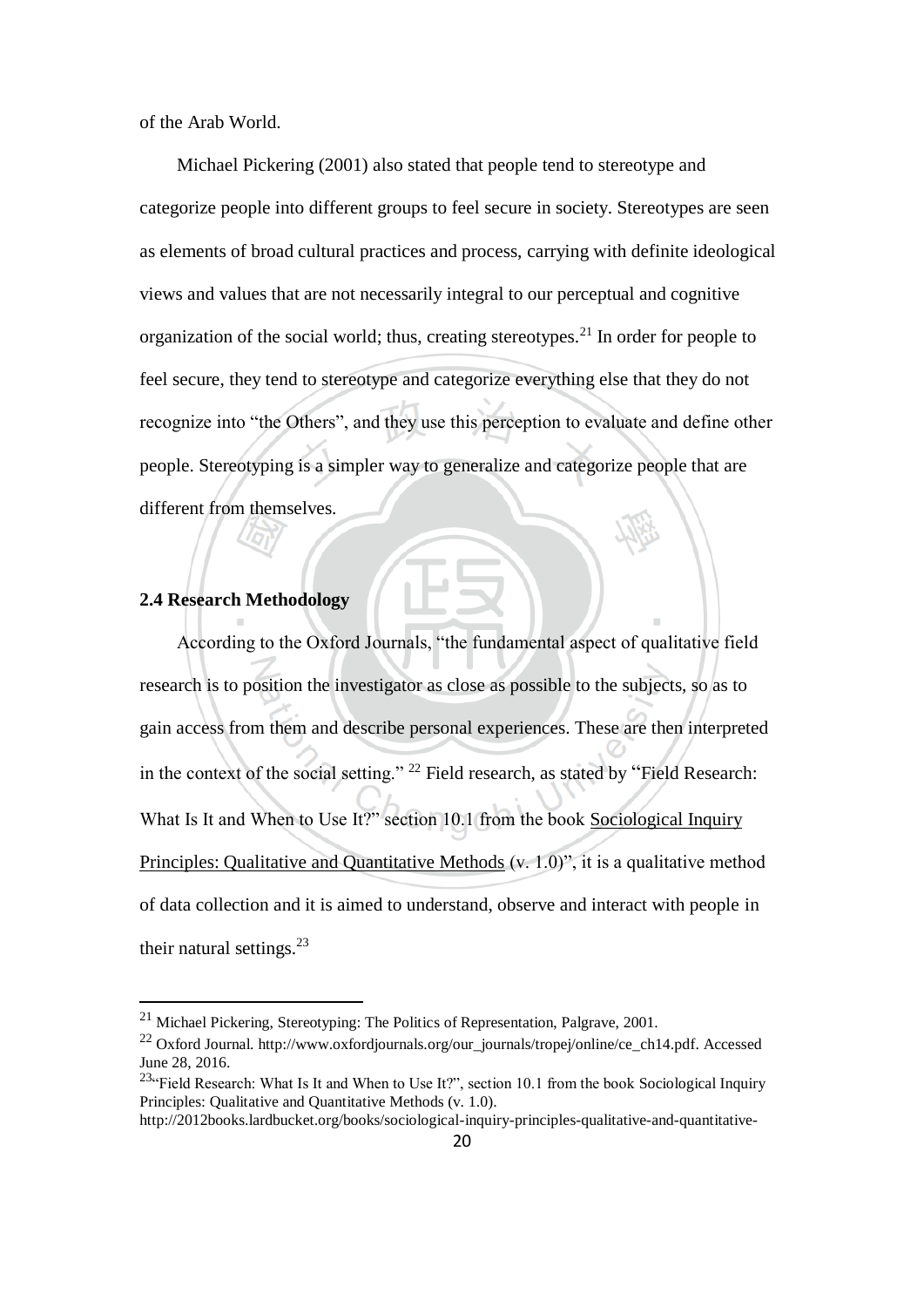The method of participation in this investigation is complete participant, as stated by "Field Research: What Is It and When to Use It?", because the researcher will identify her role as researcher when conducting each interview. The interviewees will be aware of the role of the researcher. The researcher will be participating and interacting with the interviewees during the interview and the identities of the interviewees will not be revealed in this thesis investigation. The researcher will observe the behavior and contents given by the interviewees, interact with the interviewees during the interview, record the interviews and document transcripts as well as summaries of the interviews. To protect the identities of the interviewees, only the summaries will be attached at the appendix.

There are pros and cons of the complete participant method. The advantage is that the researcher will be able to modify the questions for each interviewees and understand the differences between each individuals better during the interviews. The disadvantage is that sometimes the interviewees might not answer the questions directly or they might refuse to answer certain questions and it will be difficult for the researcher to analyze.

The questions that were developed for the interviews are located at Appendix 1. These questions are used to learn the background of the interviewees, the value or opinions of the individuals, and the perceptions or feelings they have in the society. These questions are used and modified according to the responses of the interviewees, and some additional questions might be added based on the answers of the interviewees.

In order to obtain more in-depth understanding with each individual, the research

[methods/s13-01-field-research-what-is-it-and-.html.](http://2012books.lardbucket.org/books/sociological-inquiry-principles-qualitative-and-quantitative-methods/s13-01-field-research-what-is-it-and-.html) Accessed June 28, 2016.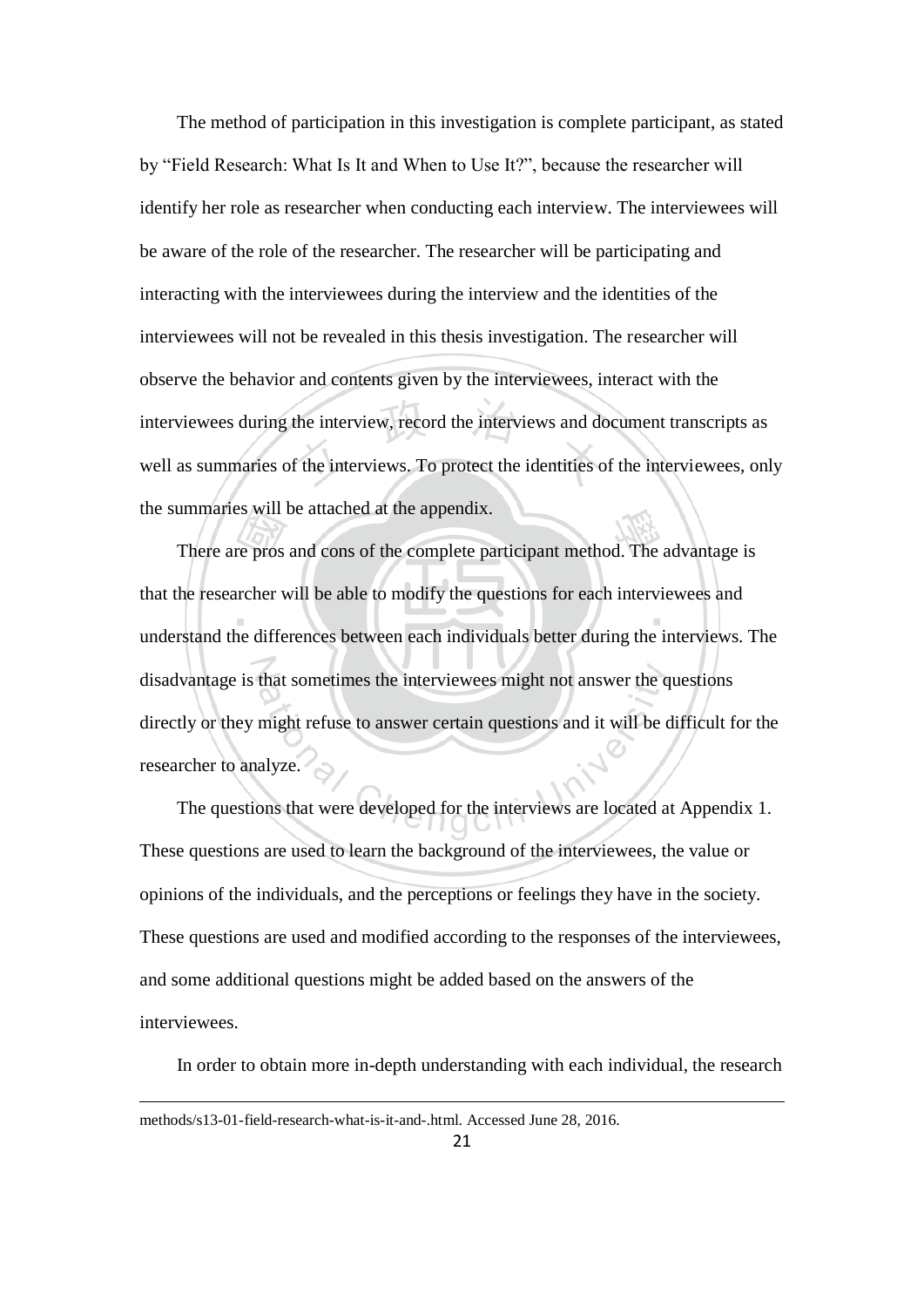will apply the method of qualitative field research by conducting interviews with Muslim immigrants in Spain. As mentioned previously, the motivation of the researcher is to find out the relationship between integration and identity, perception, and attitudes of the local citizens towards Muslim immigrants (from the perspective of the immigrants) in Spain.

The researcher will conduct in-depth interviews with groups and individual Muslims to understand their point of view on the process of integration into local society. What the researcher proposes to do is to conduct interviews in Madrid, the capital of Spain. By examining different social contexts from different parts of Madrid, the researcher hopes to present a better overview of the situation in Spain with different locations.

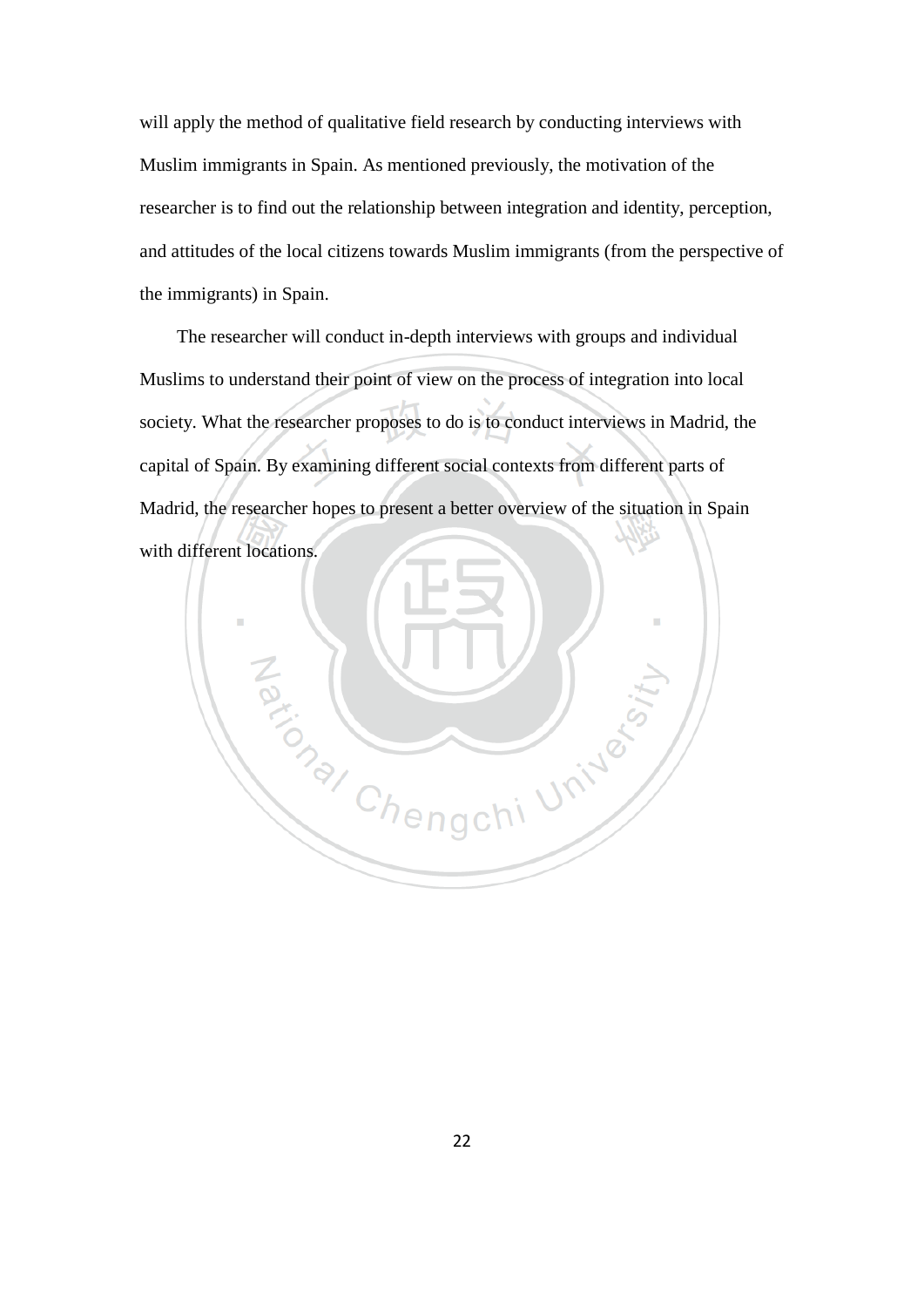### <span id="page-29-0"></span>**Chapter 3: Analysis of Immigration Policies**

#### <span id="page-29-1"></span>**3.1 Law 4/2000**

-

The immigration policy of Spain has changed over time and the most influential policy being made was in the year 2000 (Law 4/2000), it was intended to integrate migrants into the society and was different from the previous laws. This policy facilitated family reunification and also created forms of regularization for illegal migrants.<sup>24</sup>

Zapata-Barrero and Juan Díez-Nicólas mentioned in the chapter, "Islamophobia in Spain? Political rhetoric rather than a social fact", there are many structural conflicts between Muslim communities and Spanish.<sup>25</sup> The situation of invisibilities of Muslims in Spain is due to political rather than social reality. Many European countries such as France and Switzerland had many debates about the clothing and construction of religious centers. Especially after the incident of 311, the attitudes toward Muslim immigrants are negative. The characteristics that distinguish Spanish from Muslim immigrants is both due to historical and social point of view.

According to this chapter, there are opposition against building of mosques and religious centers from both citizens and governments, there are also opposition against foreign-funding of mosques, the compulsory of public schools to offer Catholic education is also seen as unfriendly to other religions, even the traditional

<sup>24</sup> Nuria Empez Vidal, Social Construction of Neglect: The Case of Unaccompanied Minors from Morocco to Spain, Feb. 2007[. http://www.demogr.mpg.de/papers/working/wp-2007-007.pdf](http://www.demogr.mpg.de/papers/working/wp-2007-007.pdf) "Jamal Zougam: Madrid bomb suspect," *BBC*, [http://news.bbc.co.uk/2/hi/europe/3515790.stm.](http://news.bbc.co.uk/2/hi/europe/3515790.stm) Accessed November 10, 2015.

<sup>&</sup>lt;sup>25</sup> Zapata-Barrero and Juan Díez-Nicólas, "Islamophobia in Spain? Political rhetoric rather than a social fact," Islamophobia in the West-Measuring and explaining individual attitudes. Routledge Taylor& Francis Group. 2012.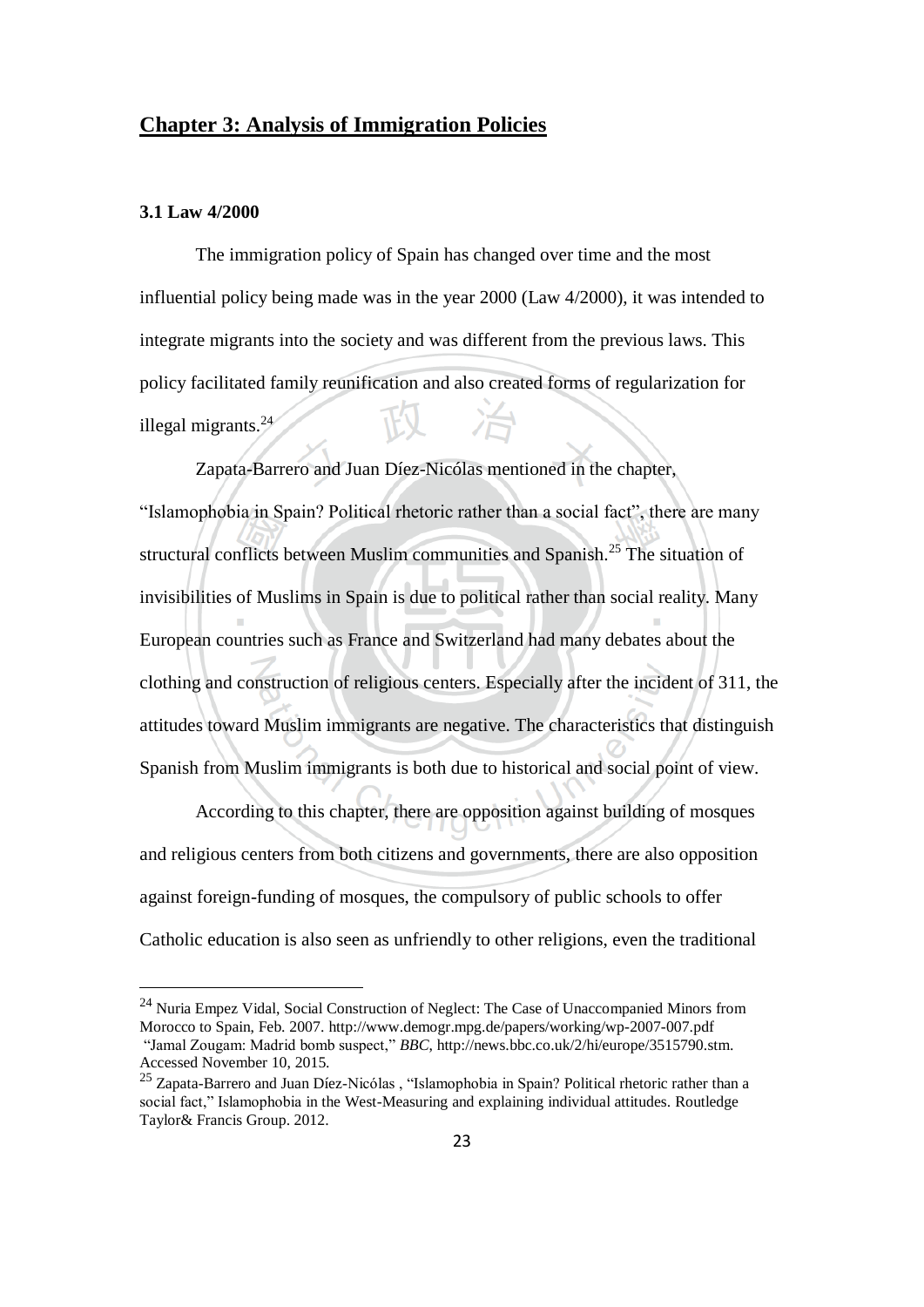festival of Moors and Christians that celebrate the Spanish Reconquista can be seen as controversial to the presence of Muslim minorities and especially Moroccans in the society.

In Article 2 Third Part of Law 4/2000 on Integration of Immigrants stated that "The public authorities shall promote the full integration of foreigners into Spanish society, in a framework of coexistence of identities and cultures limited only respect the Constitution and the law". In this case, the establishment of new mosques should be allowed to promote the diversity of identities and cultures in the Spanish society. In Article 2 Second Part of Law 4/2000 on The Immigration Policy, it stated that "All government will base the exercise of their competences related to immigrants to the following principles: c) the social integration of immigrants through transversal policies guided to all citizen f) the effectiveness of the principle of non-discrimination and equal rights and obligations to all those who live or work legally in Spain."<sup>26</sup> The immigration policy of this Law is to promote equality for legal immigrants and the attitude of non-discrimination towards the immigrants from the citizens of Spain.

-

<span id="page-30-0"></span>**3.2 European Union Blue Card Policy OChi** The European Union Blue Card is a combination of temporary residence and work permit for highly qualified professionals that are non-EU citizen. People who want to apply for blue card must possess a university or college diploma from an educational program that last for three years or more or have at least five years of

 $^{26}$  Ley Orgánica 4/2000, de 11 de enero, sobre derechos y libertades de los extranjeros en España y su integración social.

http://www.exteriores.gob.es/Portal/es/ServiciosAlCiudadano/InformacionParaExtranjeros/Documents/ LEY ORGÁNICA 42000 DE 11 DE ENERO.pdf. Accessed December 1, 2015.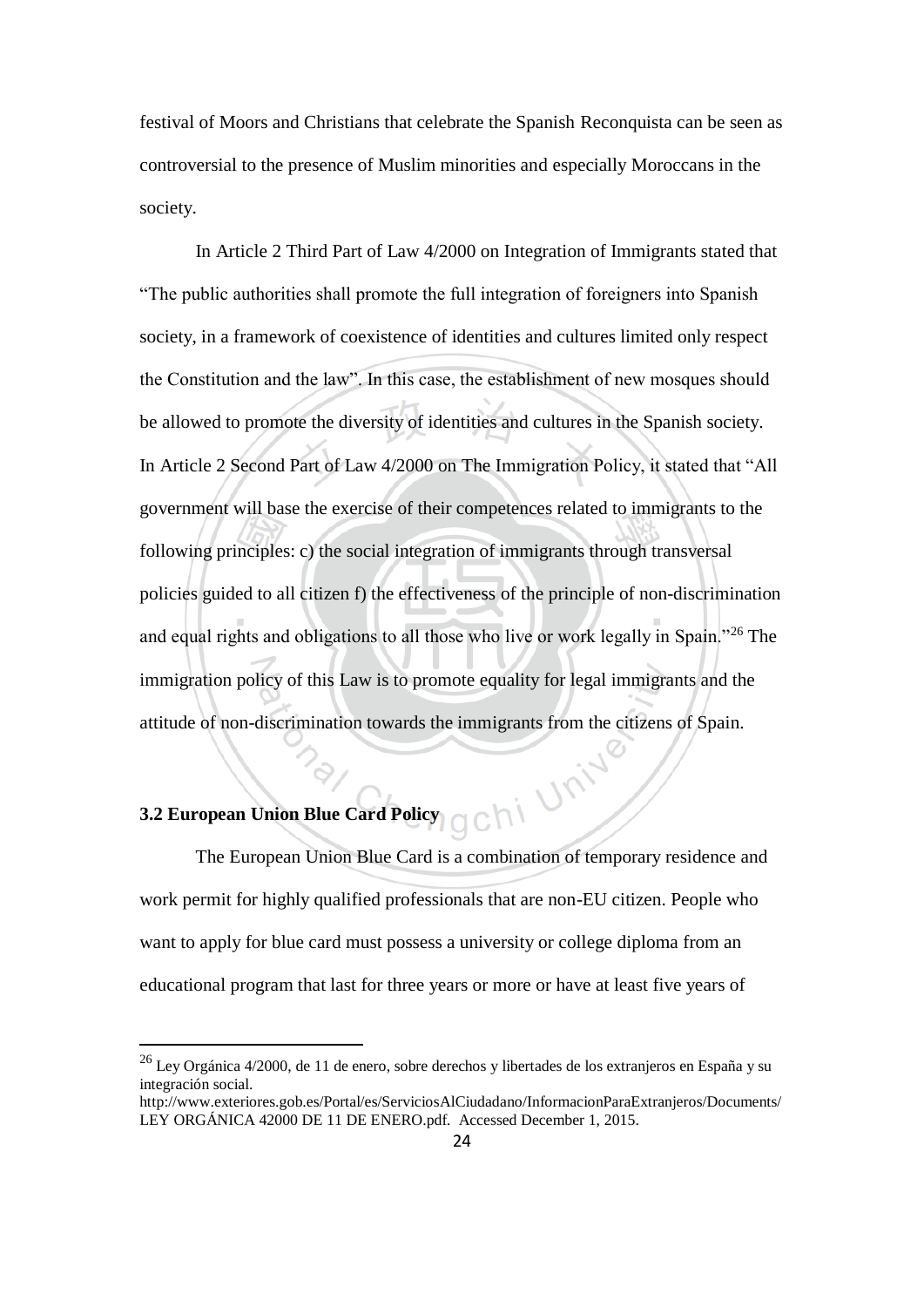professional experience. The work permit of the professional is tied to one sector and subject to geographical limits and any change in the employment must remain within these limits during the first year. Long-term residence is granted after five years of continuous and legal residence generally. Under the law 14/2013, there are some requirement to apply for residence for economic reasons, whether it's the investors, professionals with high qualifications, investigators, entrepreneurs, and workers performing intra movement within the same company or group of companies. $^{27}$ 

The EU blue card policy is implemented to attract high qualified professionals to work with salary condition equal to nationals of EU, free movement within the Schengen area, they would have entitlement to socio-economic rights, favorable conditions for family reunification and long-term residence perspective. Foreigners who possess EU blue card and work for at least 18 months have the right work in other countries in the European Union, but they have to apply for another visa. When these high qualified professionals apply for a permit of EU blue card, they may also request a residence visa for their family members according to the procedure and regulation in relation to family reunification. The family members and the holder of EU blue card would have the same social benefits as the citizens of the EU state members.

<span id="page-31-0"></span> $^{27}$  Law 14/2013.

[http://extranjeros.empleo.gob.es/es/normativa/nacional/movilidad\\_internacional/documentos/Ley\\_14\\_2](http://extranjeros.empleo.gob.es/es/normativa/nacional/movilidad_internacional/documentos/Ley_14_2013_consolidada.pdf) 013 consolidada.pdf. Accessed December 1, 2015.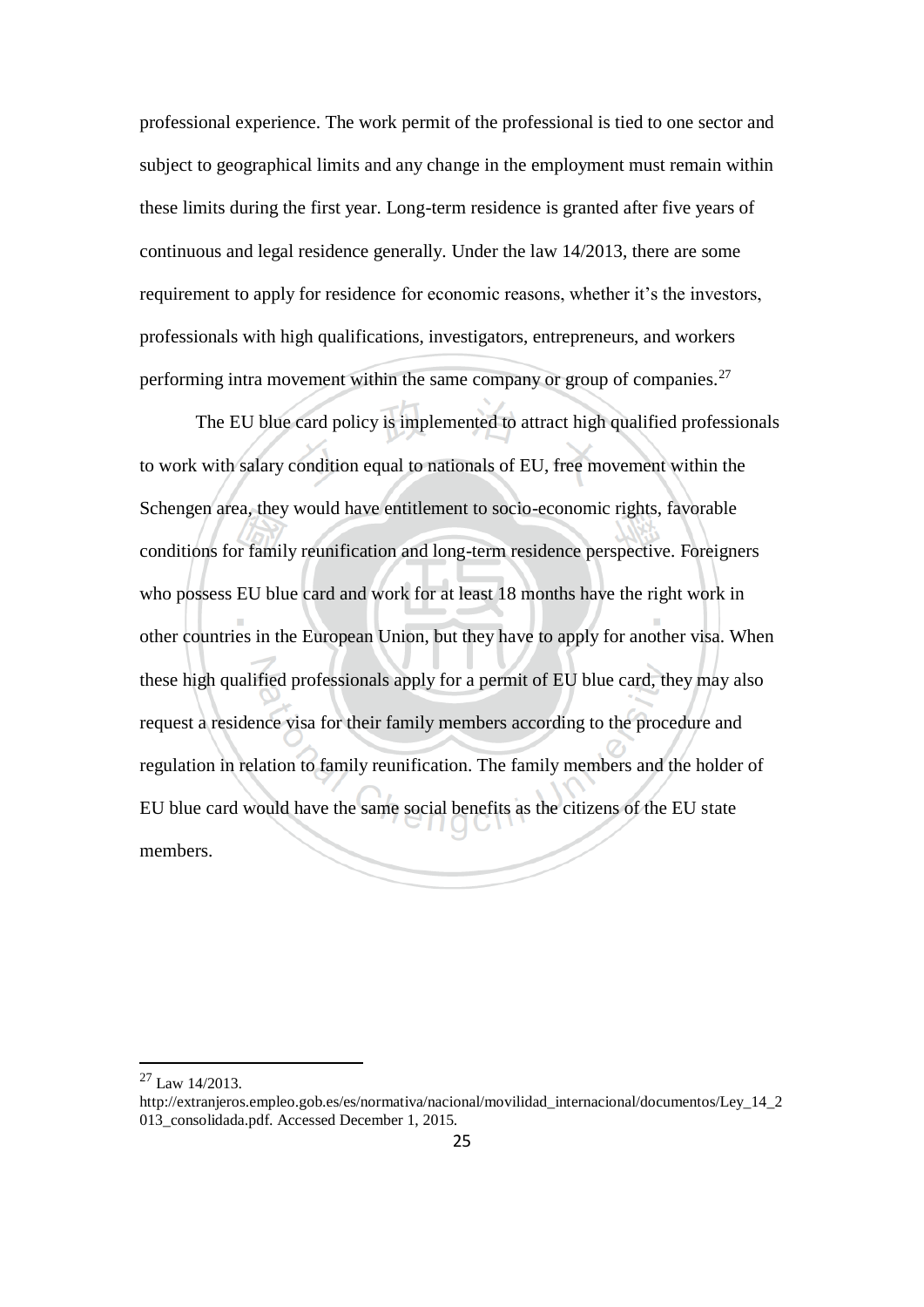#### **3.3 Residence and Nationality**

-

Foreigners can stay in Spain for different kinds of situation: short-term stay, temporary residence (short-term) residence, and long-term residence. For short-term stay, foreigners can stay in Spanish territory for no longer than 90 days with visa. For foreigners that are applying for the short-term residence, the time of stay in Spain is over 90 days and up to five years. Foreigners can apply for a long-term residence when they live in Spain indefinitely, they can work with equal work conditions as Spaniards and that they already possessed a short-term residence for 5 years continuously. Foreigners can apply for residence if they possess the following requirements $28$ :

a) Students: Student visas. Students who come to Spain from abroad with purpose of study or extension of studies or conduct research work or formation without pay.

b) Stateless: The Ministry of Interior will recognize the status of stateless foreigners who lack nationality and declare the eligibility under the Convention relating to the Status of Stateless Persons and the documentation issued to them for this purpose. enac

c) Undocumented persons: The foreigners who present in the Ministry of Interior accrediting that they cannot be documented by the authorities of any country. d) Refugees: The favorable decision on the request for asylum in Spain constitute recognition of refugee status.

e) Concurrence of special circumstances: The Administration may grant a

<sup>28</sup> Permisos de residencia en España. [http://www.conpapeles.com/Permisos-de-residencia-pag6.htm.](http://www.conpapeles.com/Permisos-de-residencia-pag6.htm) Accessed December 1, 2015.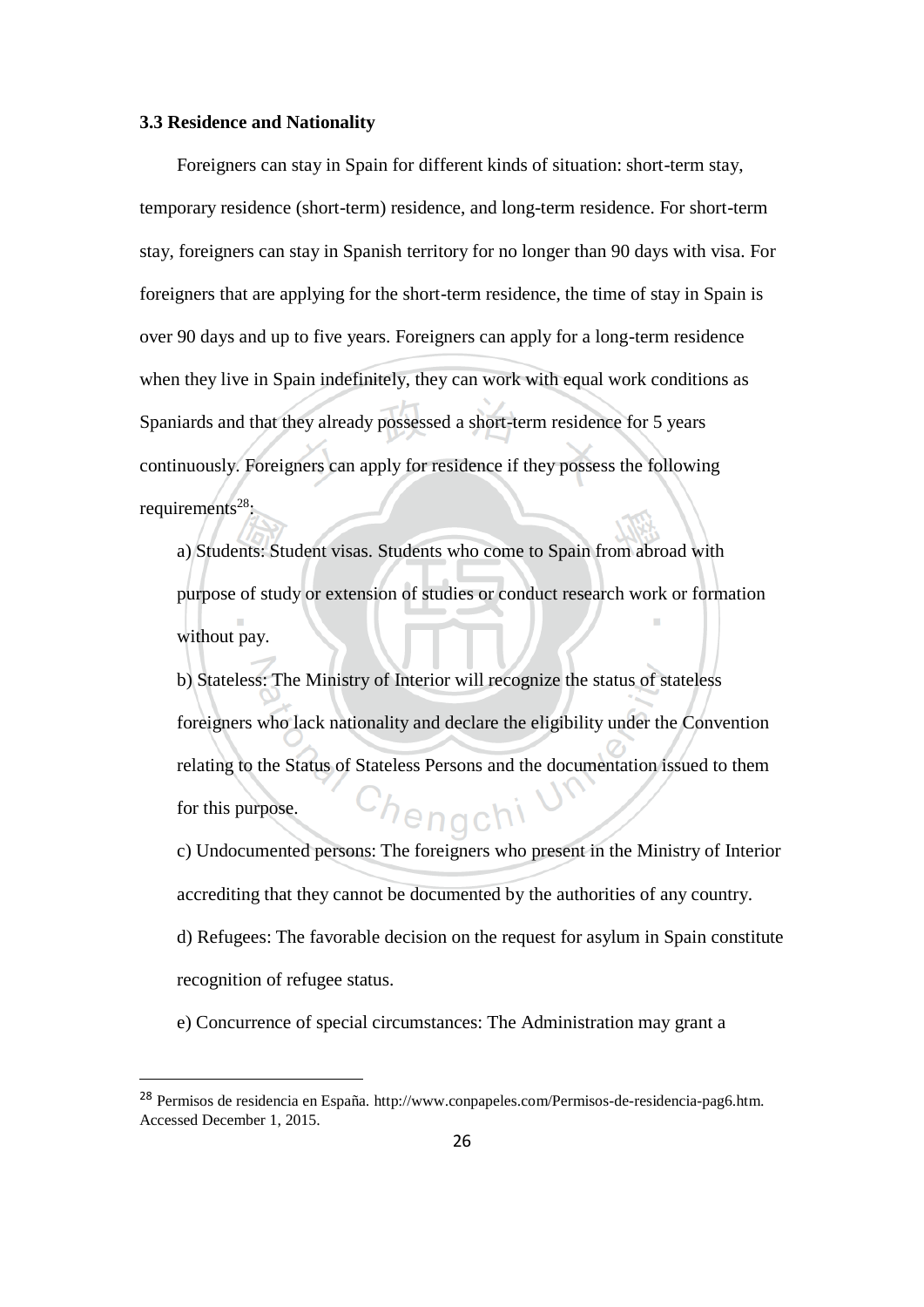temporary residence permit by rooting situation as well as for humanitarian reasons, collaboration with justice or other exceptional circumstances to be determined by the Government.

Under the law "Directiva 2003/86/CE, de 22 de septiembre" and "Ley Orgánica 4/2000, de 11 de enero", a temporary residence permit may be granted to the families of the foreign residents in Spain under this right of family reunification.<sup>29</sup>

There are a few ways to gain nationality: Spanish nationality, nationality by option, citizenship by residence, citizenship by naturalization, and nationality for possession of State.

What Spanish nationality refers to are those who are of Spanish origin:

a) Those who are born of a Spanish mother or father,

b) Those who are born in Spain when they are children of foreign parents, if at least one parent was born in Spain (the children of diplomats are exempt), c) Those who was born in Spain of foreign parents and both parents lack nationality (stateless), or the law of any of them attributes to the child a nationality,

d) Children that are born in Spain of parents whose identity is unknown, and e) Those under 18 who are adopted by a Spanish. If the adoptee is 18 years, he or she may apply for citizenship within two years from the constitution of the adoption.

<sup>&</sup>lt;sup>29</sup> Ciudadanos de otros Estados (Secretaría General de Inmigración y Emigración. Portal de la Inmigración). Accessed December 7, 2015.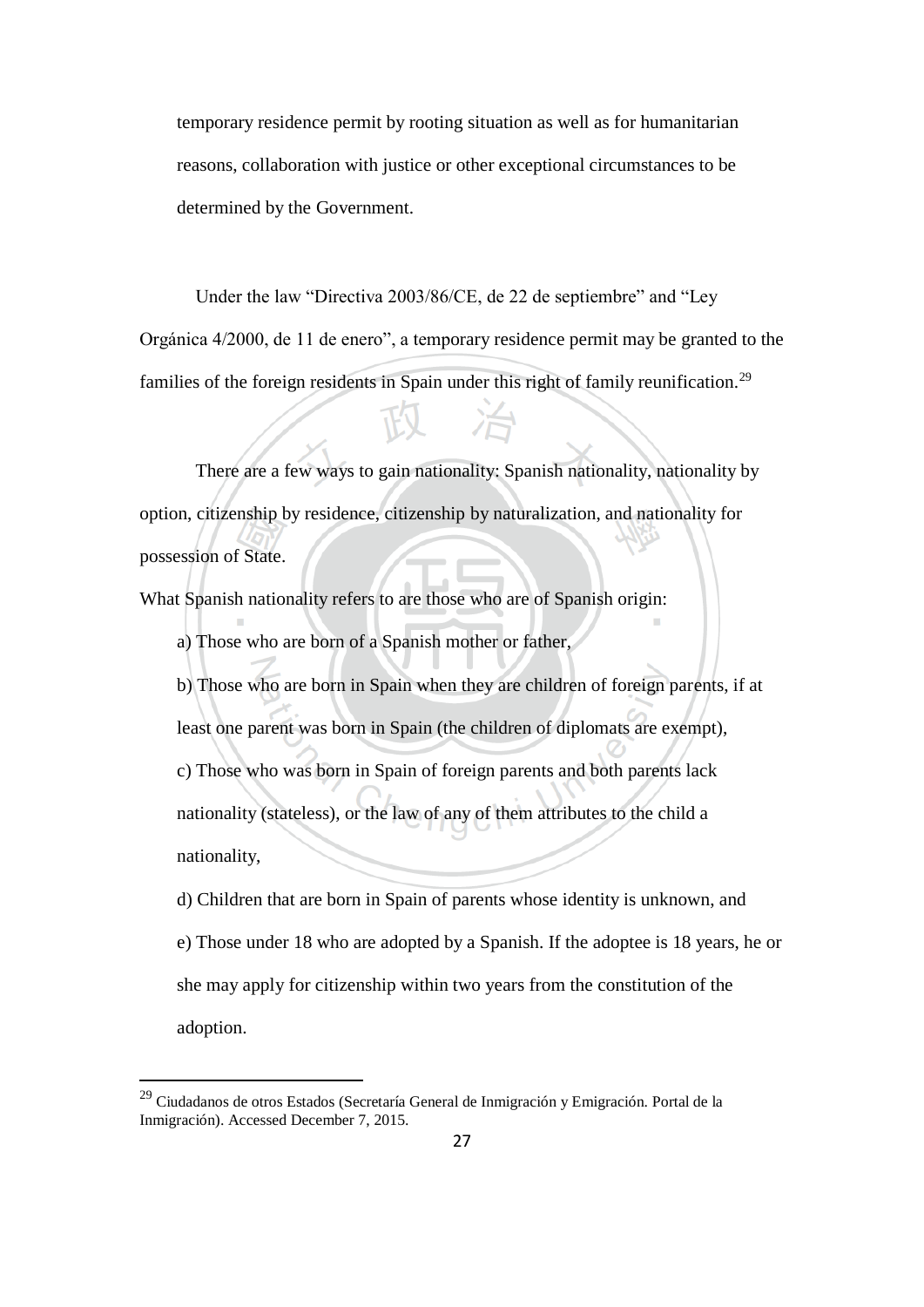In the case of nationality by option, what this refers to are for:

a) Those who are or have been subjected to the parental authority of a Spanish.

b) Those whose father or mother was Spanish and born in Spain.

c) Those whose adoption by Spanish comes after 18 years of age. In a period of two years from the constitution of the adoption.

And in the case of citizenship by residence, it refers to:

a) The form of acquisition of citizenship requires that the person's residence in Spain has to be over ten years of legal, continuous and immediately prior to the application form.

b) Other cases:

1. Five years: to grant Spanish citizenship to those who have obtained refugee status.

2. Two years: for nationals of Latin American countries, Andorra, Philippines,

Equatorial Guinea, Portugal or Sephardic origin people.

3. One year:

(1) Those who were born in Spanish territory,

(2) Those who do not adequately exercise their right to acquire Spanish nationality by option,

(3) Those who have been legally subject to guardianship or foster care of a

Spanish citizen or institution for two consecutive years,

(4) Those who at the time of the application, are married to a Spanish for a

year and are not legally separated,

(5) The widow or widower of a Spanish, if they were not separated at the

time of the spouse's death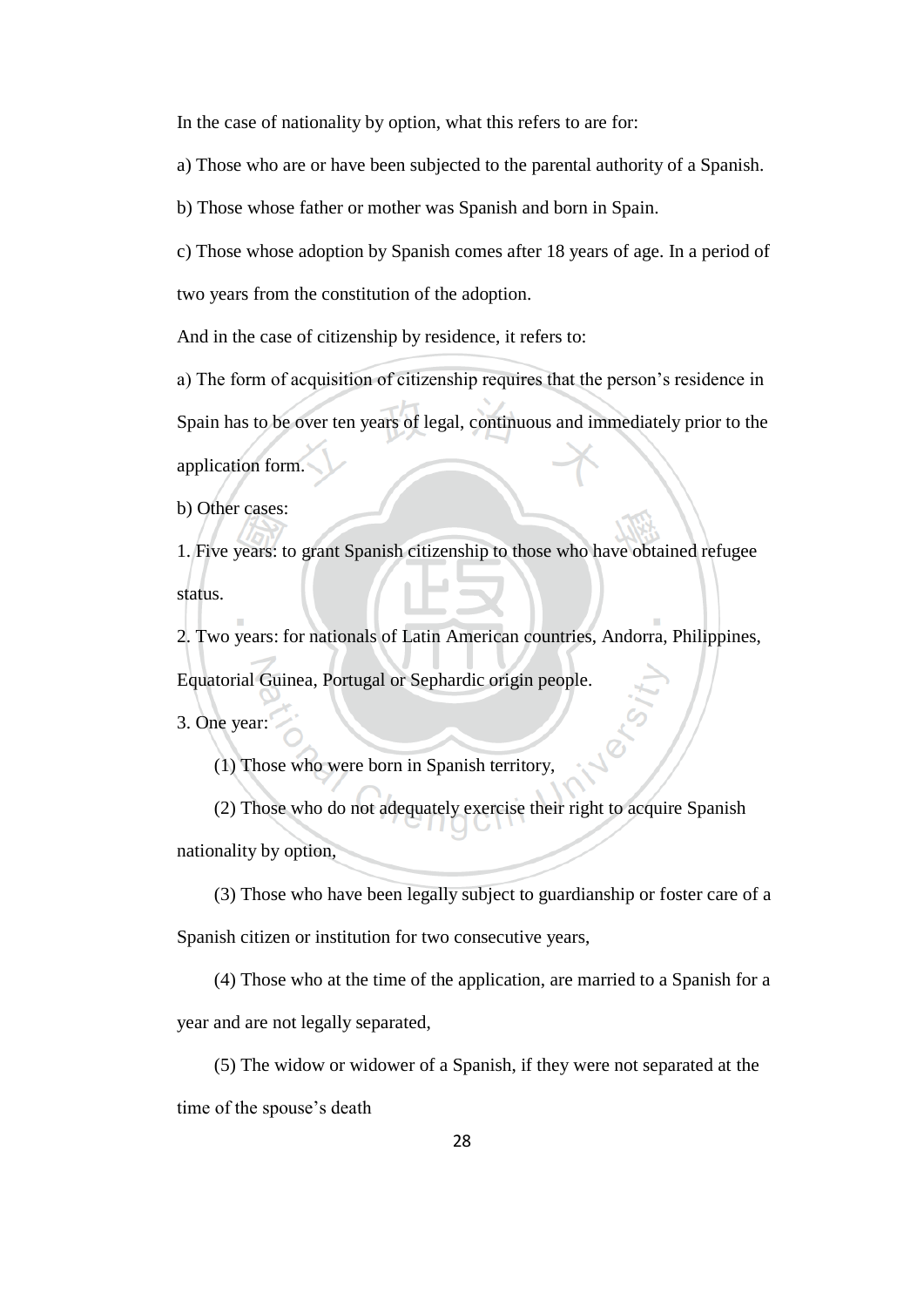(6) Those that were born outside of Spain with father or mother (also born outside of Spain), including grandparents, provided that all of them originally had been Spanish.

In addition, the applicant must prove to have good civil conduct and sufficient integration into Spanish society.

Citizenship by naturalization is also another way to acquire nationality, this process has gracious character and is not subject to the general rule of administrative procedure. It will be granted or not at the discretion of the Government by Royal Decree, after evaluating the concurrence of exceptional circumstances. In the case that one has acquired Spanish citizenship by residence, by naturalization or option, he or she shall: 1. be above 14 years old and be able to provide a statement him or herself, he or she must swear or promise allegiance to the King and obedience to the Constitution and the laws. 2. Declare to renounce their previous nationality, except in the case of a person holding the nationality of a Latin American country, Andorra, Philippines, Equatorial Guinea or Portugal.

The last way to acquire nationality is through possession of state. Those who has owned and used the nationality for ten years, on a continuous basis, in good faith, based on a title registered at the Civil Registry has the right to Spanish nationality. Spanish nationality will not be lost even though the title registered at Civil Registry is annulled. The applicant must have maintained an active attitude in the possession and use of Spanish nationality, this means that he or she should behave as Spanish, both in enjoying their rights and fulfilling their duties in connection with the Spanish state.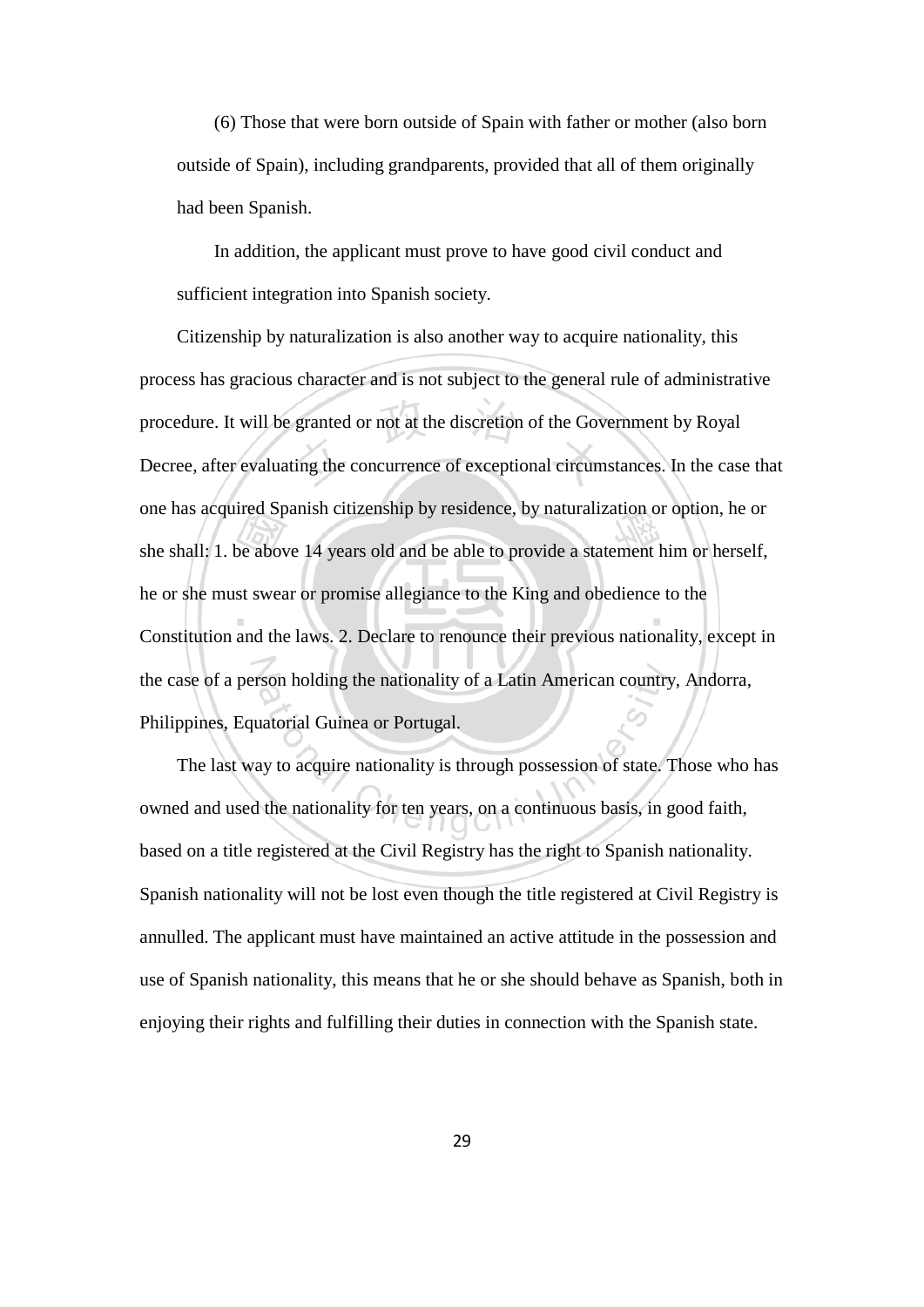#### **3.4 Policy Analysis**

There are several ways for foreigners to acquire Spanish nationality, the facility of nationality acquisition differs according to the different countries of origin of the immigrants. Citizens of former colonies of Spain, such as most Latin American countries, Philippines, and other countries as stated in the previous section can acquire Spanish nationality with two years of residence in Spain.

The European Union Blue Card policy can be seen as a policy that serve as a gate keeper for those who want to obtain nationality in the European Union. The main emphasis of EU blue card policy is to attract high professional immigrants from non-EU countries to work and stay in countries in EU.

Some words in the Spanish national immigration policy has been changed; for instance, "permeant" residence has been changed into "long-term" residence and temporary residence in some documents has been changed into "short-term" residence. These changes are made with accordance to the wordings of European Union, the condition of the residence will be the same from before, but the "TIE (Tarjeta de identidad de extranjeros)" or "Foreigner identity card" will have to be renewed every five years after the first five years of residence. From the acquisition of nationality, Spain has given privileges to its former colonies for the citizens of these countries only need to live in Spain legally for two consecutive years to obtain Spanish nationality; Whereas for citizens of other countries need to live in Spain for ten years consecutively and legally.

According to the national statistics of Spain, the number of people gain concession of Spanish nationality through residence have increased significantly from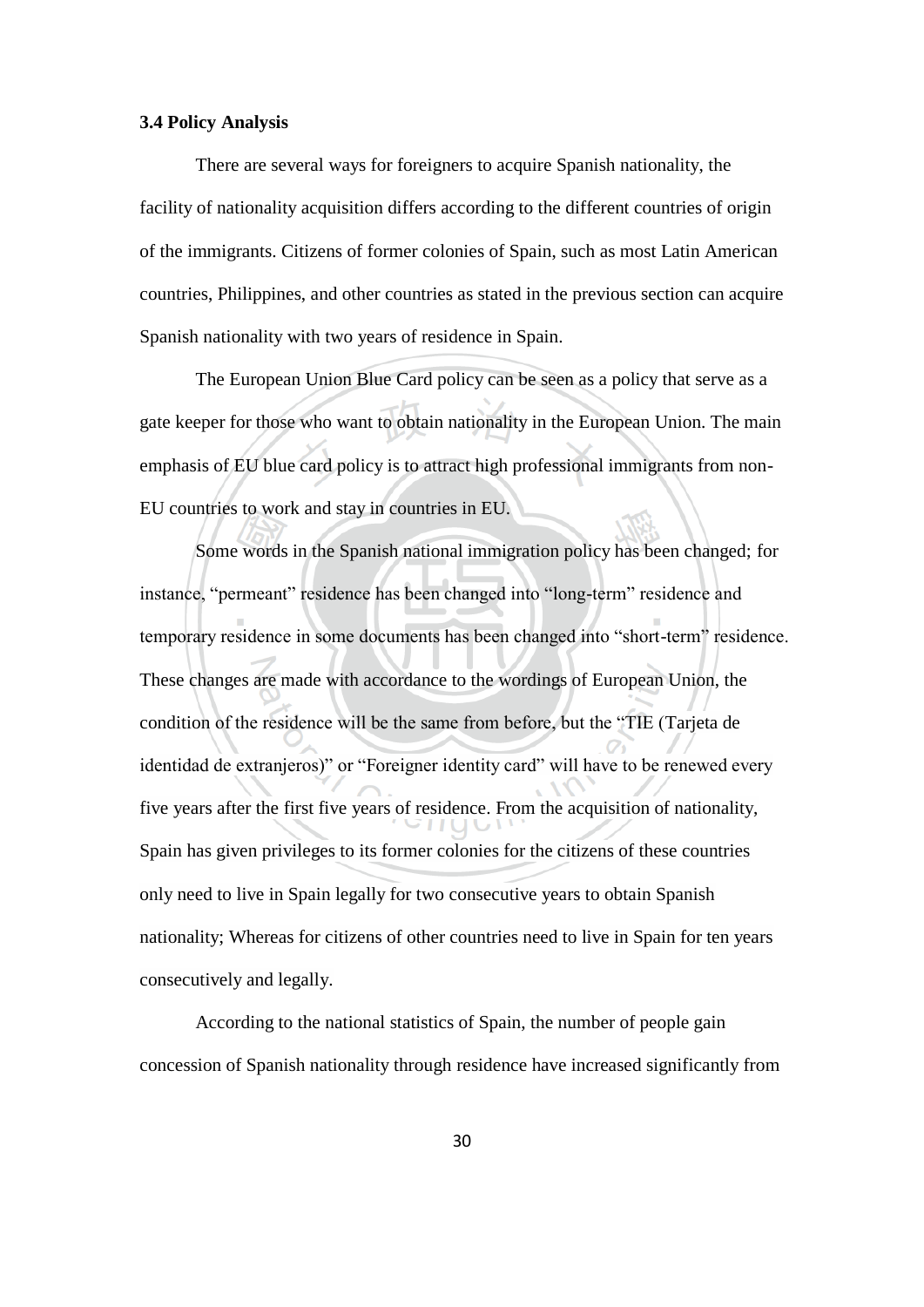year 2003 to 2013.<sup>30</sup> Morocco became the largest group of foreigners obtaining Spanish nationality at the year 2013, with 46,547 people acquiring Spanish nationality. The second and third largest group of foreigners obtaining Spanish nationality are from Ecuador and Bolivia subsequently. The result from this data collection is interesting, as the number of Moroccan residents obtaining nationality has increased drastically from 2012 to 2013. At the year of 2009, the number of Moroccan migrants obtaining nationality declined rapidly with comparison of the year 2008, but then it steadily increased again at the year of 2010.

The policy for acquisition of nationality has changed recently, immigrants would have to pass a language exam (DELE) and Constitutional and cultural knowledge of Spain (CCSE) to obtain Spanish nationality.<sup>31</sup> The cost of these exams is 85 euros. The first exam (DELE) is designed by Instituto Cervantes and it is a linguistic exam, foreigners would have to pass A2 level or higher of Spanish language, it consists of three hour exam: two hours of reading and writing and one hour of listening and speaking. The candidates would have to pass all exams to obtain the DELE certificate. The second exam is obligatory and it is about the Spanish constitution (60%) and the culture, history of Spain and the Spanish society (40%).<sup>32</sup>

<sup>30</sup> "Concesiones De Nacionalidad Española Por Residencia." Secretaría General De Inmigración Y Emigración. Portal De La Inmigración.

http://extranjeros.empleo.gob.es/es/Estadisticas/operaciones/concesiones/index.html. Accessed December 7, 2015.

<sup>31</sup> Pruebas Para La Obtención De La Nacionalidad Española. Instituto Cervantes, Instituto Cervantes, <http://nacionalidad.cervantes.es/> Accessed December 17, 2015.

<sup>32</sup> Los Nuevos Exámenes Para Lograr La Nacionalidad Española: Leyes, Penélope Cruz Y Matemáticas - 20minutos.es. October 1, 2015.

[http://www.20minutos.es/noticia/2569207/0/examenes/nacionalidad/espanola/.](http://www.20minutos.es/noticia/2569207/0/examenes/nacionalidad/espanola/) Accessed December 17, 2015.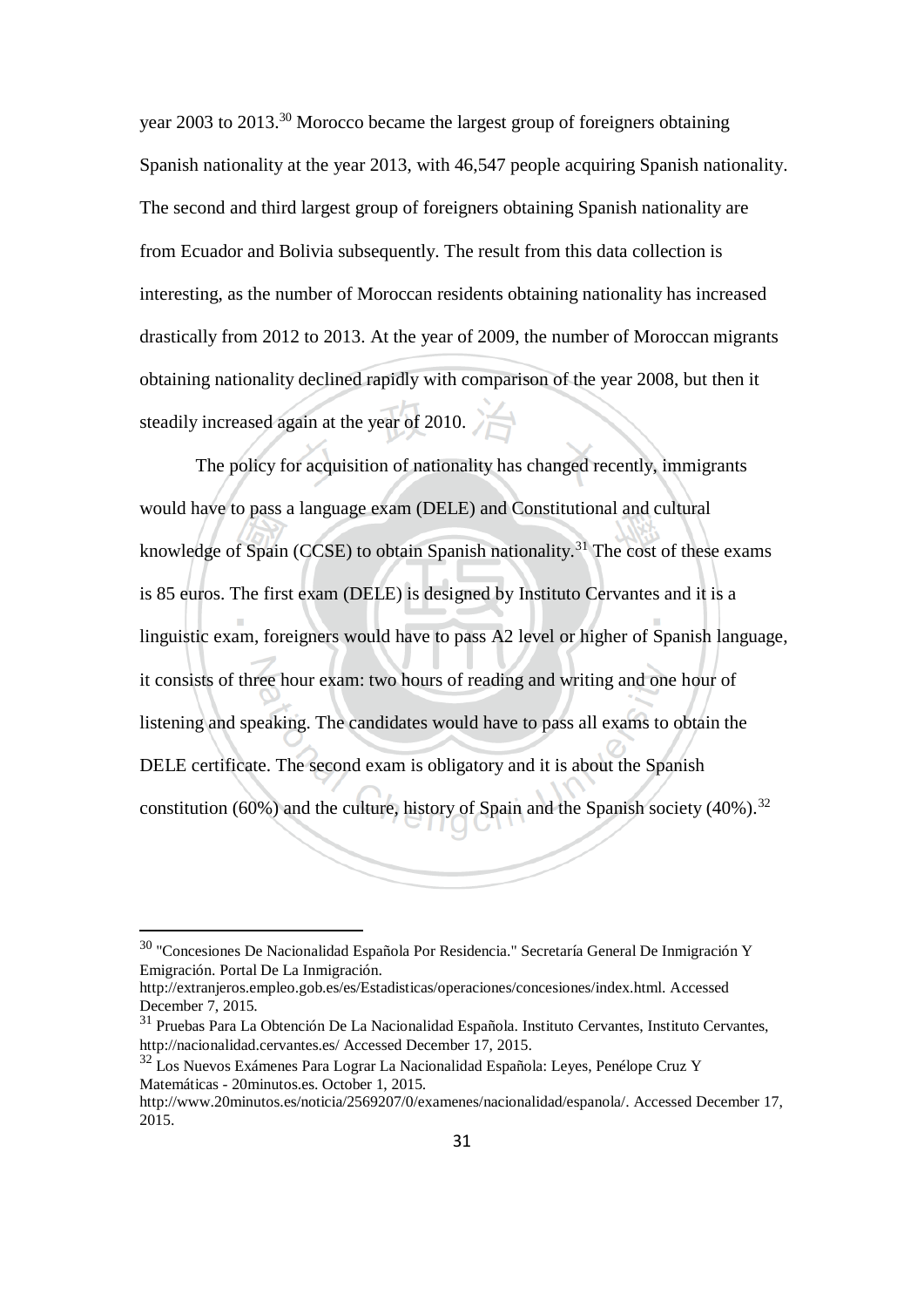## **Chapter 4: Background of Interviewees**

#### **4. 1 Overall Background**

The background of the interviewees were divided into two groups: first generation and second generation of Muslim immigrants. All of the interviewees are from Morocco. Nine of the interviewees are second-generation immigrants, as the thesis is mainly focused on the mindset of second-generation Muslim immigrants. Six of the interviewees are considered to be first-generation immigrants, as they came to Spain at around nine years old or older. Some of the second-generation immigrants believed themselves to be first-generation Muslims because they came with their parents at around six or seven years old, but others believe themselves to be secondgeneration Muslims with the same age range.

For the purpose of this thesis, the researcher has defined the first-generation Muslims as people who came to Spain at around age nine because they have memories of their lives in their country of origin and can distinguish the differences between the two countries and they identify themselves as first-generation Muslims. Most of the interviewees of second-generation Muslims were from an Arabic learning school at Fuenlabrada, Madrid. Some of the interviewees are involved in nongovernmental organizations or associations in relation to Islam. The interviewees are located from North-San Sebastian Alcobendas to the center of Madrid-Sol, and to the South-Fuenlabrada and Getafe.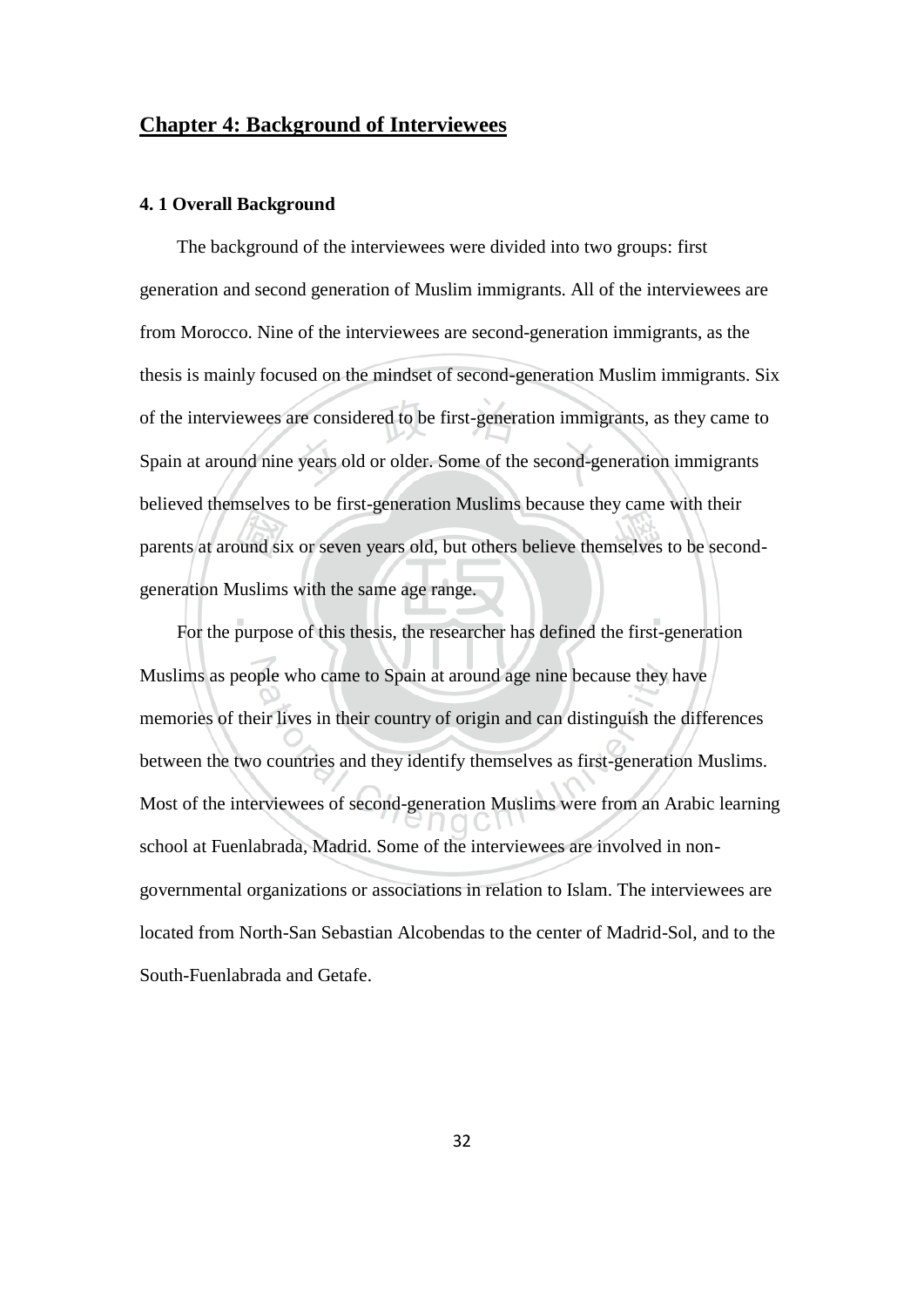#### **4.2 Second-Generation Muslim**

The ages of the second-generation interviewees range from age 18 years old to 24 years old. The interviewees consist of eight female individuals and one male individual. The interviews were conducted in groups and on an individual basis. Two of the eight female interviewees do not wear the hijab and possess Spanish nationality. Three of the eight female interviewees do not possess Spanish nationality yet. The years of their stay in Spain ranges from 16 years to 24 years. Five of the nine interviewees were born in Spain, while the remaining four individuals were born in Morocco before living in Spain.

The interviewees that were not born in Spain came to Spain with their family by the law of family reunification. All parents of the second-generation Muslims came to Spain for economic motives. All interviewees are educated or entering into higher education, such as the university. Some interviewees are working or searching for a job in the labor market. Interviewees of second-generation Muslims speak Spanish fluently and are more willing to speak in comparison with first-generation interviewees. The dominance of the language is more common in second-generation <sup>C</sup>hengch<sup>i</sup> interviewees.

## **4.3 First Generation Muslims**

The process of finding first-generation Muslims was not as easy as finding second-generation Muslims. Many potential interviewees were reluctant to respond and some even rejected the interview. The lack of proficiency in Spanish is one of the reasons given by first-generation immigrants for not participating. Interviews conducted with first-generation immigrants vary differently in comparison with the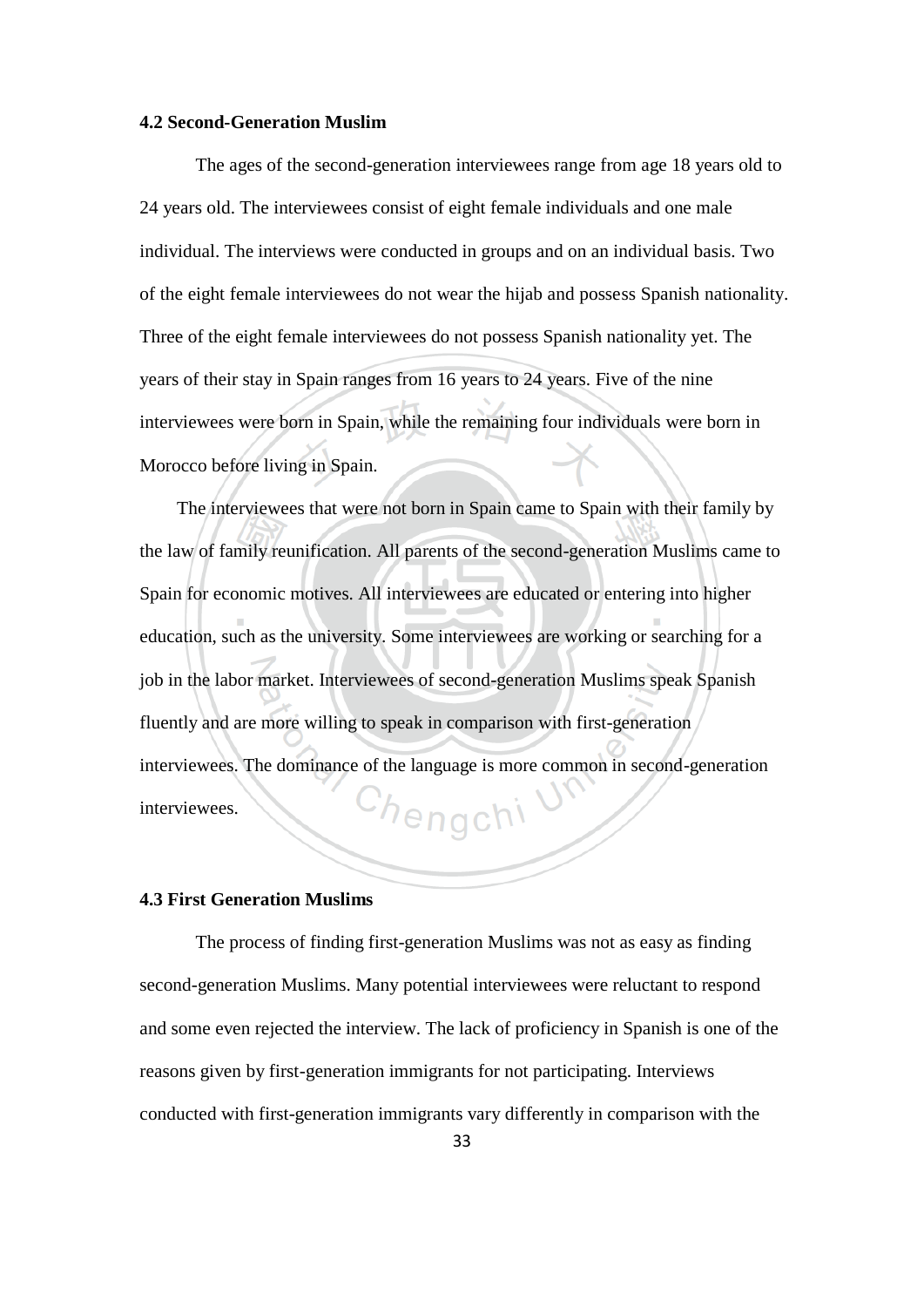ones conducted with second-generation immigrants. The level of dominance of the Spanish language is very different within the interviewees. Interviewees who have a good command of the Spanish language are more willing to share their opinions and elaborate their points by giving examples and personal stories.

Some interviewees are more cautious about what to say and try not to comment a lot about topics like the actions of the government and terrorism. The types of jobs that the interviewees are doing are also different. Some are at commercial business, some are retired, some are working at Muslim associations, and some are unemployed.

At the end, there were six people that were interviewed as first-generation Muslims, two of which were female. The purposes of the first-generation Muslims of coming to Spain varies, some came to Spain with their parents and some came alone for work or studies.

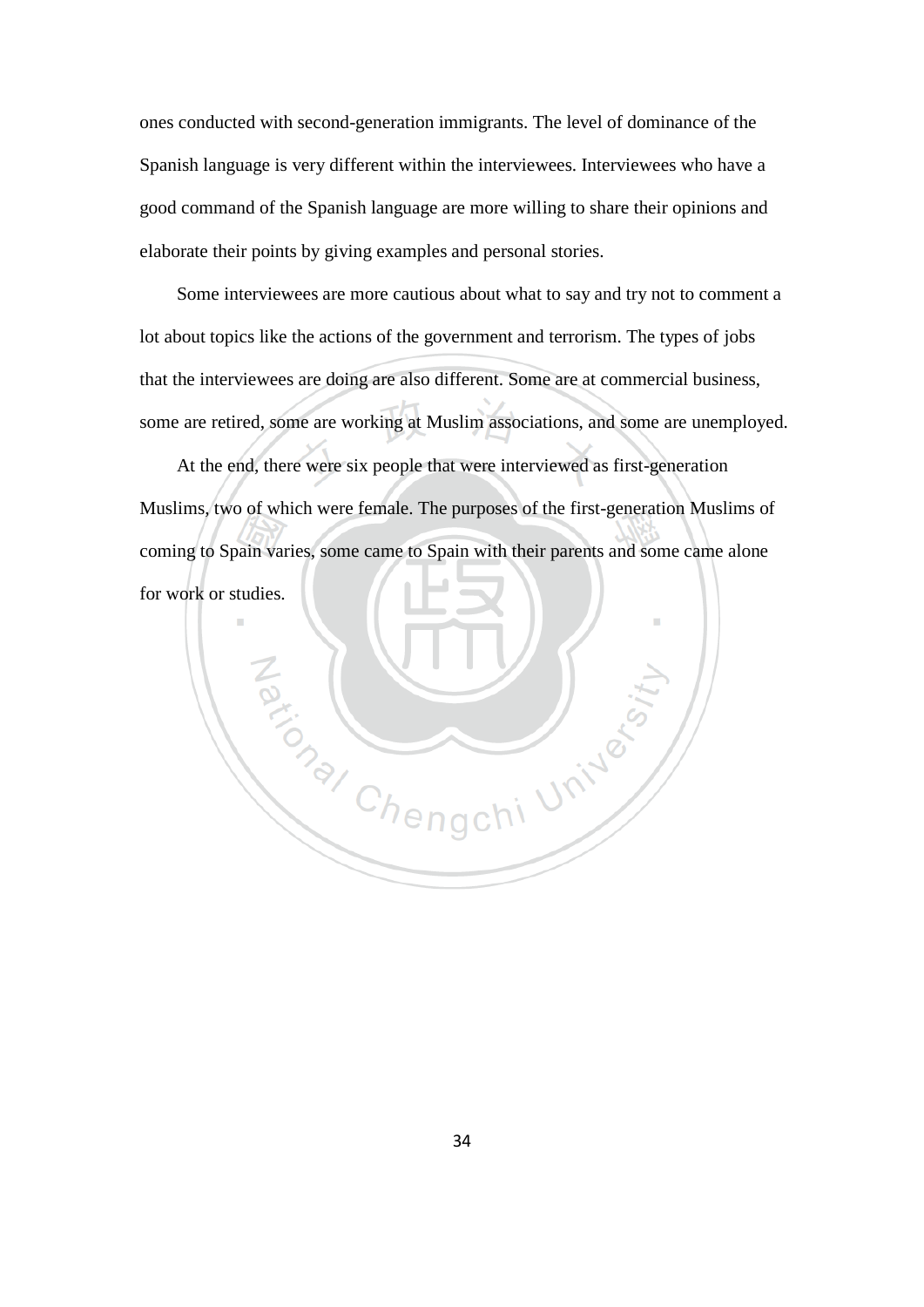## **Chapter 5: Content and Analysis of Interviews**

#### **5.1 Overall Content**

The interviewees were asked about questions about their identity, how they feel about the Spanish people and culture, their experience of treatment and perception received from the society, and the actions of the government. Based on the opinion of the first and second generation of Muslim immigrants, they did not personally face a lot of discrimination or stereotyping in Spanish society personally. However, they do agree that the recent terrorist attacks have affected the Muslim community in Spain.

The interviewees had mixed feelings about what to identify themselves as. The interviewees believed that the government and local Muslim communities should work together to improve the situation of Muslim immigrants in Spain.

#### **5.2 Attitudes towards Spain**

## **5.2.1 Second-Generation Muslims**

The responses of the first and second generation of Muslims are similar in some ways and differ in others. The attitudes of both generations of Muslims towards Spain as a country are more positive than negative. The responses of the interviewees of first-generation Muslims and second-generation Muslims are organized into different figures. Figure 5.1 is the perception of Second-Generation Muslims and their views of Spanish policies. As shown in figure 5.1, the views of second-generation immigrants towards Spanish policies is positive. Some interviewees mentioned that there are some ignorant people in society, but felt that it was normal and occurs in every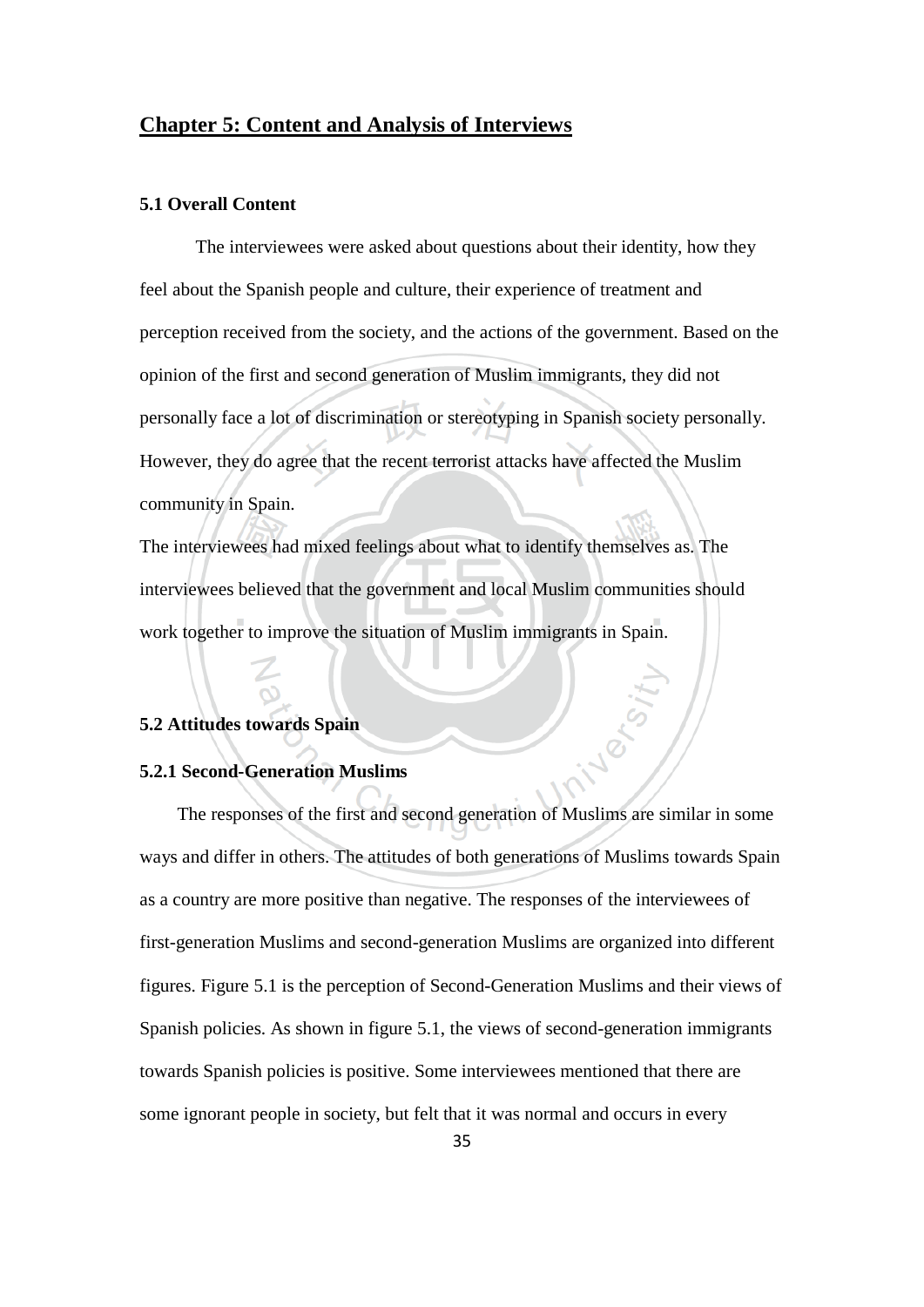society, not only the Spanish one. This figure will be used as a reference in the next sections.

# **Figure 5.1 Perception of Second-Generation Muslims and their views of Spanish**

**Policies**

| Interviewe<br>e | Perception<br>Received<br>in Society                       | Perceptio<br>n towards<br>Spanish     | National<br>Belongingnes<br>S | Personal<br>Experience<br>with<br>discriminatio<br>'n. | Political Policy*                                              |
|-----------------|------------------------------------------------------------|---------------------------------------|-------------------------------|--------------------------------------------------------|----------------------------------------------------------------|
| $\mathbf{1}$    | Hijab,<br>negative<br>perception                           | Good                                  | Spanish                       | Yes                                                    | N/A                                                            |
| $\overline{2}$  | Hijab,<br>negative<br>perception                           | Good                                  | Spanish                       | Yes                                                    | N/A                                                            |
| 3               | Negative<br>perception<br>with hijab,<br>job<br>interviews | Good                                  | Spanish                       | N <sub>o</sub>                                         | should<br>homogenize laws<br>and make laws<br>more effective   |
| $\overline{4}$  | Rare job<br>opportunities<br>with hijab                    | Good                                  | Spanish                       | Yes                                                    | improve<br>coexistence in<br>society                           |
| 5               | Islamophobia<br>, ignorance,<br>sexist                     | Good,<br>friendly,<br>open-<br>minded | Spanish                       | Yes                                                    | It is a replica of<br>French model<br>(integration)            |
| 6               | Mosque<br>being<br>vandalized                              | Good                                  | Moroccan                      | No                                                     | Nothing has been<br>done.                                      |
| $\overline{7}$  | Stereotypes<br>enhanced<br>after attacks                   | Good                                  | Moroccan                      | N <sub>o</sub>                                         | Too general,<br>focus on local                                 |
| 8               | Hatred<br>towards<br>immigrants                            | Good, but<br>some are<br>ignorant     | Spanish                       | N <sub>o</sub>                                         | forming ghetto<br>school, French<br>model                      |
| 9               | Prejudice for<br>Arabs                                     | Good,<br>open-<br>minded,<br>tolerant | Spanish                       | Yes                                                    | It doesn't do<br>anything. Should<br>deal with<br>Islamophobia |

(Political Policy\*: Political Policy is the responses of the interviewees about the actions of the government)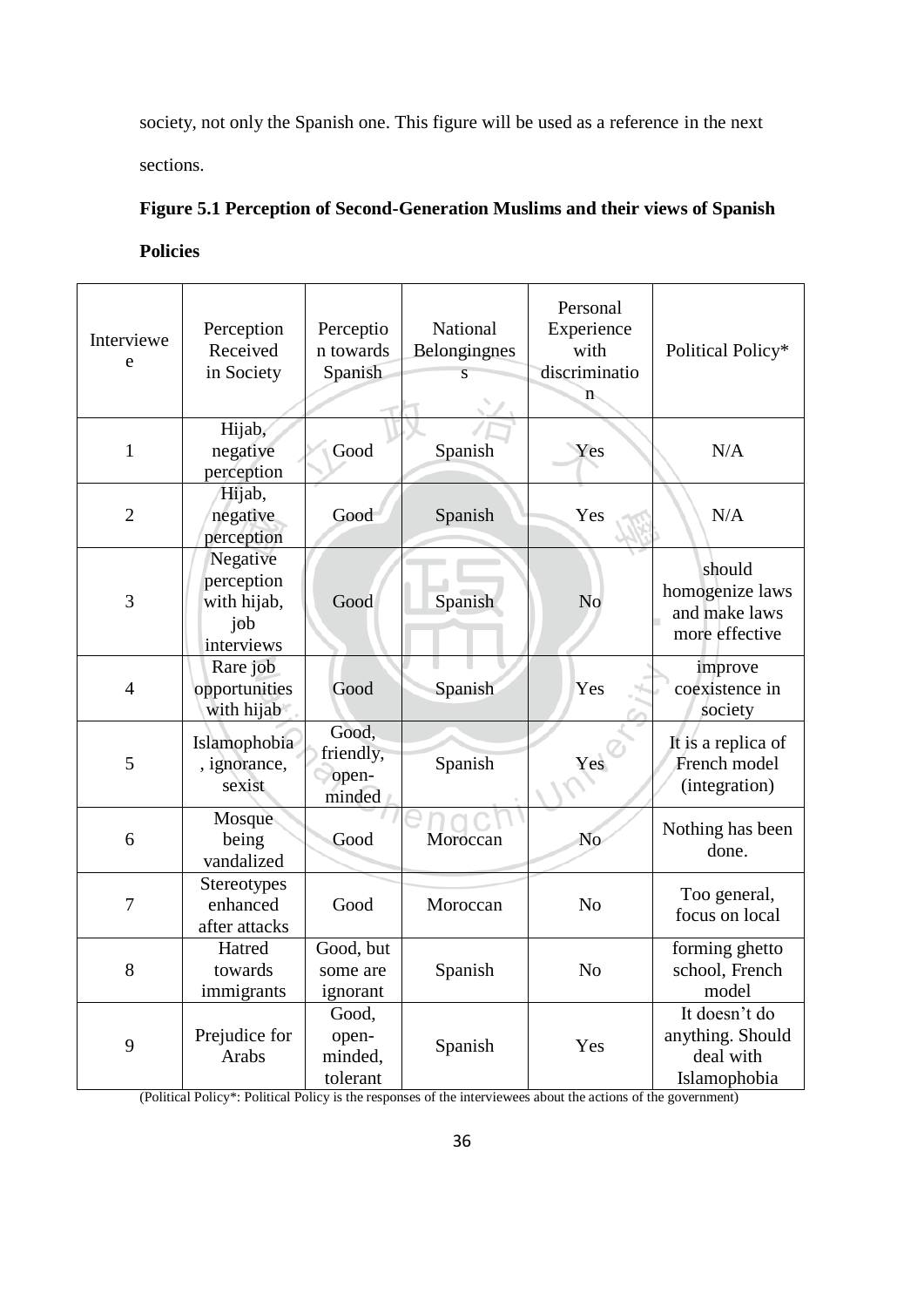## **5.2.2 First-Generation Muslims**

The comments that the first-generation Muslims have towards Spanish were mainly the same as those of the second-generation interviewees. They all believe that there are good and bad people in every society, so the Spanish are no exception. Their responses are organized in figure 5.2. Some interviewees believed that the society as a whole has matured throughout terrorist attacks, and that the Spanish people are able to differentiate between terrorists and Muslims. But others believe that there is still some prejudice towards Muslims in society. One interviewee also commented that Spanish people are too open-minded and some of them do not know other foreign languages, unlike people from her home country. Many people in her home country have learned at least three languages before graduating from high school.

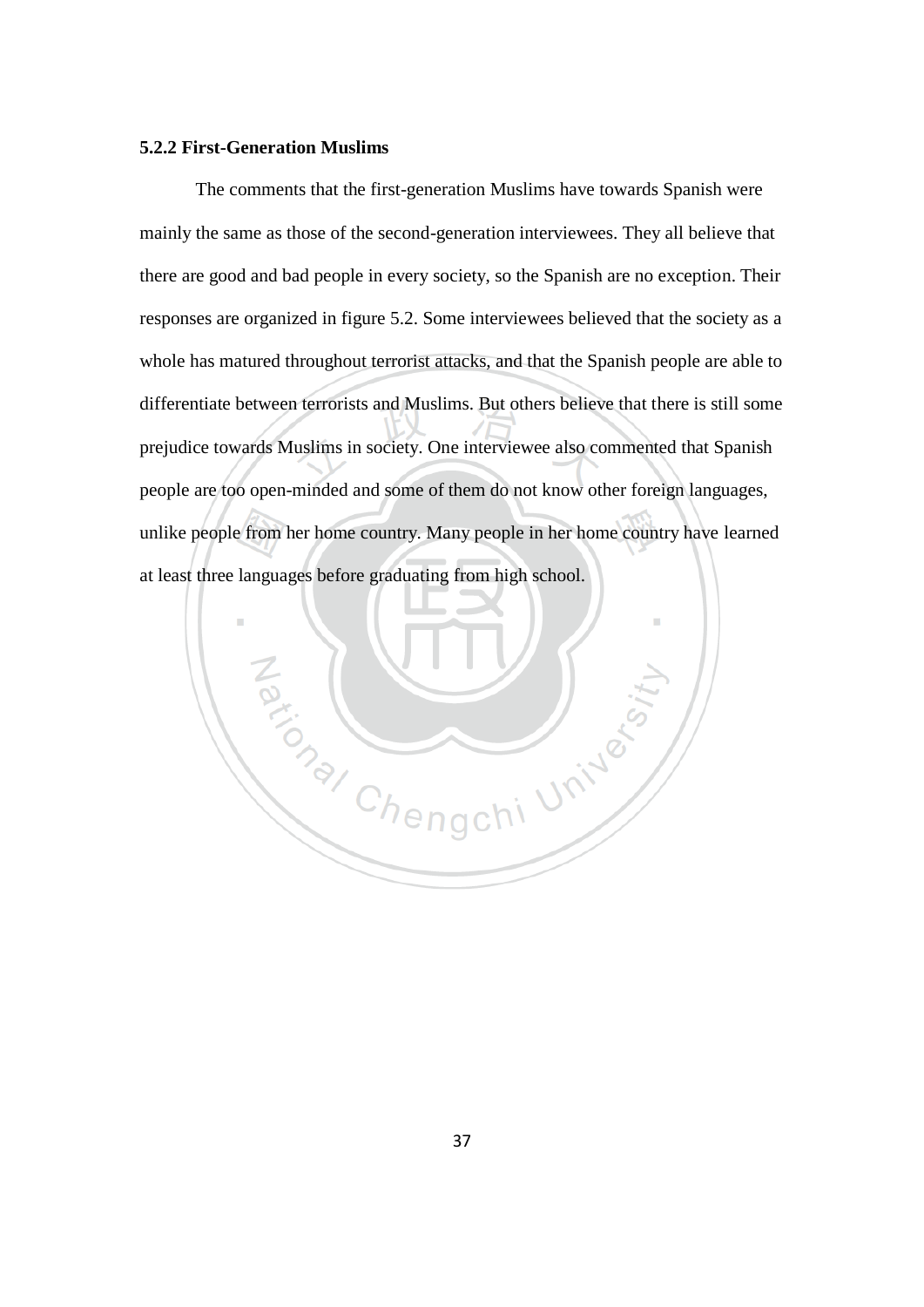# **Figure 5.2 Perception and of First-Generation Muslims and their views of**

# **Spanish Policies**

| Interviewee | Perception<br>Received<br>in Society                                                                    | Perception<br>towards<br>Spanish                                                     | Personal<br>National<br>experience with<br>Belongingness<br>discrimination |                                                                                    | Political Policy*                                                                                                             |
|-------------|---------------------------------------------------------------------------------------------------------|--------------------------------------------------------------------------------------|----------------------------------------------------------------------------|------------------------------------------------------------------------------------|-------------------------------------------------------------------------------------------------------------------------------|
| 10          | Mosque,<br>religious acts<br>are viewed<br>negatively                                                   | 99.9% good                                                                           | Spanish                                                                    | No                                                                                 | Former<br>government has<br>done nothing.<br>Should start<br>dialogues with<br>Muslim<br>community and<br>local<br>community. |
| 11          | immigrants,<br>Gulf War, not<br>viewed as<br>Spanish due<br>to physical<br>attributes                   | Good, but<br>has<br>prejudice                                                        | Spanish                                                                    | Yes. Restaurant<br>being egged<br>after 311.                                       | Agreement 92<br>should be<br>implemented<br>well. (Getafe)                                                                    |
| 12          | No comment                                                                                              | Good and<br>bad, just the<br>same as<br>anywhere<br>else                             | Moroccan                                                                   | Try not to get<br>involved. Stay<br>low.                                           | No comment                                                                                                                    |
| 13          | Hijab viewed<br>negatively                                                                              | Good, the<br>society has<br>matured                                                  | Moroccan and<br>Spanish                                                    | Yes, many, but<br>is used to it.                                                   | Agreement 92 is<br>very unique and<br>important                                                                               |
| 14          | Viewed<br>negatively<br>after terrorist<br>attacks                                                      | Similar,<br>there are<br>good or bad<br>people                                       | Spanish                                                                    | No (People<br>can't identify<br>where she is<br>from, she is not<br>wearing hijab) | Should give<br>information to<br>people                                                                                       |
| 15          | Racism is<br>present, hijab<br>viewed<br>negatively,<br>terrorist<br>attacks. No<br>jobs with<br>hijab. | Open-<br>minded,<br>doesn't<br>study a lot,<br>they don't<br>know many<br>languages. | Moroccan                                                                   | A lot.                                                                             | Government<br>doesn't do<br>anything, there<br>are no rights                                                                  |

(Political Policy\*: Political Policy is the responses of the interviewees about the actions of the government)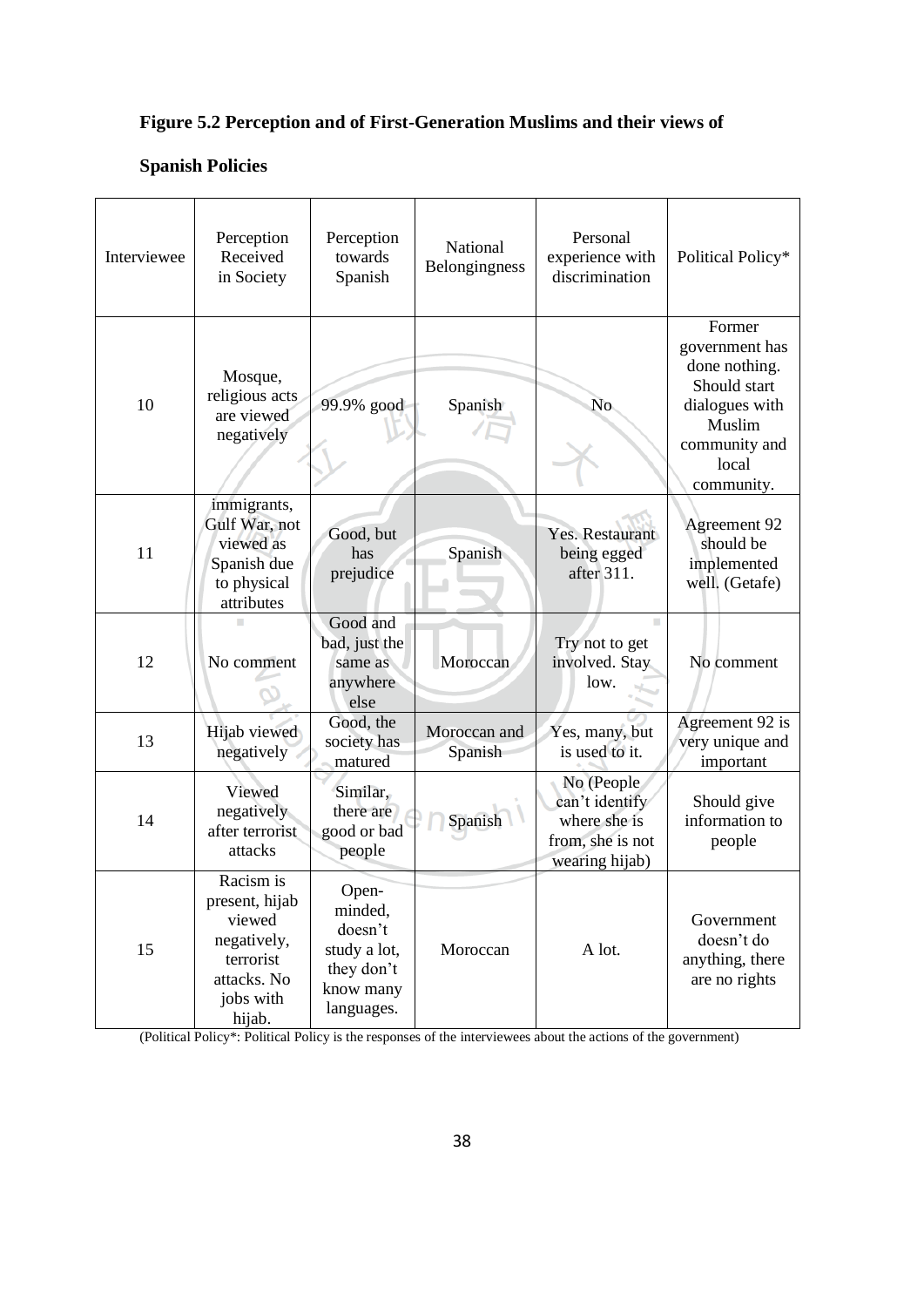#### **5.3 Racism and Islamophobia and Gender Discrimination in society**

### **5.3.1 Second-Generation Muslims**

None of the interviewees of second generation had faced threats or severe discrimination personally. However, they have faced some discrimination in the labor market. Many female interviewees responded that they had been asked to remove their hijab for job interviews and the job itself. The female interviewees felt that being requested to do this was absurd and believed the question to be a form of discrimination in the workplace. Female interviewees wearing a hijab are the most vulnerable to discrimination because of its visibility. Some interviewees also received concerns from Spanish people when they see these female interviewees wearing a hijab. One interviewee said, *"I think what I am going to transmit to the world is my knowledge. I am not going to show other parts of my body, of my physical features to try to transmit my wisdom to you, talking like this. They are direct transmissions, you will listen to me without having to focus in other things."<sup>33</sup>* The way an individual dresses should not prevent her from transmitting her knowledge to the world, especially if she is dressing according to her religious beliefs.

It is counterproductive to say that Muslim women are oppressed by wearing a hijab and then refusing to let Muslim women wearing hijabs to work and be independent. Many Muslim women are facing the difficulties of finding a job position that allows them to wear a hijab to work. Many female interviewees said that some job positions, especially the ones that need to face the public, always reject Muslim women wearing hijabs for work, even if they are well qualified. One interviewee even commented after the interview that she has a friend with two master's degrees who

<sup>33</sup> Appendix 2. Interviewee 7.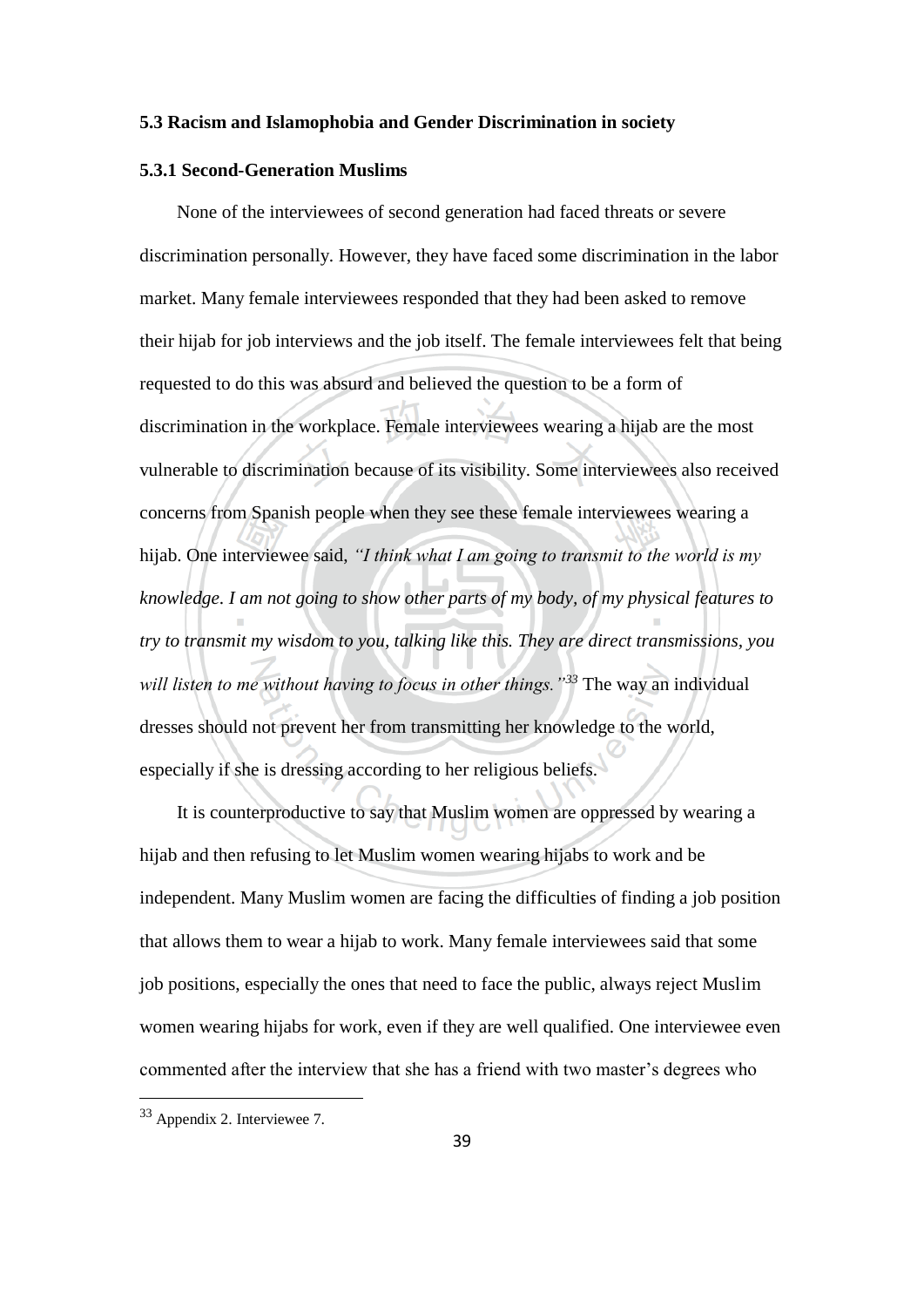remains unemployed because she wears a hijab.

Even the only male interviewee personally felt some discrimination, especially at the airport. *"At the airports, because of having Arab features and an Arab name, they will ask you, they will look through your suitcase, they will tighten the security on you more than others. And this, especially if you are Spanish…"<sup>34</sup>* However, besides the cases in the airport, the interviewee did not feel a strong discrimination in the Spanish society.

## **5.3.2 First-Generation Muslims**

The interviewees of first-generation immigrants faced many difficulties in society, especially those that came early in the 1990s when immigration to Spain began. Some were discriminated against in society and were not even recognized as Spanish by the Spanish people even though they possess the nationality. Female interviewees also expressed that the religious attire, the hijab, is viewed negatively in society. Almost no job opportunities will be offered to Muslims with hijab, even if it is just a job such as telephone operator.

The younger interviewees of first-generation Muslims faced fewer difficulties because they had been educated in Spain. In the case of interviewee 10, he got a job after graduating and he is currently working in the same company. For interviewee 14, she had no difficulties finding a job because she did not wear a hijab. The rest of the interviewees of first-generation immigrants came earlier and at that time the economic situation in Spain was prosperous, so they had no problem finding a job. However, interviewee 12 is currently unemployed and has faced many difficulties in the society.

<sup>34</sup> Appendix 2. Interviewee 9.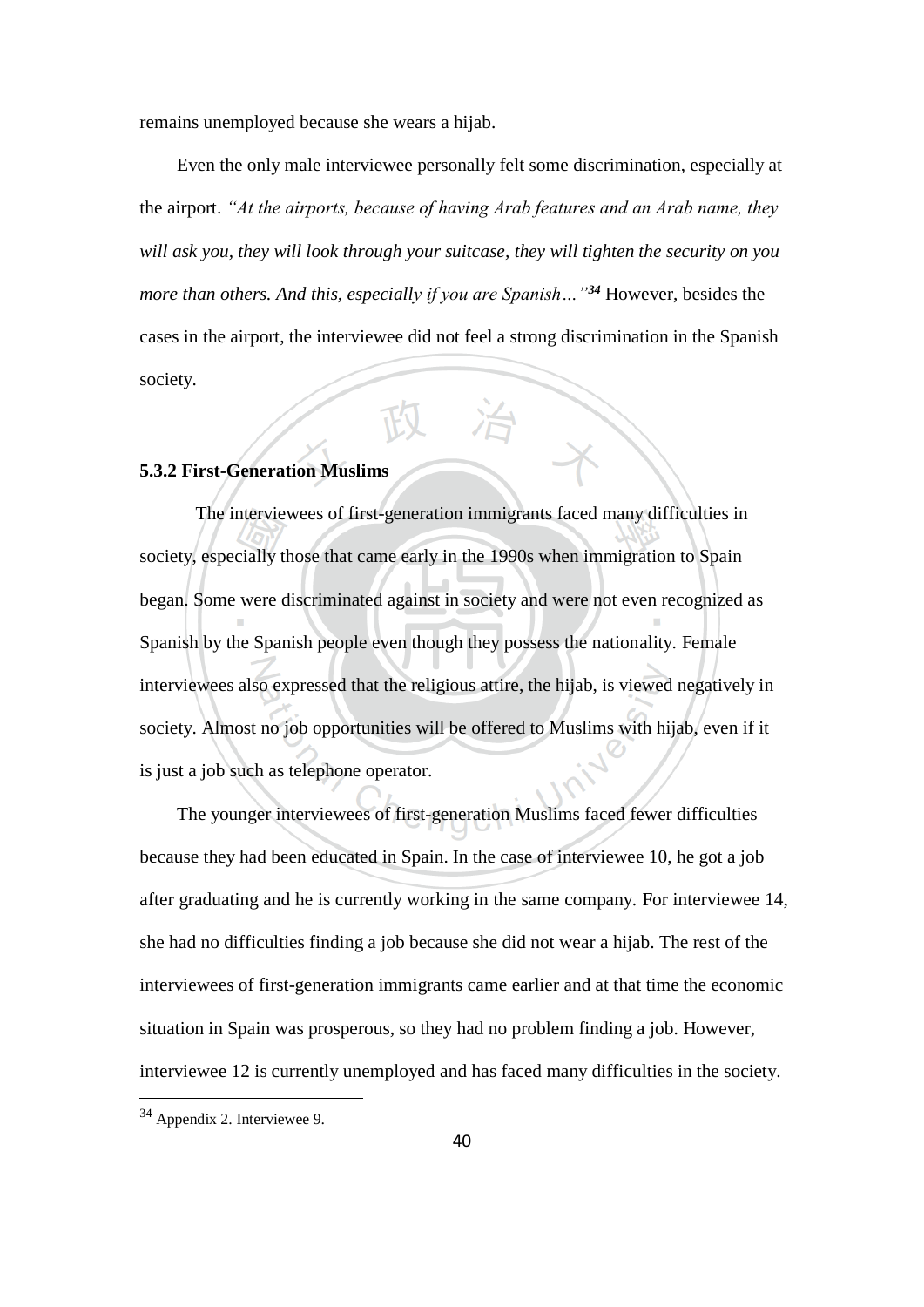Generally speaking, the interviewees all believed that the young generation are more understanding and accepting of people from different backgrounds, whether it is from different countries, cultures or religions. In contrast, the elder population still rejects the idea of a Spanish person being both Spanish and Muslim at the same time, especially those that have never been out of Spain. The younger population has more knowledge of globalization and immigration, whether it is through personal contact, social media or mass communication. Many interviewees also commented that the history of immigration in Spain is shorter than in other European countries.

Due to the influence of the media, the unfamiliarity of Islam, and the actions of the terrorists, the knowledge of the Spanish public is limited and biased and the stereotypes of Muslims are constructed based on prejudice. Comments like "Go back to your country" or "Muslims are all terrorists"<sup>35</sup> are commonly heard by the interviewees after terrorist attacks, and this confirmed what most of the interviewees believe, although these cases do not often occur to the interviewees in person, the image of Muslim community as a whole has been damaged and harmed. Although these are isolated cases, mosques in Spain have been painted by people after terrorist attacks.<sup>36</sup> lenach

However, the interviewees also said that these stereotypes are later broken down when people get to know them in person and understand what Islam is about. The interviewees believe that some Spanish people are ignorant towards Islam while others are open-minded and curious to learn about other culture and customs. After learning about the reasons of certain behaviors of fellow Muslim interviewees, such

<sup>35</sup> Appendix 2. Interviewee 4.

<sup>36</sup> Appendix 2. Interviewee 6 and Interviewee 9.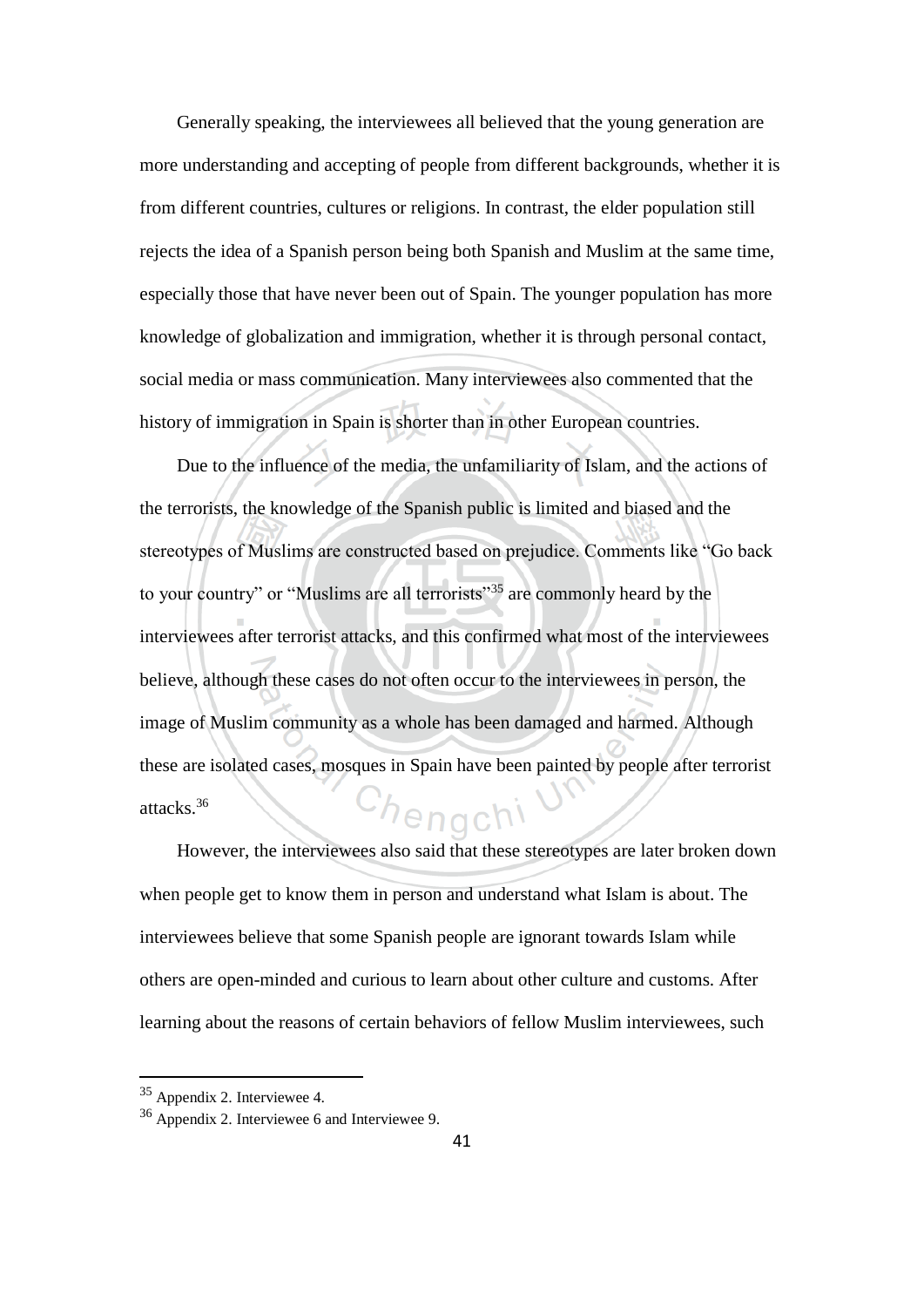as the reason for not eating pork or drinking, they would respect the decisions of their Muslim friends and try to adapt to their lifestyle when they go out together.

#### **5.4 Responses to Political Policies and Action of Governments**

Interviewees have different responses when they were asked of the actions and policies of the government towards Muslim immigrants. Almost every interviewee believed that the government does not implement laws effectively or that the government is investing money in the wrong places. However, most interviewees also believed that the government and the local Muslim associations or communities should work together in order to build a dialogue between the two and also inform the public to decrease unfamiliarity or misunderstanding of Islam. The general responses of the interviewees are categorized in figure 5.1 and 5.2.

## **5.4.1 Second-Generation Muslims**

By working with the government, Muslim associations or communities can promote activities to the general public more effectively. The government can also invest money in activities that are more useful to both the general public and the Muslim community. As one interviewee commented, *"If they tell me that they are going to invest 150.000 euros for the month of Ramadan, for activities that are designed for Muslims that live or reside in Madrid….And if they put Shakira dancing, for me, it's insulting. If you really want to invest the money, invest it well. Don't give it to Pepe, nor Juan, because they don't even have the idea of what they are doing,*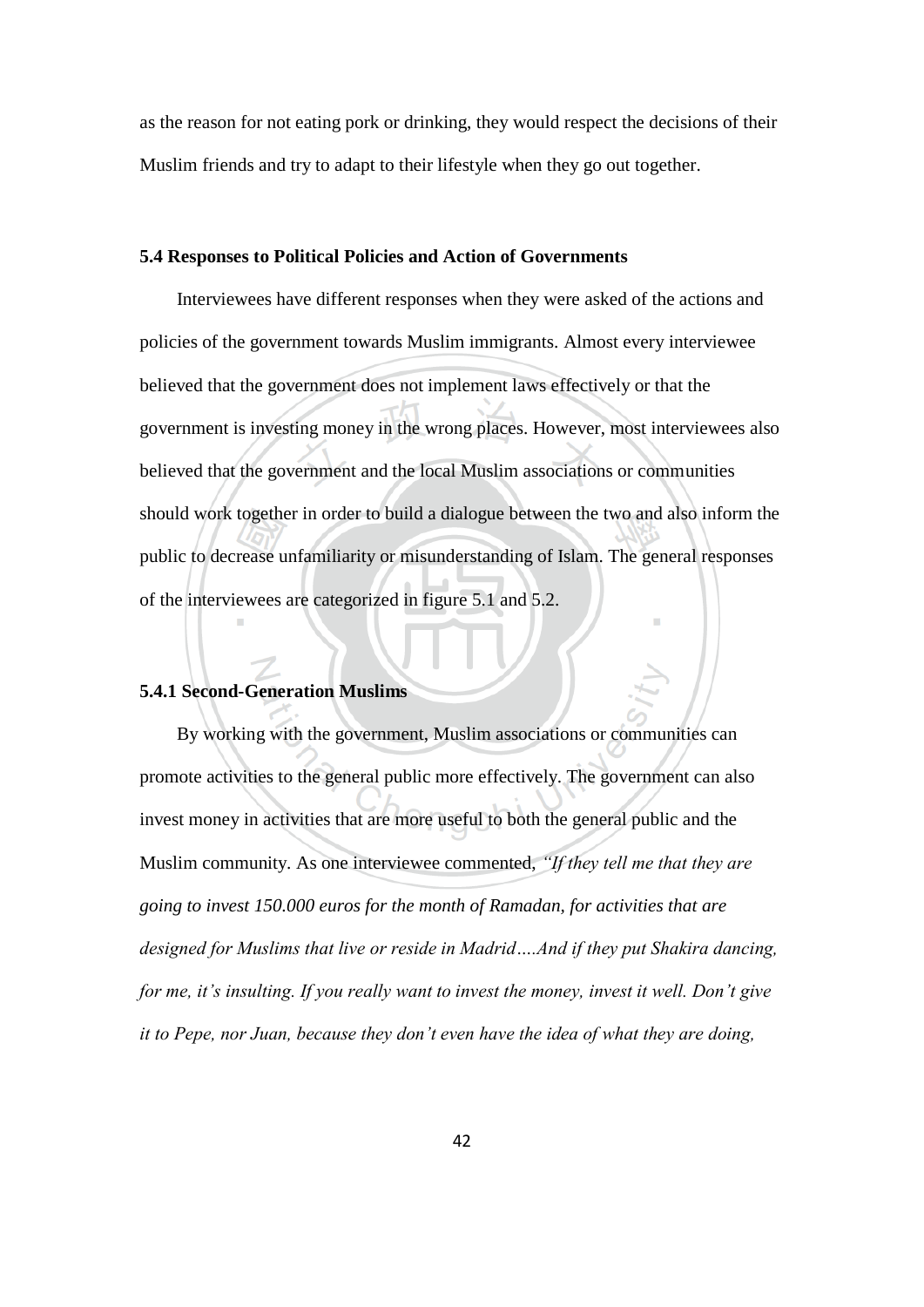*nor what they have to do with this, nor the necessities of the population."<sup>37</sup>*, if the money is given to people that are not familiar with Islam, the activities being promoted would not help transfer direct understanding to the public and at the same time it would make Muslims feel humiliated because the activities have nothing to do with their religious beliefs.

One interviewee also commented on the rise of concerted schools, which is in between a public and private school, meaning that part of the school funds comes from the government and the other part comes from the parents. One result of this school model is the conversion of public schools into "ghetto schools" in Spain. More parents want to send their children to "escuela concertada" because *"I don't want my children to go to public school, especially where there is a lot of immigration."<sup>38</sup>* The interviewee feel the vibe in her area, Parla, where many children of immigrants go to public schools while many Spanish children go to private or concerted schools. Thus, public schools are becoming the so-called "ghetto schools".

## **5.4.2 First-Generation Muslims**

Muslim immigrants face many difficulties beside stereotypes, racism, and discrimination in Spanish society. Although as some interviewees mentioned, the Spanish government had signed the Agreement 92 with all religious communities, which guaranteed their rights to exercise their religion in Spain, the help from the government is very limited and sometimes the government even rejects the petitions signed by the Muslim communities.

<sup>37</sup> Appendix 2. Interviewee 5.

<sup>38</sup> Appendix 2. Interviewee 8.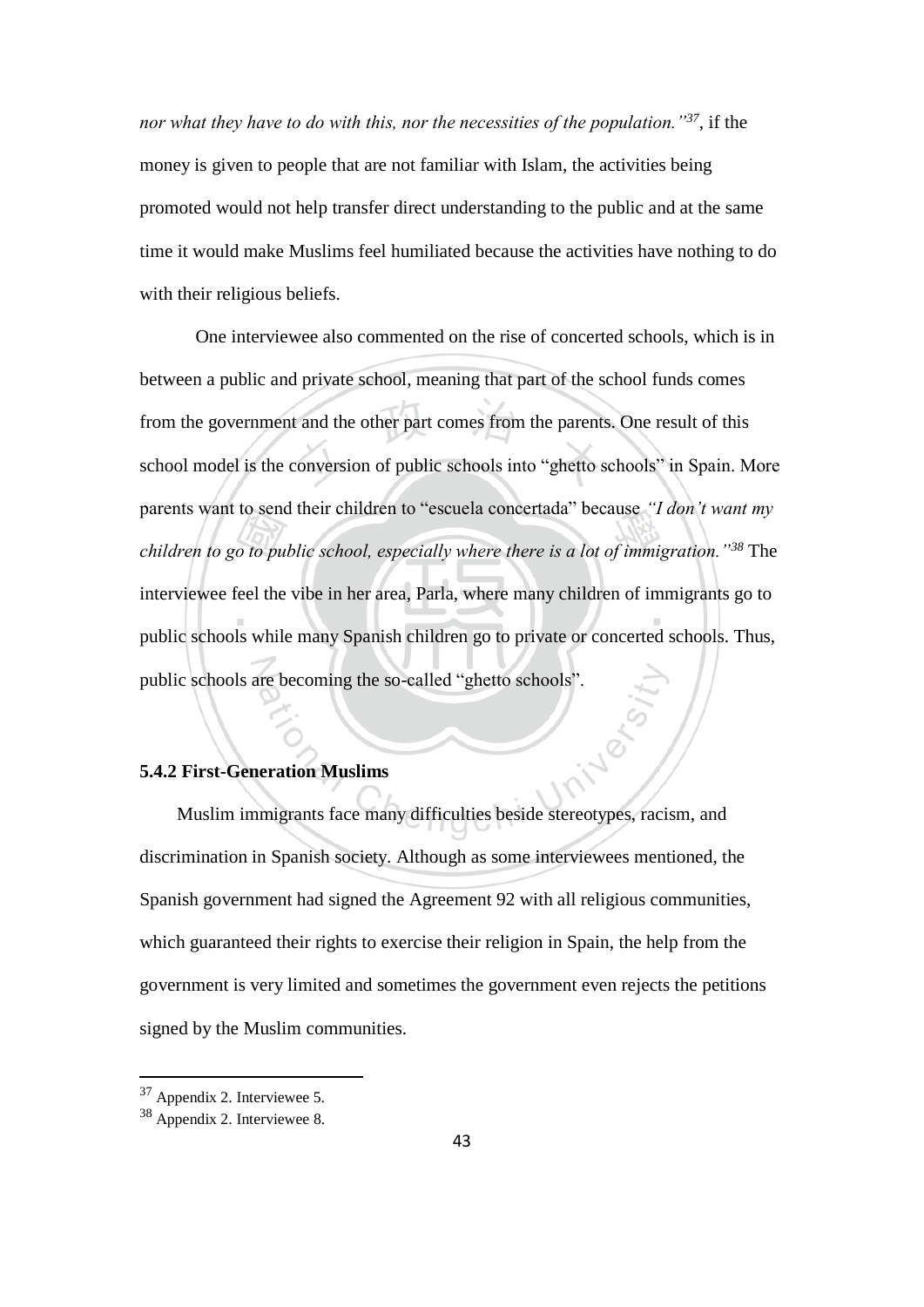Many interviewees responded that some local governments are not supportive of the requests of Muslim communities to build a mosque or obtain land for religious burial. During the month of Ramadan, many Muslims had to travel to the outskirts or the suburbs of cities, such as the industrial sites, to pray even though they live in the center of the area. They pay the same taxes as any other Spanish citizen, but they cannot construct mosques in central locations nor find a place to pray during the month of Ramadan in the center of their area.

Some other areas, such as Parla and Fuenlabrada, which is located at the south of Madrid, Muslim associations are collaborating on activities and events with the government, and are more active and involved in society. The local government in these areas are supportive and always try to work with Muslim communities in the area. In contrast, in areas like Alcobenas, which is located at the North of Madrid, Muslim associations are less active and the local government has rejected a lot of the petitions made by the Muslim community. Many Muslims had to go out to the industrial sites to rent a warehouse with their own money during the month of Ramadan and pray over there, in order to "avoid disturbing the neighbors".

## **5.5 Integration and Adaptation in society**

## **5.5.1 Second-Generation Muslims**

Many of the interviewees of second generation believed that the concept of "adaptation" does not apply to them that much since they were practically raised in Spain. They have not faced many difficulties in school or society. Many of the interviewees came to Spain at the early stage of childhood or were born in Spain. They went to school and were educated just like any other Spanish child. They are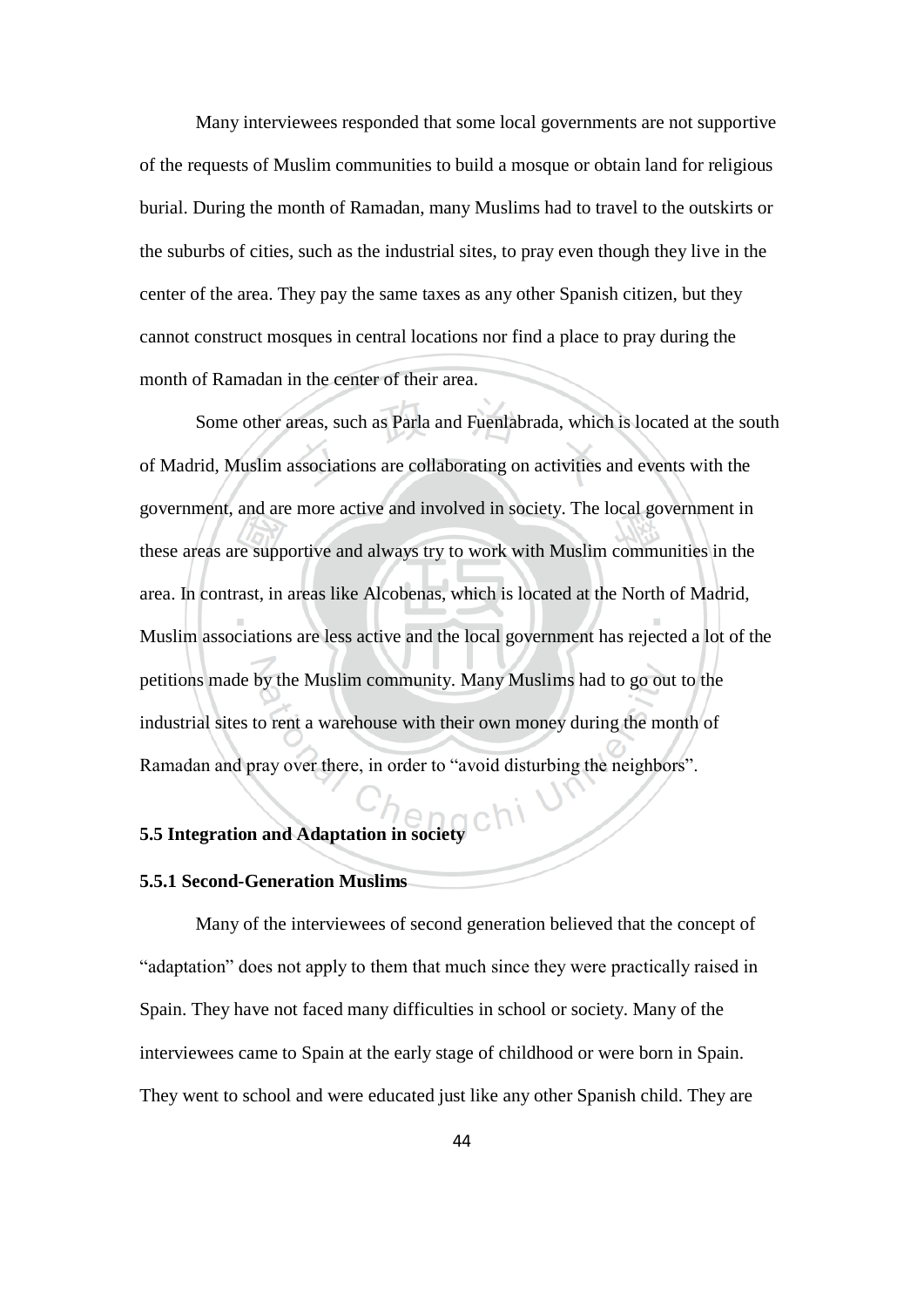more tolerant and open-minded towards people of different cultural backgrounds than people from their home country. In fact, some interviewees even believed that they felt more at ease in Spain than in their home country. There are more rules and restrictions for female interviewees and they believe that they actually have to "adapt" when they go back to their home country.

## **5.5.2 First-Generation Muslims**

In contrast, most first-generation Muslims interviewed had difficulty adjusting to their new environment when they came to Spain for the first time, even though they believed that it was not so difficult to adapt into Spain. Especially around the time when the interviewees decided to live in Spain, which was in the 1990s. At around that time, the lack of access to mosques, halal alimentation and poor public knowledge of Muslims made it hard for them to adapt into society.

Most of the interviewees of first generation have faced many conflicts and difficulties with Spanish citizens, often in the form of disdainful looks, ignorant words or being rejected from society. Most of the interviewees over 40 years old faced these difficulties more than interviewees under 40 years old. Two of the interviewees are under 40 years old and they had less difficulty adapting to society. These two individuals came to Spain at an earlier age than the rest of the interviewees and were educated in Spain since they were nine and eleven years old. They consider themselves to be fully integrated into Spanish society and identify themselves as either Spanish Muslims or from both countries.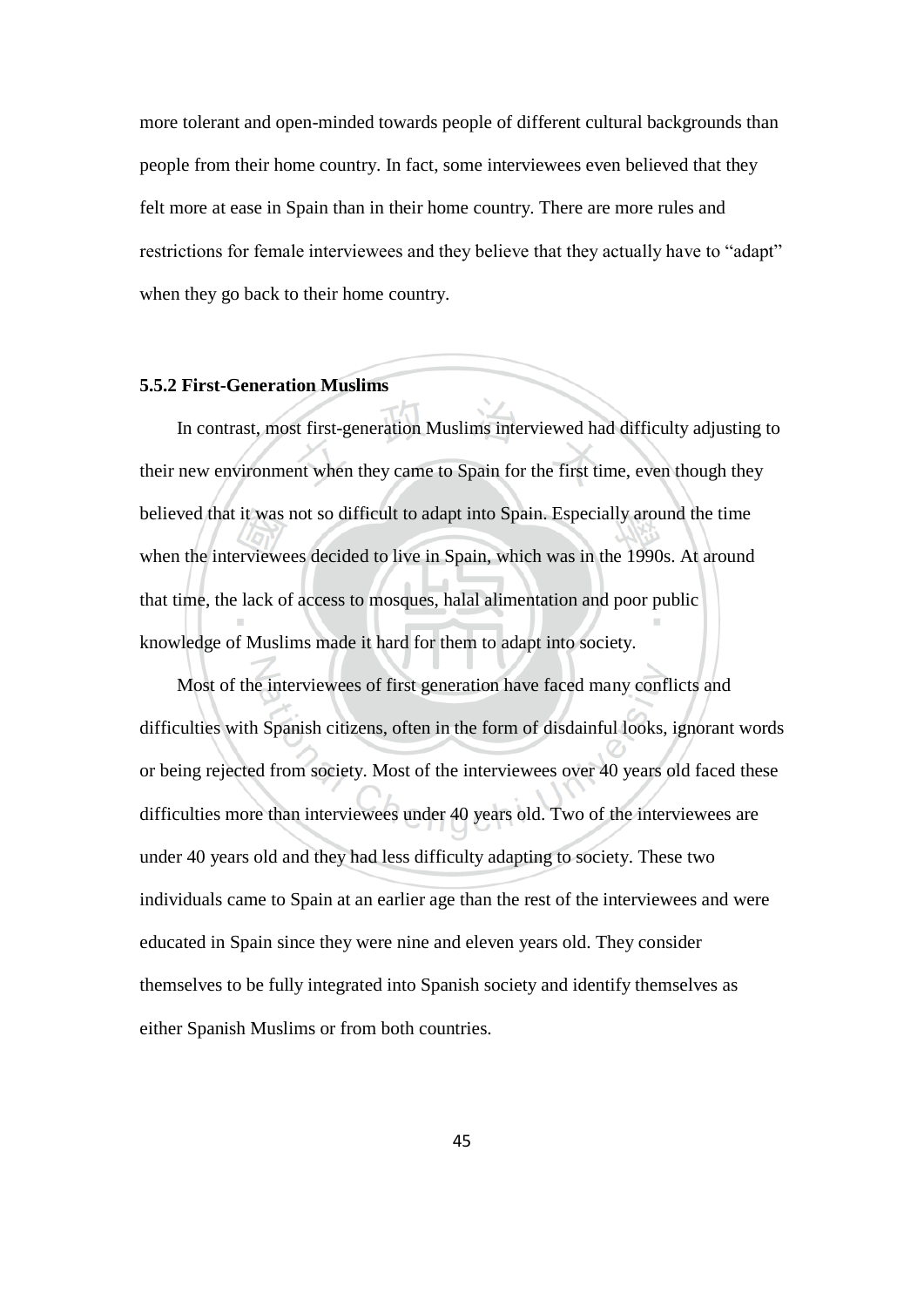#### **5.6 Different identity roles**

The identities of the Muslims, whether it is first or second generation of Muslims, are different according to their personal opinion. Most of those who were born and raised in Spain feel more Spanish. Some of them are not used to the Moroccan culture as well as the Spanish culture because they spent most of their lives in Spain. Some of the interviewees feel that they are Moroccan because they are aware that they are different from the Spanish citizens in Spain, in terms of religion, culture and/or race. No matter what national identity they identify with, or what cultural identity they are used to or identify with, the one identity that they all agree to, is their religious identity, the identity of being a Muslim.

The feeling towards Morocco also differs from first to second generation of interviewees. The first-generation immigrants looks at Morocco as their homeland, the place that they want to return to. Whereas the second-generation immigrants sees Morocco as a place for vacation, a place where their relatives or grandparents live. Some of the second-generation immigrants even have cultural shock in Morocco because they cannot do certain things or talk in certain ways in Morocco that they can engch? in Spain.

For the first generation of immigrants, they had lived in Spain for a long time, but they were not all raised in Spain, so they had to adapt into the Spanish society. If they are not accepted by society, they will not identify themselves as Spanish, even though they have the Spanish nationality and no matter how long they live in Spain, as was the case with interviewee 15.

In contrast, most of the second-generation immigrants were born in Spain, they received a Spanish education and they have friends from Spain, so they do not feel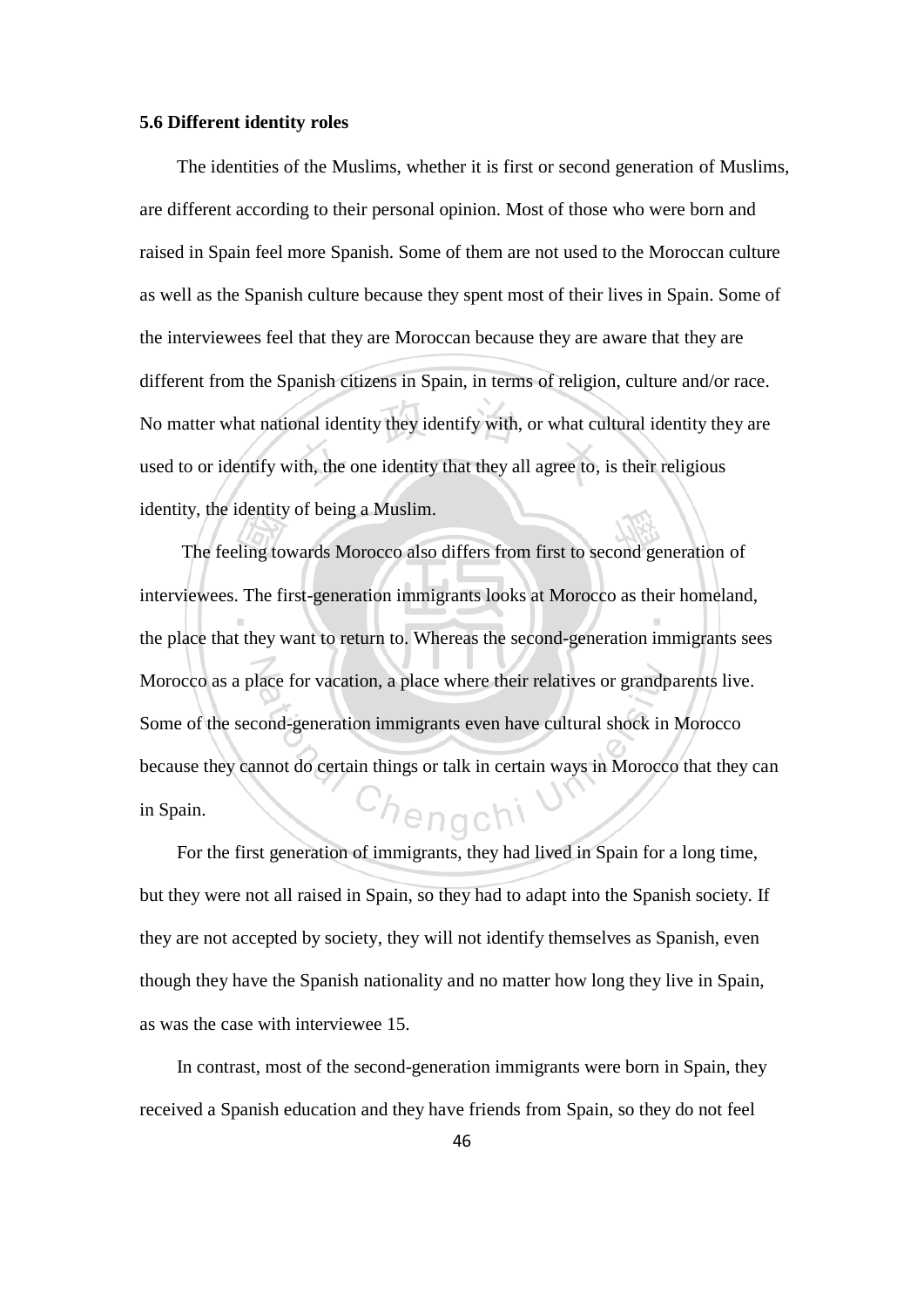that there is a need to adapt to Spanish society because they are already part of it. However, after graduating from university, some have faced major obstacles in the labor market, especially female interviewees who wear hijabs. They feel discriminated in job interviews because they were asked to remove their hijab. Even though they feel Spanish, they are constantly reminded by society that they are not the same as everyone else in Spanish society, in terms of religion, culture or ethnicity.

治

# **5.6.1 Second-Generation Muslims**

The identity of the second-generation Muslims is a mixed feeling between the two countries, it is how they identify themselves and it is categorized as "national belongingness" in figure 5.1. Some of them identify themselves as both Spanish and Moroccan. Most of the second-generation interviewees, especially those who grew up in Spain and were born in Spain, identified themselves as Spanish. These secondgeneration immigrants felt greater loyalty towards Spain, especially when it comes to being a citizen in Spain and trying to improve the situation of Spain instead of their home country, because they spent most of their lives these. However, they are aware of the fact that they are not the same culturally and religiously as other Spanish citizens.

The identities that are mentioned in figure 5.3 are religious identity, national identity, and cultural identity. National identity is the nationality that the interviewees possess, it is not identical as national belongingness in figure 5.1. National belongingness is identified as the feeling of belonging in one country in this figure. The interviewees of second-generation Muslims identified themselves differently in terms of their cultural identity. Some considered themselves to be mixed culture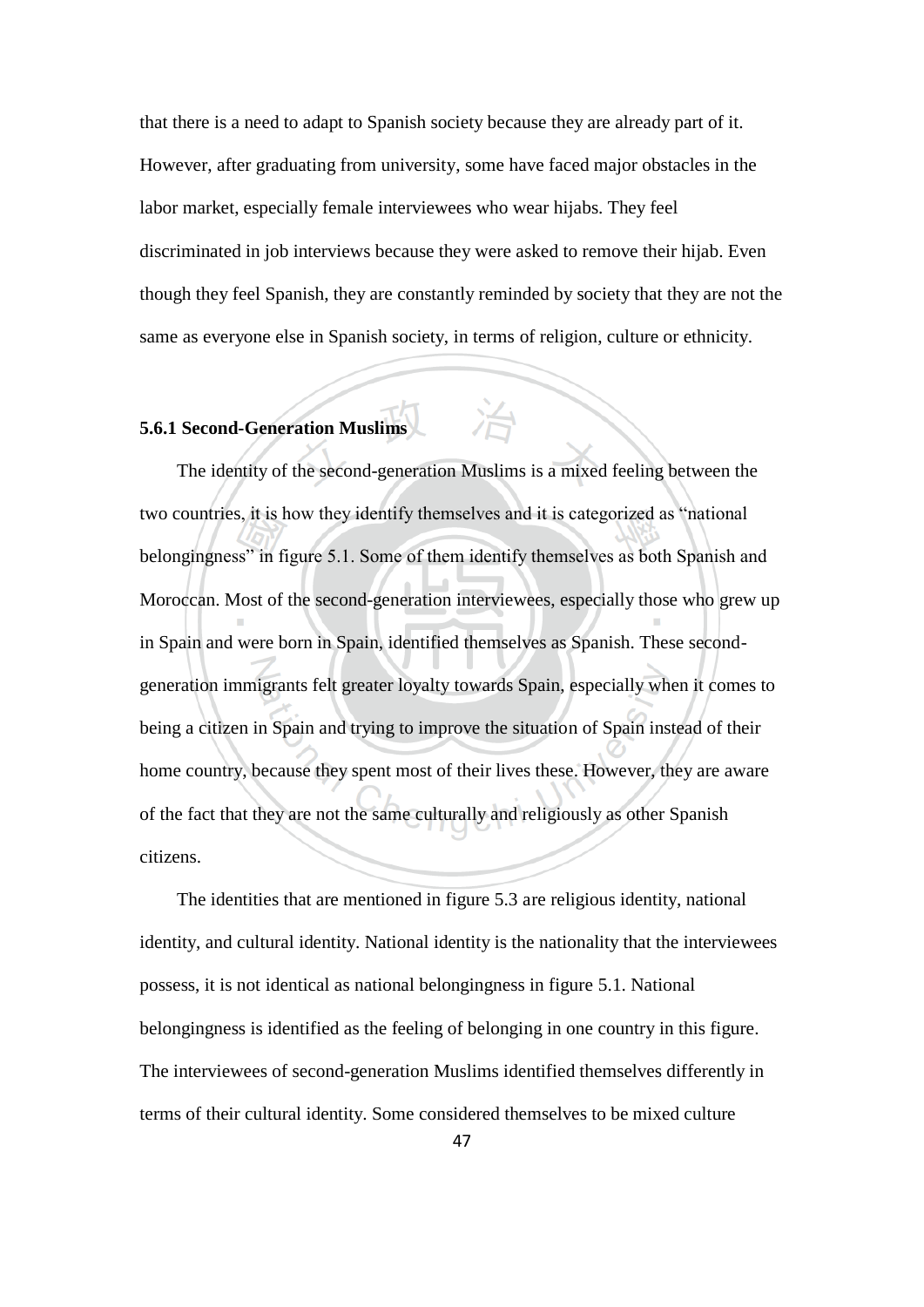because they were raised and educated in Spain and the Spanish culture forms a part of their lives, while others think they belong to only one culture. The results are demonstrated in the following figure 5.3 in the column of culture identity.

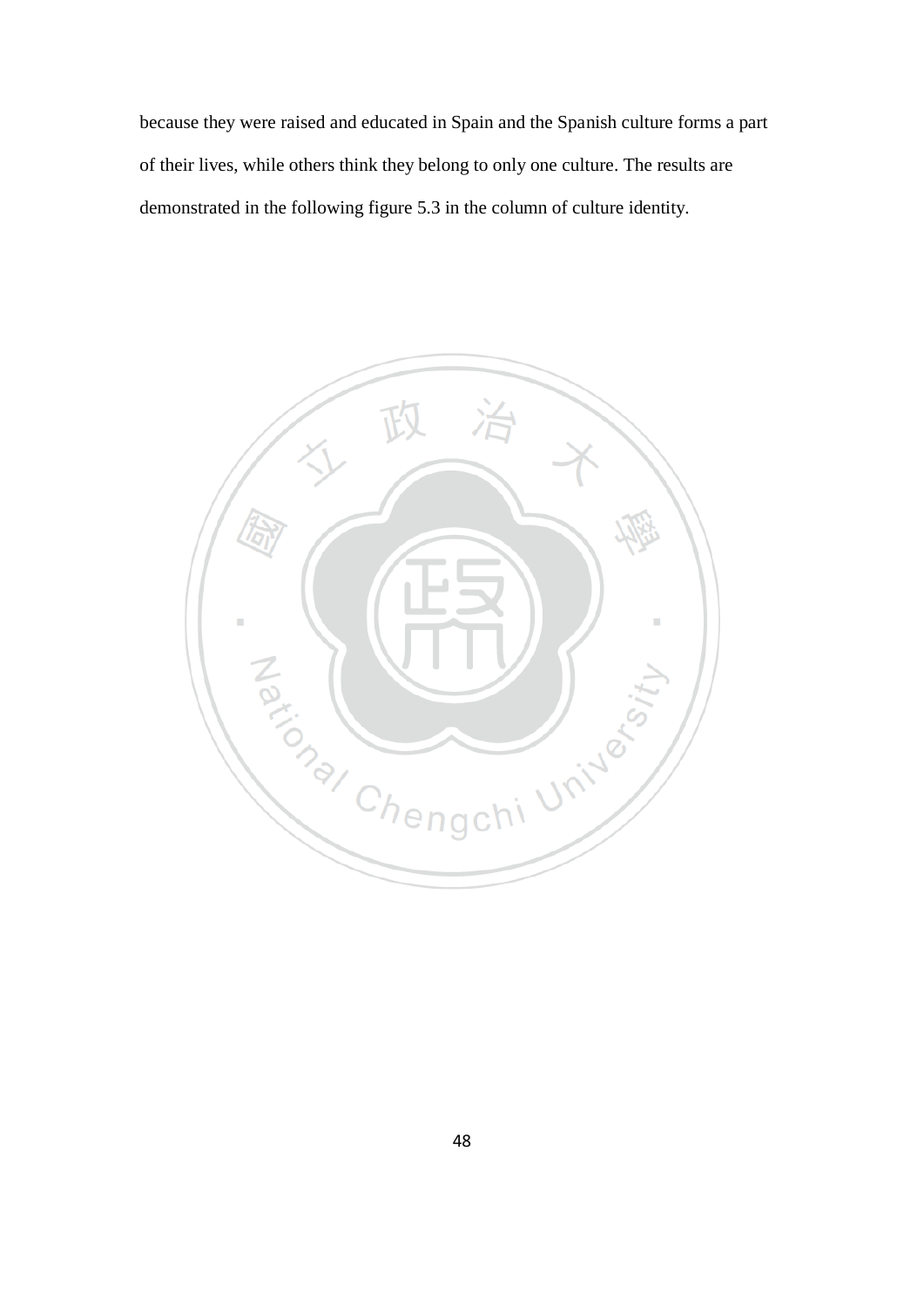| Interviewee            | Gender         | Age | Religious<br>identity | National<br>identity            | Ethnicity | Cultural<br>identity   | Years<br>in<br>Spain | Educational<br>Level |  |
|------------------------|----------------|-----|-----------------------|---------------------------------|-----------|------------------------|----------------------|----------------------|--|
| $\mathbf{1}$           | $\overline{F}$ | 22  | Muslim                | Spanish                         | Moroccan  | Mixed                  | 22                   | University           |  |
| $\overline{2}$         | $\overline{F}$ | 24  | Muslim                | Spanish                         | Moroccan  | Mixed                  | 24                   | University           |  |
| $\overline{3}$         | $\overline{F}$ | 21  | Muslim                | Moroccan                        | Moroccan  | Spanish                | 16                   | University           |  |
| $\overline{4}$         | $\overline{F}$ | 24  | Muslim                | Moroccan                        | Moroccan  | Mixed                  | $\overline{17}$      | University           |  |
| 5                      | ${\bf F}$      | 23  | Muslim                | Moroccan,<br>Spanish<br>pending | Moroccan  | Mixed, more<br>Spanish | 16                   | University           |  |
| 6                      | F              | 21  | Muslim                | Spanish                         | Moroccan  | Moroccan               | 19                   | University           |  |
| $\overline{7}$         | $\overline{F}$ | 18  | Muslim                | Spanish                         | Moroccan  | Moroccan               | 18                   | University           |  |
| 8                      | $\overline{F}$ | 20  | Muslim                | Spanish                         | Moroccan  | Moroccan               | 20                   | University           |  |
| 9                      | M              | 20  | Muslim                | Spanish                         | Moroccan  | Mixed                  | 20                   | University           |  |
| R. Chengchi University |                |     |                       |                                 |           |                        |                      |                      |  |

**Figure 5.3 Identities of Second-Generation Muslims**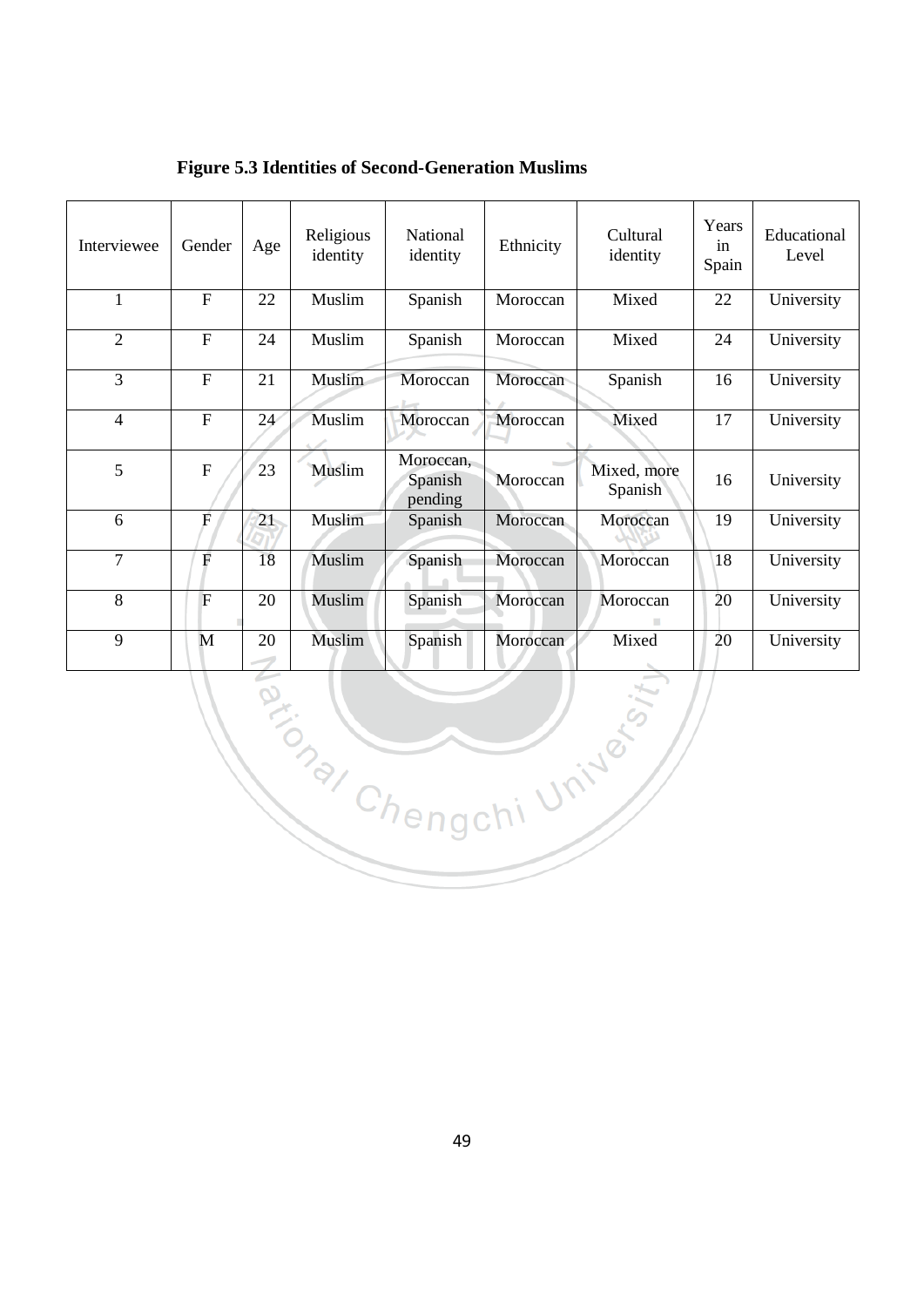### **5.6.2 First-Generation Muslims**

The identities of first-generation Muslims is demonstrated in figure 5.4 and their national belongingness is presented in figure 5.2. The identities of the firstgeneration interviewees will be explained after the general figure of 5.2 and 5.4. The cultural identity of the first-generation interviewees can be seen differently according to where the interviewees were born and raised, which will be explained later on.

| Interviewee | Gender         | Age | Religious<br>identity | National<br>identity           | Ethnicity | Cultural<br>identity | Years<br>in<br>Spain             | Educational<br>Level |
|-------------|----------------|-----|-----------------------|--------------------------------|-----------|----------------------|----------------------------------|----------------------|
| 10          | M              | 32  | Muslim                | Moroccan<br>Spanish<br>pending | Moroccan  | Spanish              | 21                               | N/A                  |
| 11          | M              | 51  | Muslim                | Spanish                        | Moroccan  | Spanish              | 51<br>(30)<br>years in<br>Madrid | N/A                  |
| 12          | M              | 42  | Muslim                | Moroccan                       | Moroccan  | Moroccan             | 17                               | N/A                  |
| 13          | M              | 49  | Muslim                | Spanish                        | Moroccan  | Moroccan             | 25                               | Master               |
| 14          | $\overline{F}$ | 25  | Muslim                | Spanish                        | Moroccan  | Mixed                | 16                               | University           |
| 15          | $\mathbf{F}$   | 50  | Muslim                | Spanish                        | Moroccan  | Moroccan             | 30                               | University           |

**Figure 5.4. Identities of First-Generation Muslims**

 $\checkmark$ 

(N/A: Not Available)

One interviewee of first-generation Muslims even decided not to answer some questions because he did not want to get into trouble, as he is currently unemployed and did not have Spanish nationality. He feels lost in Spain and did not feel Spanish at all. "*I am Moroccan, not Spanish. I will not turn into Spanish, this is clear.*" <sup>39</sup> This interviewee is representative of the majority of the Moroccan Muslims that

<sup>39</sup> Appendix 2. Interviewee 12.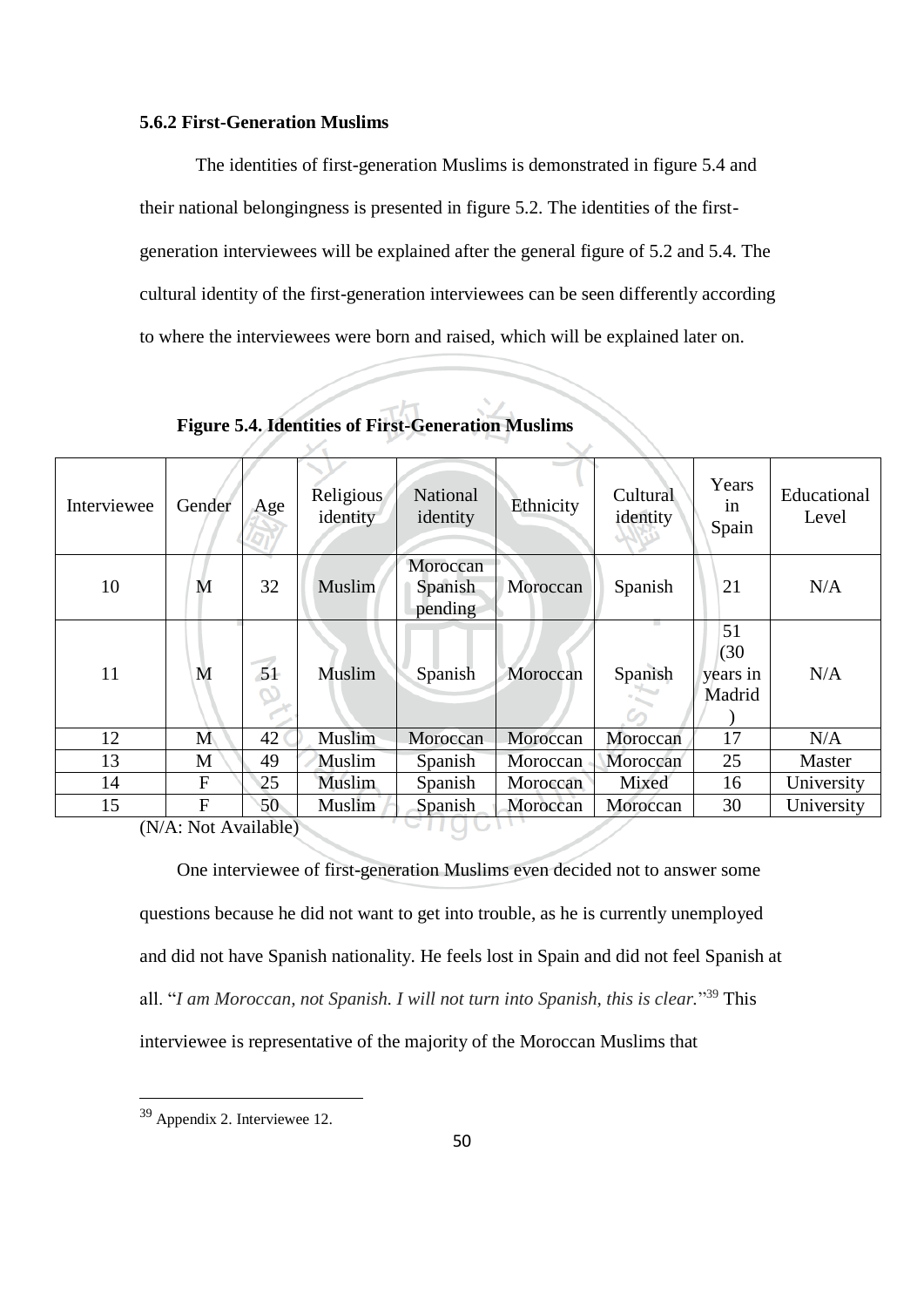immigrated to Spain, as most of them are afraid to speak up due to the language barrier or because they do not want to cause trouble and they just want to live their lives in Spain quietly without disturbing anyone. As one second-generation female interviewee commented, "*Ask my mom how many Spanish friends she has. None!*" 40 Many of them live with people that they are familiar with and only interact within their own ethnic circle.

Two first-generation interviewees have lived in Spain for around 30 years, but they identified themselves differently. Interviewee 11 was born in Ceuta, which is a Spanish city and came to Madrid at 21 years old, looking for a job. Interviewee 15 came at the age of 20 years old and came to Spain because she had relatives here. They both faced discrimination in person. The male interviewee came to Spain and faced discrimination, even though he was born Spanish. "*Back then, they see us in a weird way. But let's say, personally, the most difficulties I had was in the workplace. Many times you have to demonstrate that you are Spanish. People they see nothing*  but your features and they tell you, *'You are not Spanish*.'<sup>"41</sup> The male interviewee even had to close down his restaurant after the March 11 attack in Spain, and many people threw eggs at his restaurant window.

The female interviewee has suffered disparaging remarks because she is wearing a hijab, something she has faced her entire life. The male interviewee identified himself as Spanish, while the female interviewee considered herself to be Moroccan. She commented: "*I am not Spanish, because they don't accept me*." And "*I don't feel like a Spanish, I feel like a Muslim….Because they don't let me, only with their looks* 

<sup>40</sup> Appendix 2. Interviewee 8.

<sup>41</sup> Appendix 2. Interviewee 11.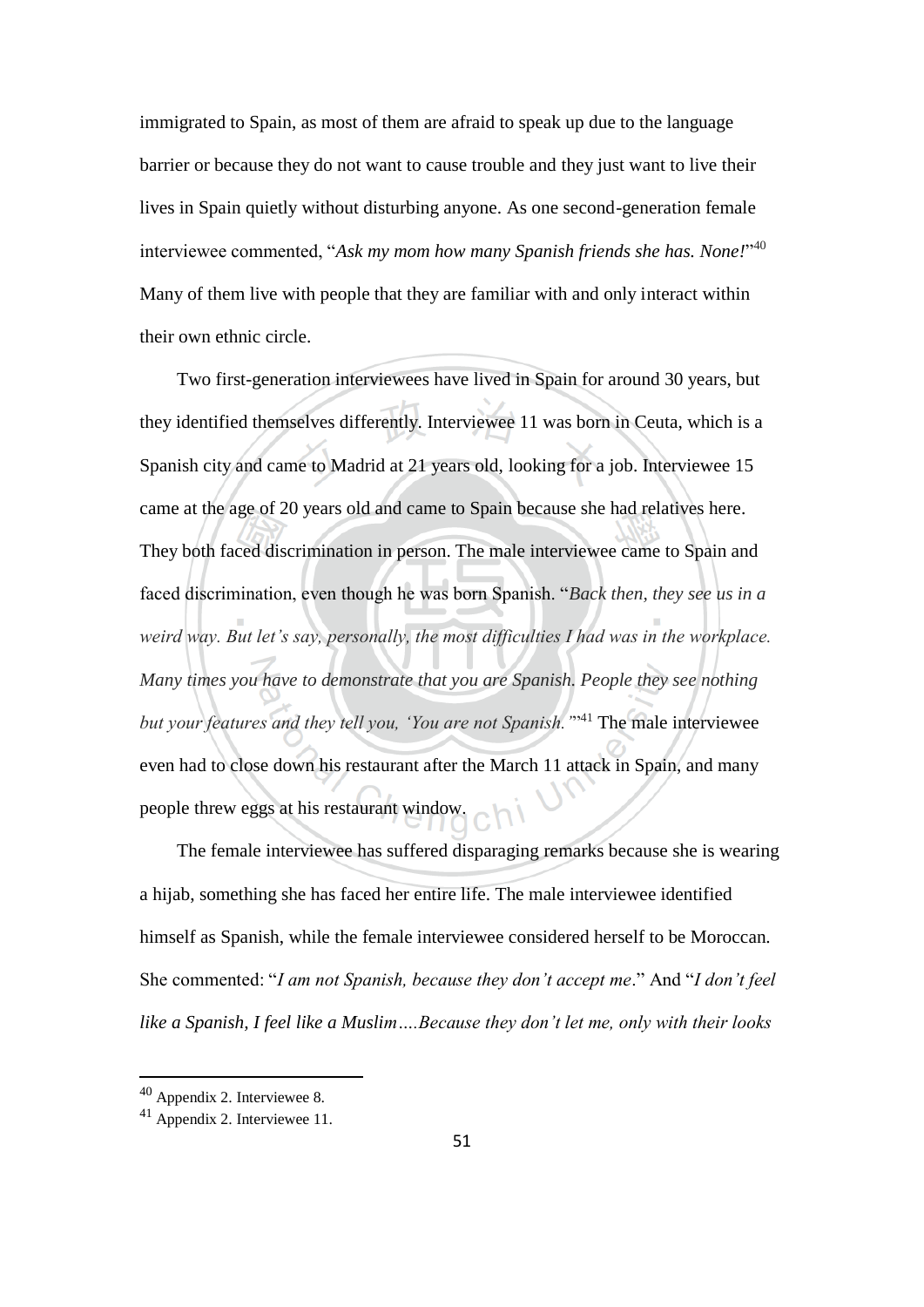they hurt me."<sup>42</sup>

One interviewee who came to study in Spain at the age of 24 ended up living in Spain for 25 years identified himself as both Moroccan and Spanish, but he also commented that Morocco is his home country and his homeland, something that Spain cannot replace. "*I feel Moroccan, I feel Arab, and this no one can take it away from me. Therefore, it is my identity, but in all of this, Spain is present, very present.*" <sup>43</sup> However, if he encountered Spanish people in a foreign country, he would be happy to talk to them and feel at ease with them. The identity of being Spanish is an added element to his own identity.

## **5.7 Differences between generations**

Second-generation interviewees believed that they should be treated equally in the society, they are more active and would like to change the perception of Muslims in Spain. They participate in Muslim associations and non-governmental organizations and also create websites to become more engaged in media communication. There are many Muslim associations that are active in society, for example, one of the associations unites young Muslim girls and they organize activities such as trips and conferences for young Muslim girls to meet up and get to know each other.

There are also associations that are based in the areas where the interviewees live and they also organize activities with the city hall or the universities to give speeches or conferences to the public in the hopes of breaking down the barriers and stereotypes between Muslims and the participants. For instance, the area of

 $42$  Appendix 2. Interviewee 15.

<sup>43</sup> Appendix 2. Interviewee 13.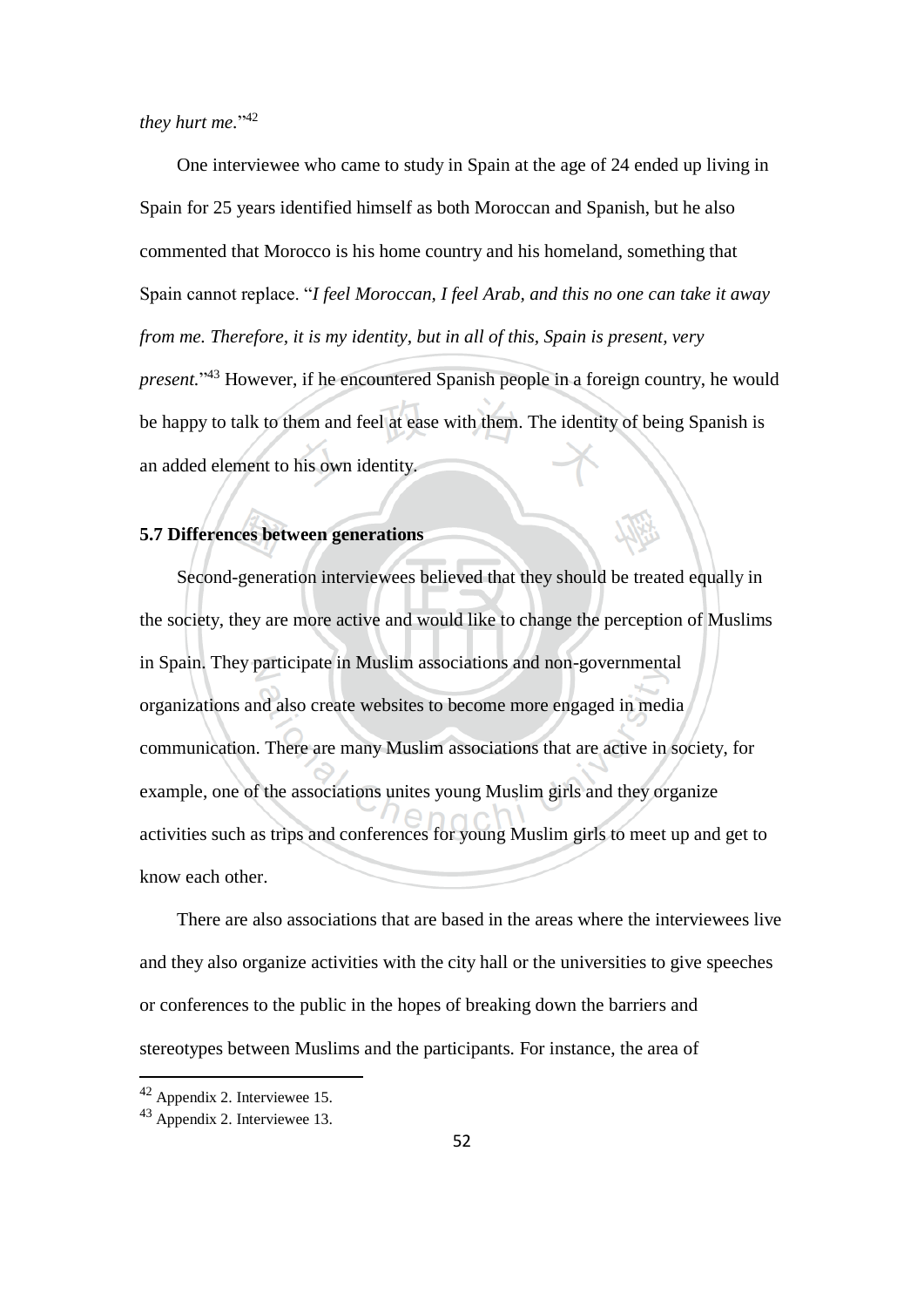Fuenlabrada has had experiences working with the city government and the universities near Fuenlabrada to organize conferences to combat Islamophobia or on other topics to help the general public understand Islam better.

For the first generation of immigrants, there are extreme distinctions within the interviewees. Most of them came alone to find a job, some came with their families and one came to study in Spain. The language barrier of the interviewees represented the most difficult hurdle for the first-generation immigrants to adapt to the Spanish society. Although some of the first-generation interviewees spoke Spanish fluently, the majority did not speak Spanish that well and were afraid to speak to the interviewer.

Generally speaking, the first-generation Muslim immigrants came to Spain to find a better life. Some achieved their goals and lived well in Spain, but others did not. Many of them felt political injustice and that they were neglected in policy making. They have to pay their taxes as equals in society without receiving equal rights as every other Spanish citizen. The construction of mosques and places to pray for Ramadan has to be outside of the city center, even though the construction of Catholic or Christian churches can be located at the center of the city without any problems. Most of them have adapted well into the society, but their identity varies depending on how they are perceived and treated in the society.

Despite believing that racism and Islamophobia are present in Spanish society, they still believe that Spain is more tolerant of Muslims than other countries, with the short history of immigration. The female interviewees are the ones that face most discriminations in the society, whether it is on the streets or in the workplace. Spain's declining economy has increased the difficulties of the interviewees, especially young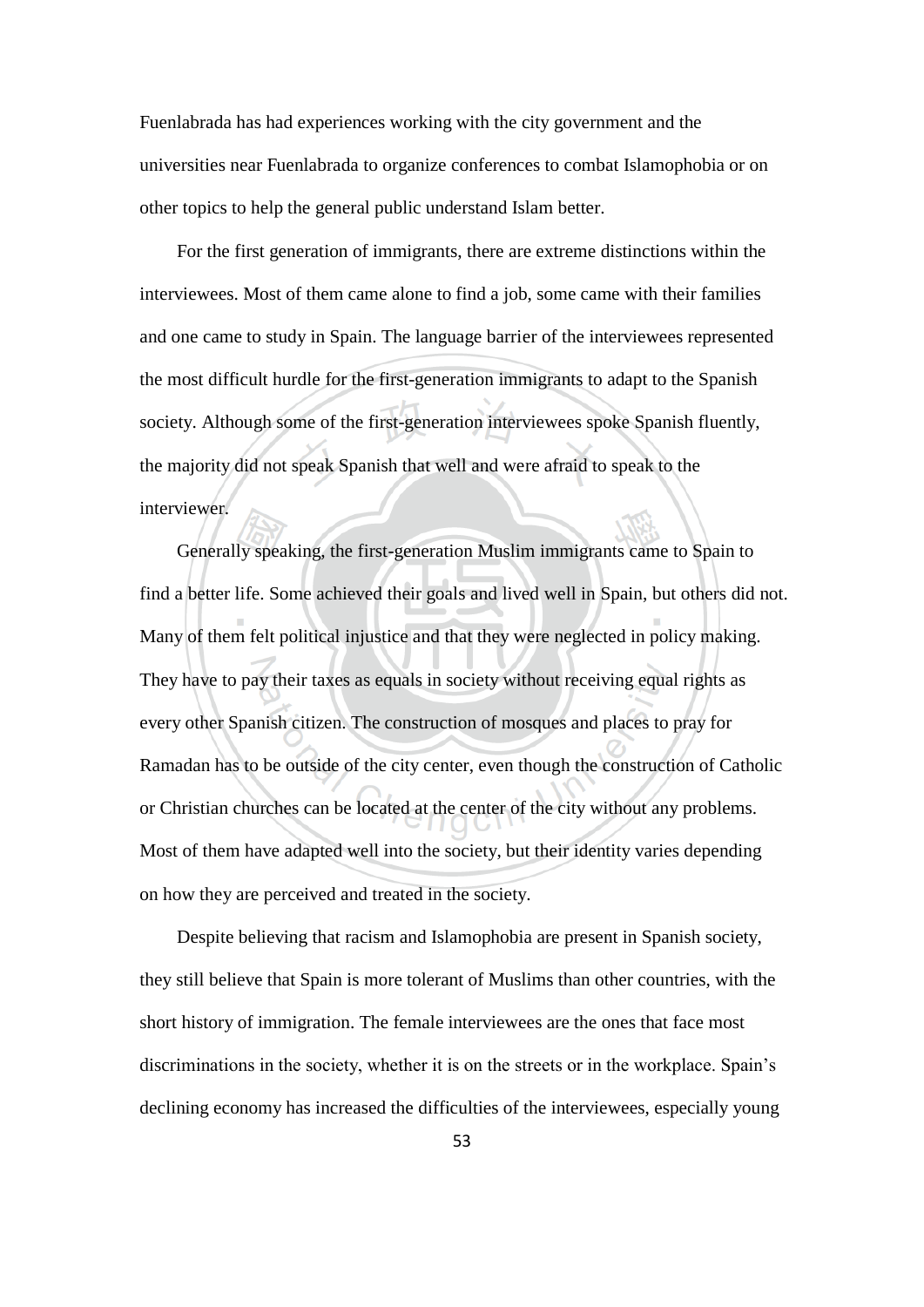female interviewees wearing hijabs.

The educational level of first-generation Muslims and second-generation Muslims are different as well. Most of the second-generation immigrants have completed university-level education, and are more privileged compared to the firstgeneration immigrants. Some second-generation interviewees also commented that their parents had limited access to education. The second-generation Muslims did not have a language barrier, for they are educated as any other Spanish children. The firstgeneration Muslims had more difficulties with the Spanish language, especially when they first moved to Spain. Some of the first-generation Muslims, even after living in Spain for a long time, still cannot master the Spanish language.

The second-generation interviewees did not have difficulties fitting in the society, because they grew up in the society, they are more eager to fight for equality and rights just as any other Spanish citizen. Whereas the first-generation immigrants are not well prepared to defend their rights as well as the second-generation immigrants and would like to just live their lives in peace. In particular, those who are not fluent in the Spanish language are afraid to express their thoughts, because they do not want to accidentally offend anyone. enac

In terms of participating in society, second-generation immigrants are more involved in Muslim associations and try to express their voice through social media or the internet. They also work with the local government and universities to host events and conferences to combat Islamophobia or other unfamiliarity with relations to Islam. There are also people from first-generation immigrants that are working in associations to help out Muslims from around the world, not just in Spain. The area and issues of involvement of first generation, especially those who can speak Spanish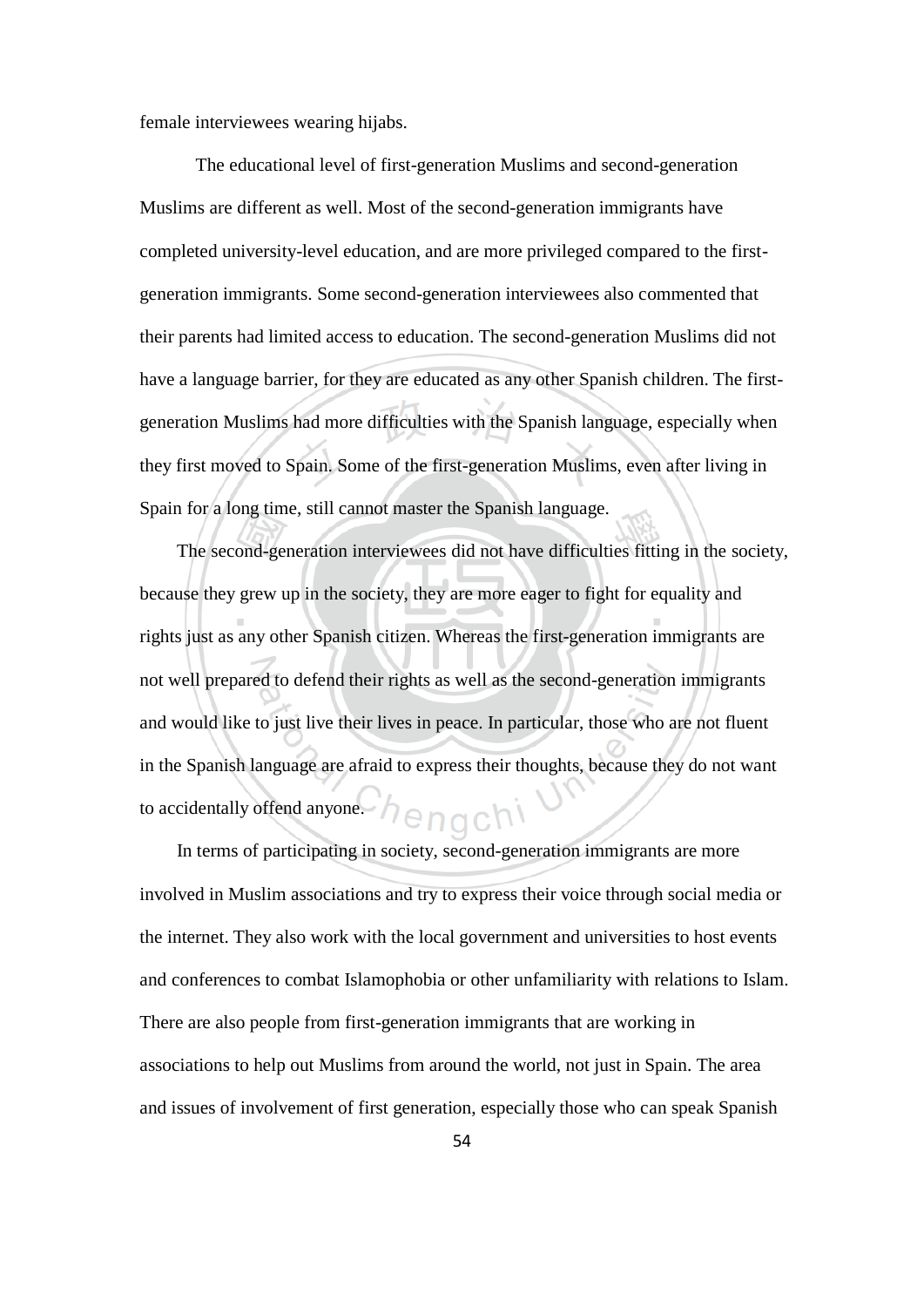fluently, is deeper than second generation. They are more concerned about constructing mosques, finding places to pray for Ramadan, asking the government for a Muslim cemetery, things that are more precise and more problematic to resolve.

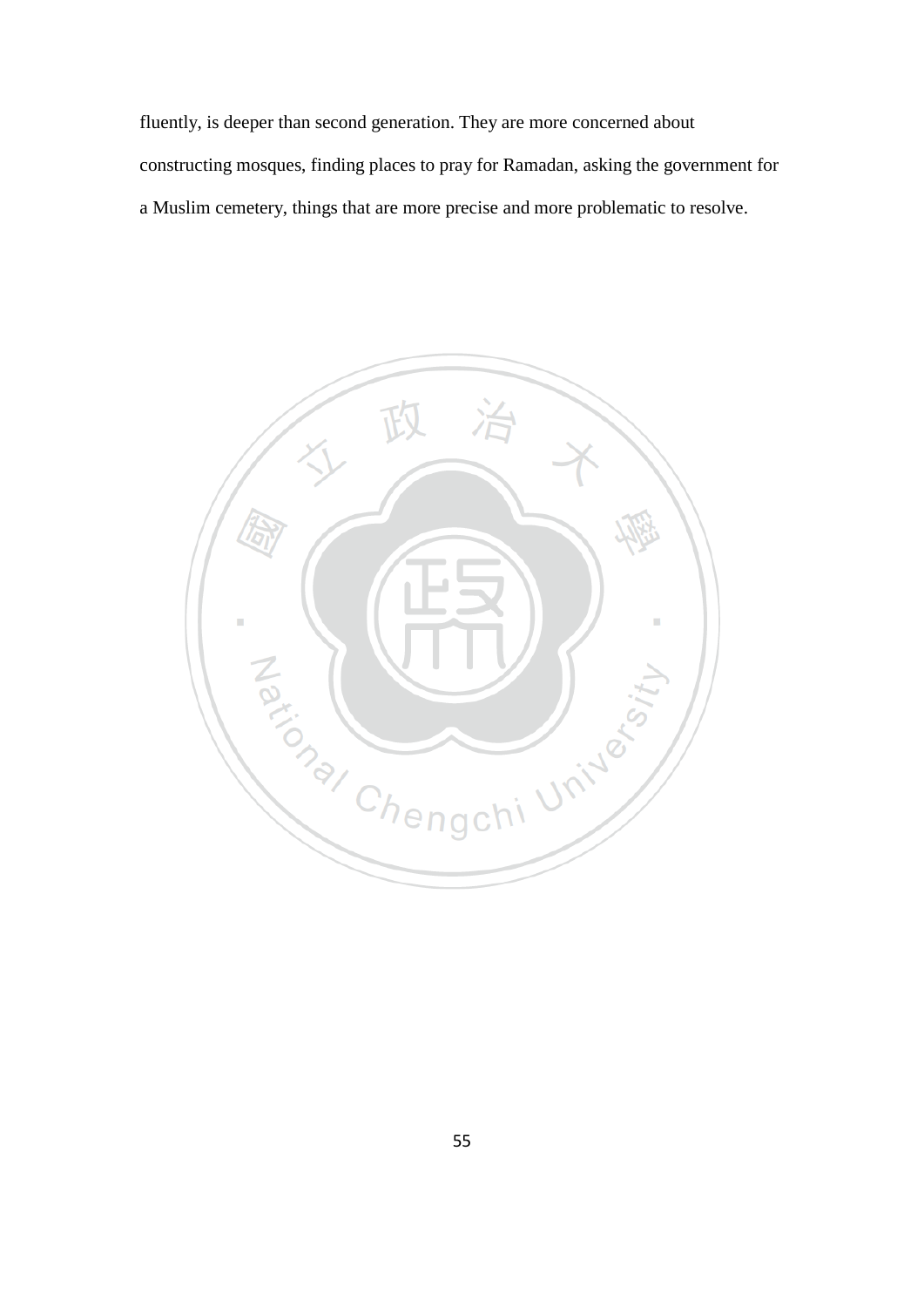## **Chapter 6: Conclusion**

#### **6.1 Conclusion**

From the interviews and previous literature, the research questions are answered. There are many challenges that are faced by both first and second generation immigrants in their new homeland. Muslim immigrants in Spain are not widely accepted by the general public, especially by the elderly population. The idea of someone being both Spanish and Muslim at the same time is also very difficult for the public to understand. With the recent terrorist attacks, the influence of the media, the short history of immigration, and the lack of knowledge of Islam, public perception is still negative towards Muslims living in Spain, and intensifies after each attack.

Female Muslims with hijabs are the victims of constant disapproving looks and comments, and they are more likely to be rejected in the workplace solely due to their appearance. They are judged personally by strangers just because of their attire. Even male Muslims are being examined more closely in the airports due to their nationality, their names and their physical appearances.

Most of the interviewees, despite the discrimination, difficulties, and obstacles that they face in the society, still have positive attitudes towards Spanish society. They believe that Spain is more friendly and accepting than other European countries and that Islamophobia occurs in isolated cases within the society and they are not severe. The lack of knowledge about Islam in Spain is the main reason that Muslims feel degraded in society and feel segregated and thus the belongingness is absent. For those that feel welcomed by Spanish society and have lived in Spain for many years, the presence of Spanish as a part of their identity is notable.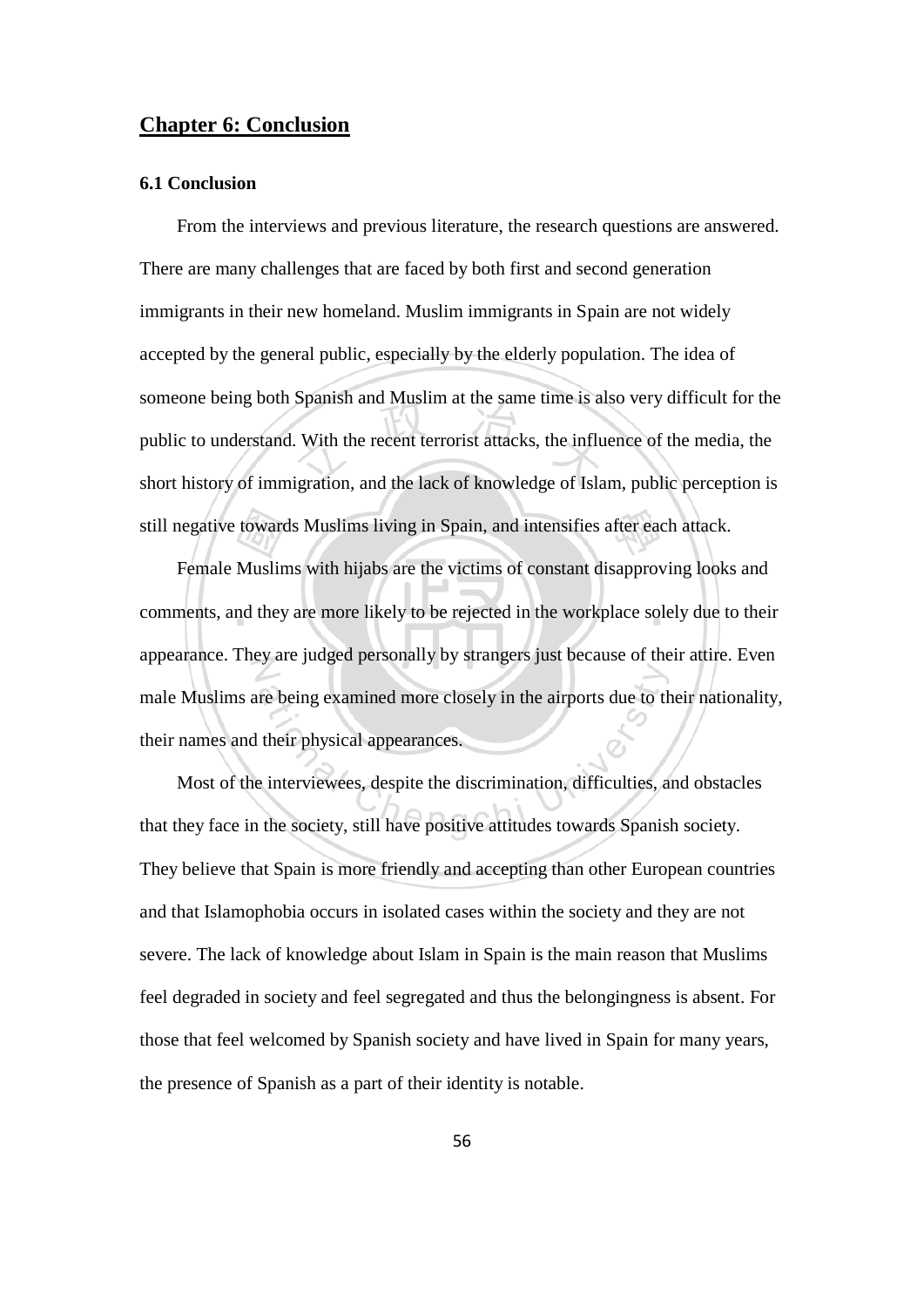The attitudes towards the Muslim community has been viewed from positive, as perceived as a benefit to the society and not a threat to national identity, by the Spanish community in the early stages of immigration. From the cases of the first generation immigrants, although they faced some racist remarks or difficulties adapting to society, they still believed the Spanish society was friendly towards them. However, after the terrorist attacks from 9/11 in the U.S. to 311 in Spain, the attitudes towards Muslims became more negative. One interviewee's business had been closed down due to the attacks of Spanish people after 311 Madrid bombing. Along with the changes of political policies, economic crises and the terrorist attacks in Europe, the interviewees noticed the shift of attitudes from positive towards negative, the immigrants are seen as a scapegoat, someone to blame for the crisis of the country and the source of instability in society.

In terms of the government, the immigration policies put in place by the Spanish government can be seen as a failure in the integration process of Muslim immigrants. These policies do not contribute to the change of identity of the Muslim immigrants nor is it helpful to their integration in the society. It is the attitudes, perception of the society and the lack of knowledge that is changing the identity of the Muslim immigrants. If the immigrants are not seen as part of the society and are discriminated against based on their religion, they will not feel at ease at Spain. The treatment they receive from the society, the attitudes and perceptions they receive are the major factors to determine whether they feel belongingness in the Spanish society or not.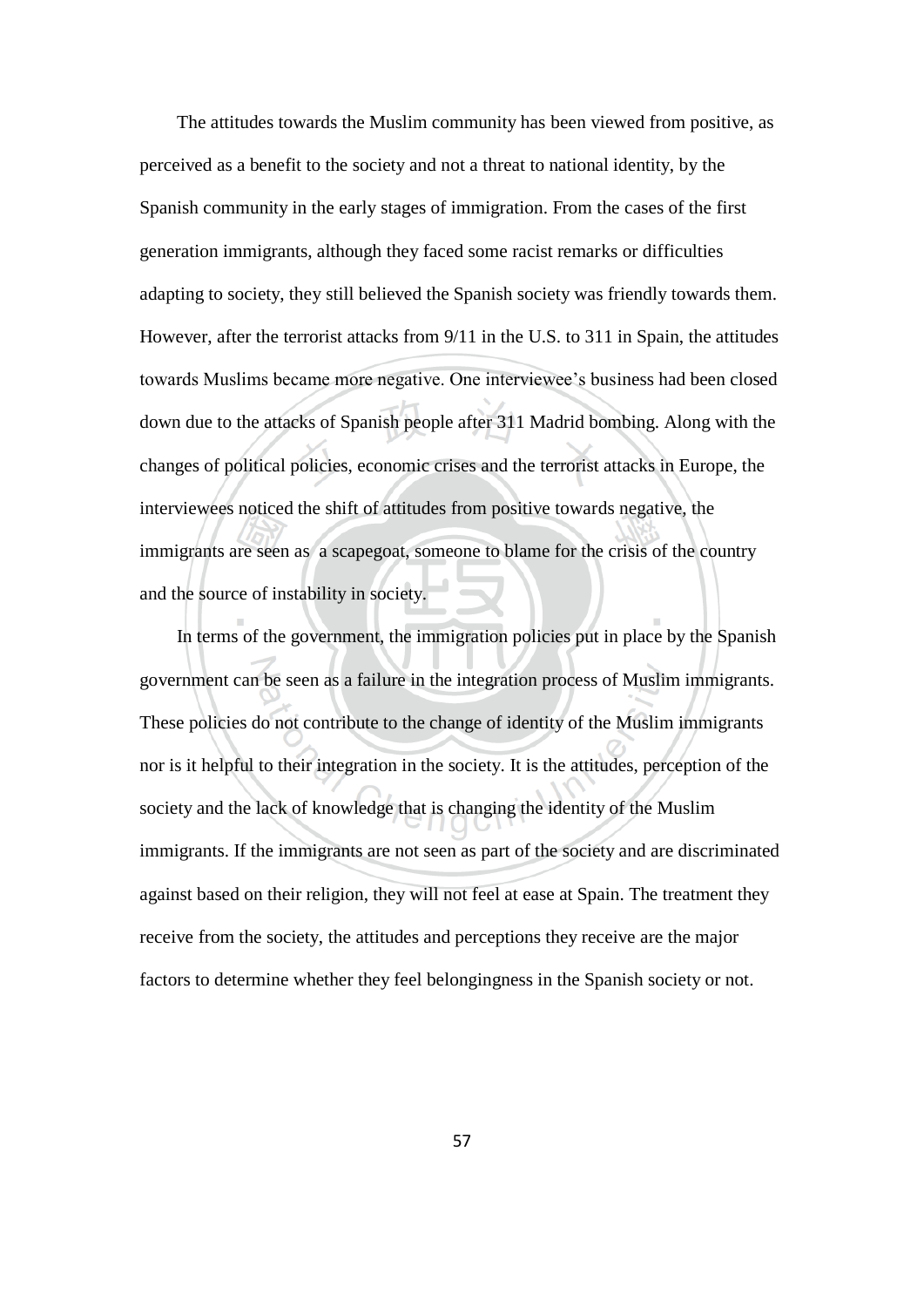## **6.2 Implications**

The integration of Muslim immigrants in Spanish society still needs improvement, as many of their rights are not recognized by the officials although it is stated in the law. The law gave Muslims and people of other religions many rights, such as having the option to choose halal food in hospitals, allowing students to have religious classes in public schools, and so on. However, these laws are not being carried out by the local government. Even today, renting a place to pray in the center of the city during Ramadan is rejected by the local government. Not to mention actually constructing of mosque in the city center.

There are many improvements needed to be done from the side of the government as well as the Muslim communities. Many interviewees recognize the flaws of both sides, both the government and the Muslim communities. Some Muslim communities were not actively participating in the society, thus not able to give a voice in the society. If the Muslim communities work with the local government, such as the case of Fuenlabrada in Madrid, they would be able to decrease the degree of unfamiliarity and misunderstanding of Islam to the general public and pave way for future generations to coexist peacefully in society with rights to exercise their religion without discrimination.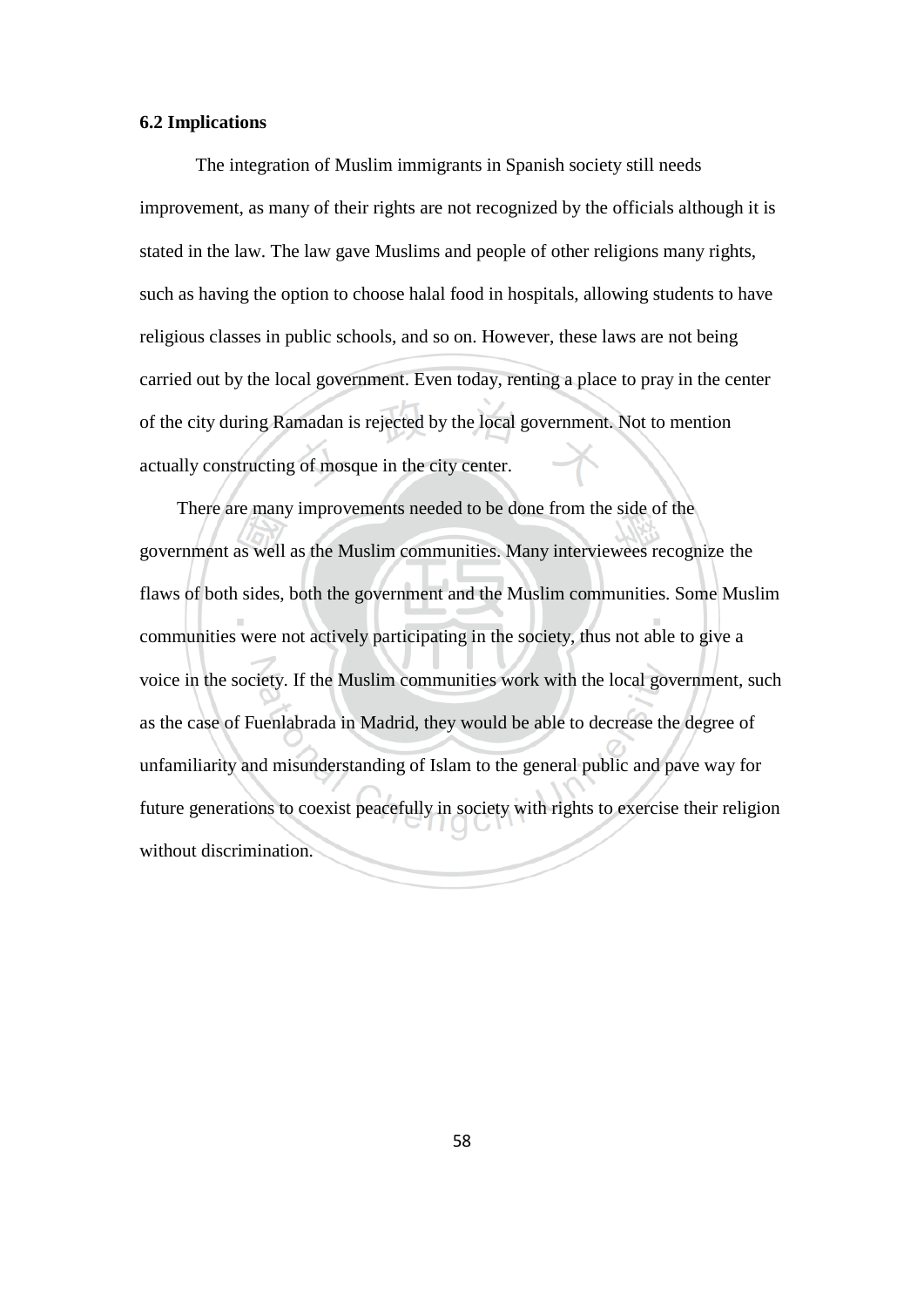## **Appendix 1. Questions for Interview**

<Estas preguntas e informaciones están hecha solo para investigación académica, las identidades están protegidas > The questions and information are only made for academic investigations, your identities will be protected and used only for academic purposes.

1. Nombre:

- 2. Edad:
- 3. Numero de telefono:
- 4. Email:
- 5. Sexo:

1. ¿Qué nacionalidad tienes? (What nationality do you have?)

2. ¿De dónde es tu familia originalmente? (Where are your family originally from?)

3. ¿Cuántos años has estado en España? ¿Por qué vino tu familia desde vuestro país? (How many years have you been in Spain? Why did your family came to Spain from your country?)

4. ¿Cómo te sientes viviendo en España? ¿Estás acostumbrado a la vida en España? (Su cultura, su gente,…)¿Por qué? (How do you feel living in Spain? Are you used to the life in Spain, why?)

5. ¿Crees que la gente te mira diferente debido a tu raza o tu religión? ¿Qué piensas de los españoles? (Do you think that people look at you different due to your race or religious background? What do you think of Spanish people?)

6. ¿Hay algunas dificultades te enfrentas en la sociedad? ¿Cómo haces para enfrentar estas dificultades? ¿A qué estereotipos te enfrentas? (What difficulties do you face in the society? How do you deal with these difficulties? What stereotypes do you face?)

7. ¿A qué te dedicas actualmente? Si estás trabajando ahora, ¿Es difícil buscar un trabajo en España? (What are you doing now? If you are working now, is it difficult to find a job in Spain?) enach

8. ¿Crees que los últimos atentados terroristas han afectado la visión o el trato que recibes? (Do you think that the latest terrorist acts have affect the vision or treatment that you receive from people?)

9. ¿Qué opinas de lo que ha hecho el gobierno por los musulmanes? ¿Hay algo más que (crees que/ te gustaría pedir) puede hacer el gobierno para que los imigrantes puedan adaptarse mejor en la sociedad? (What do you think of what the government have done for the Muslims? Is there anything else that the government can do to help the immigrant adapt better into the society?)

Gracias por su colaboración.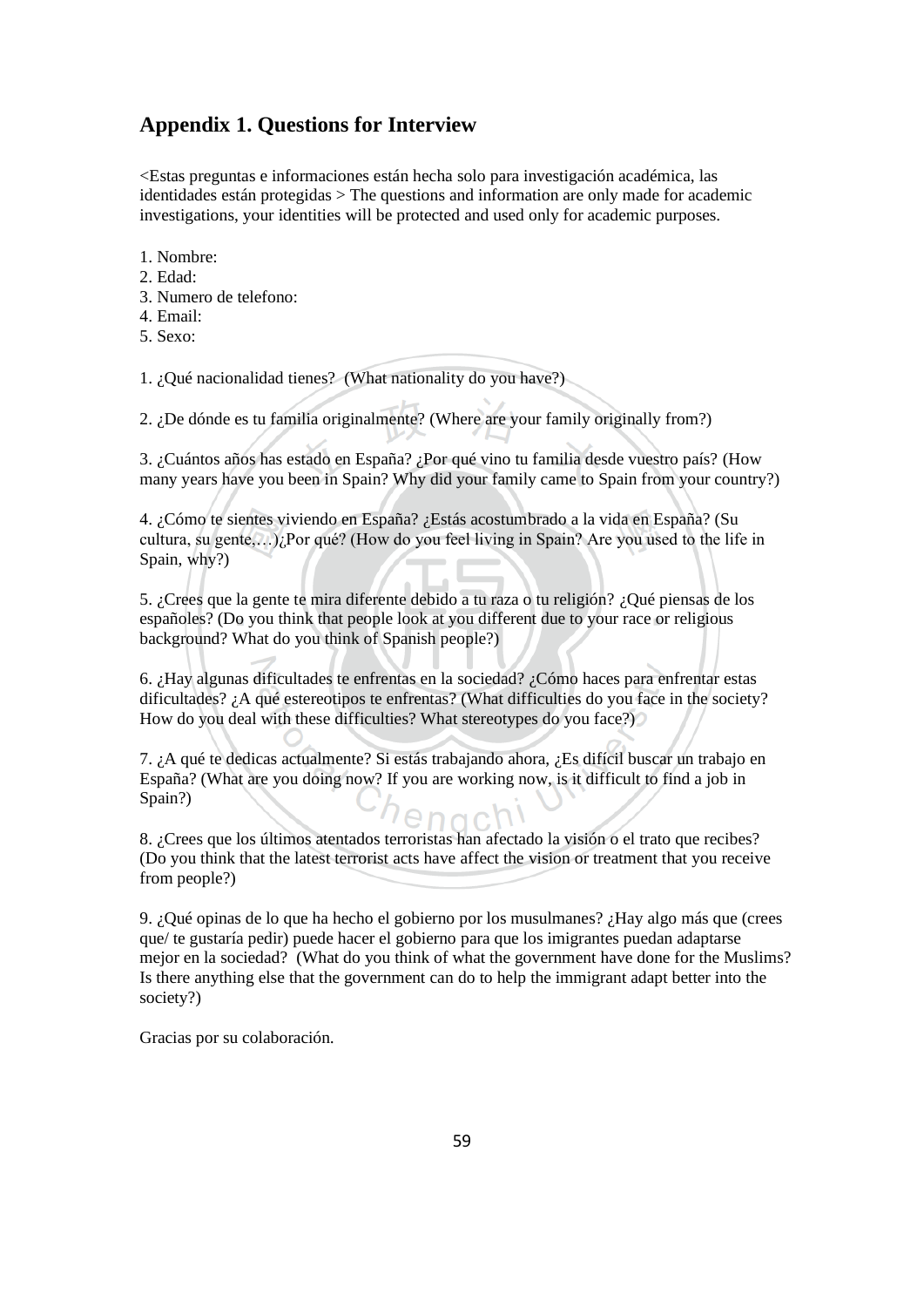## **Appendix 2. Summaries of Interviews**

The interviews are conducted in Spanish and these are the summaries of the interviews.

#### *(Second generation)*

#### **Interviewee No.1 and No.2**

This interview is conducted with two interviewees at the same time. Interviewee 1 is born in Spain and has Spanish nationality. She doesn't feel the need to adapt in Spain because, "*I never feel the need to get used to something because I was born here and I have lived here practically my whole life, I was raised as anyone else.*" There are problems that she face in alimentation, but her parents always inform the school cafeteria of things that she cannot eat and they will give her food that she an eat. Her friends actually try to adapt to her diet and try to make it comfortable for her instead.

She has no problem making friends at school and she believes that she doesn't need to think about adapting because it is the environment that she grew up in. She faces some culture shocks when she visits Morocco. "*Morocco is the place when you go for vacations. You go there for a week or fifteen days and come back to your home, which is Spain. And it's true that there are some shock, some cultural shock.*" She also mentioned that she goes back to Morocco less often than she used to when she was younger, but her parents still go back to Morocco regularly.

She has faced some comments from others because of her hijab. She didn't have this kind of problem at school, but it is common on the streets. There will be people commenting the hot weather besides her when she is wearing the hijab. She also has experienced personally a comment from a woman that wanted her to take off her hijab because that woman believed that she is pretty and should not wear the hijab.

She believed that the problem is with elder generation, the younger generation are raised in a multicultural environment and they do not have problem to accept people from different ethnic, racial or religious background. She believed that immigration in Spain is something new and the elder generation are not used to the idea of a Spanish person that is a Muslim at the same time. "*I think older people that are still not assimilated with the idea that one can be Muslim and Spanish at once have the biggest problem with us. It's like…No! You, where are you from? Don't tell me that you are Spanish!*"

She thinks that the terrorist attacks really affected the Muslim community and its image in the society and in the world. She has had experience with people that were scared of her when she was in the train to Madrid just because she wears the hijab. She believed that people generalize and put everyone in the same category without getting to know that there are varieties within the same group.

Interviewee 2 is born in Spain and has Spanish nationality. She is similar to the first interviewee, she doesn't feel the need to adapt because she was born and raised in Spain. She commented that she actually have to "adapt" when she goes back to Morocco because the culture is different there. "*Well, it's a bit different because the*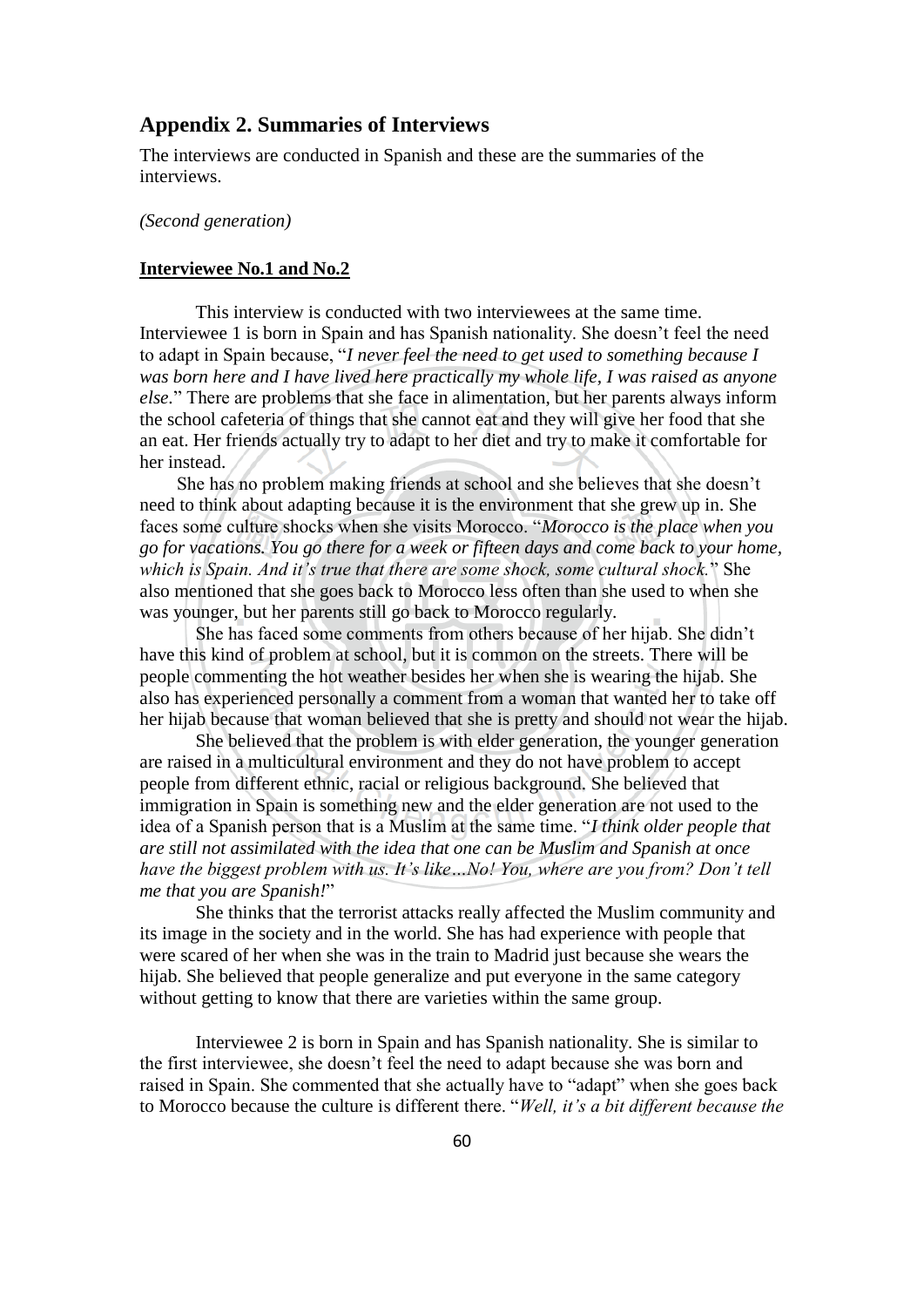*Arab culture is a bit…Girl should be well-mannered, there are more things that you can't do…there is a bit of shock (cultural shock). Or with your cousins or your family, that you see, are very different to you, therefore this is what I tell you; for me, I have to adapt when I go there (Morocco) and not when I am here (Spain).*"

She also has experience with people commenting her hijab to her in person and she thinks that these comments comes from people who in reality has not interacted with second generations that are already Spanish and Muslim at the same time. They are shocked when they know that she is Spanish and they will interrogate her to find out where her origin is from and why she is a Muslim.

She believed that she will have problems soon in the labor market because she just graduated from university. She commented that, "*…in the resume the photo is taken with hijab, they will not call you in for the interview…*" She even mentioned that it is very common for people in Spain to tell you in person that they won't hire you because you wear hijab.

These two interviewees are currently working at a Muslim organization that is consisted of Muslim girls mainly from second generation, they will organize meet-ups, trips for young Muslims to meet and get to know each other. There are variety of girls from different countries. They both speak Moroccan and they learned Arabic when they were young and they stopped at one point and now they decided to go back to take Arabic classes. They speak Spanish and Arabic at home with their parents but they usually don't speak Arabic that often.

#### **Interviewee No.3**

The interviewee is 21 years old and has Moroccan nationality, she has lived in Spain for 19 years and her parents came to find a job, her father came first and then the rest of her family came through family reunification law. She is used to living in Spain because she has always lived here. She actually have more cultural problems with her country than with Spain because she is used to the life in Spain. She doesn't feel observed in Spain and she doesn't have many problems in the society. Her friends actually adjust according to her diet when they dine out. The difficulty that she has is with the bureaucracy of Spain, for example in terms of gaining Spanish nationality.

She believes that she will have more difficulties when she is searching for a job in the future, but if there are more of Muslims in the society that are looking for a job, well trained and have the profile just like her, it will help to break the barriers slowly. She also commented that she might go abroad after graduating from university.

She observed more hostile reactions at public transportations after terrorist attacks, but it is not that serious. She hope the government can homogenize laws that are out there and make them more effective. There are laws, such as 1992 Agreement, but it was not implemented well and it was not effective.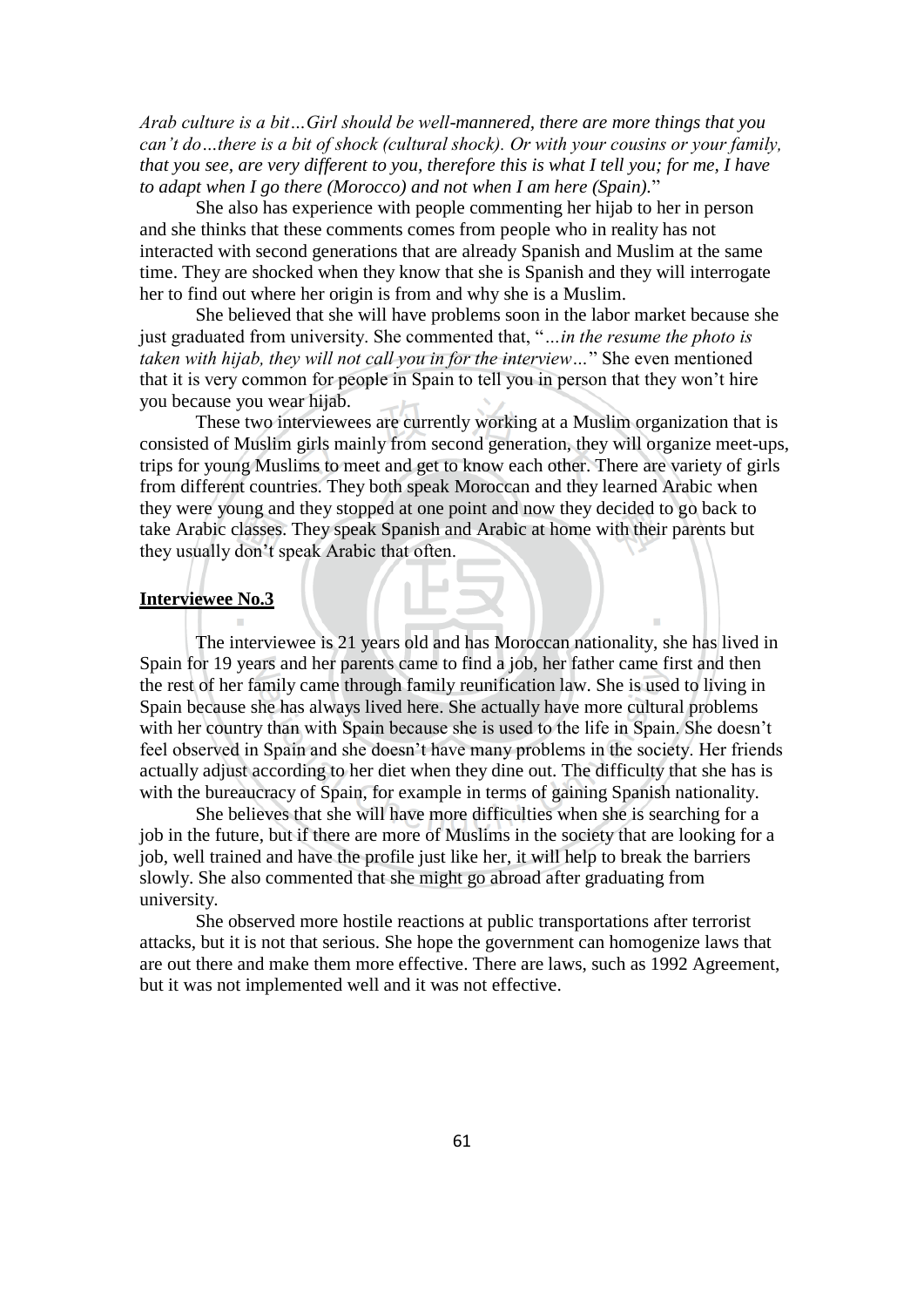#### **Interviewee No. 4**

The interviewee is 24 years old and has Moroccan nationality, she has been in Spain for 17 years. Her mother came to Spain for economic reasons, like the majority. She is used to living in Spain and she identified herself as mixed cultures, she doesn't feel solely belonging to one place. However, if she has to choose only one culture, she would lean towards Spanish. The relation she has with Moroccan culture is only limited to the culture that is provided by her parents and the summer vacations in Morocco, whereas the Spanish culture is present in her everyday life.

She believes that there are still stereotypes, especially towards Muslim women because of the hijab she wears. However, when they get to know her personally, the stereotypes will break down, it is just the unfamiliarity that people have towards Islam. She mentioned that Spanish people is just like anyone else, when there is something that is unfamiliar, we would always establish stereotypes based on their physical appearances, things that they wear or what we have heard about them, but when we get to know them in person, these stereotypes will be broken down.

She did not have any difficulties wearing the hijab in school, but when she is looking for jobs in the labor market, she has faced many obstacles. She has been asked to remove her hijab in job interviews, she understood the unfamiliarity and lack of knowledge towards Islam in the society; therefore, she stared writing her resume without putting a photograph and some people called her in for interviews. Now she is working at a company with her hijab. Many people asked her, "*Do you speak Spanish?*" and they were surprised to find a Muslim woman that speaks Spanish and other languages fluently.

The latest terrorist attacks have affected the treatment and visions of the Muslim community, there are people that told her in person, "*Go back to your country!*" and also says things like, "*Muslims are all terrorists!*" She feel discriminated in society due to the attacks. She believes that the government can do more to help immigrants to integrate better in the society. They can deal with discrimination through medium of communication.

Chengchi V

#### **Interviewee No.5**

The interviewee is 23 years old and has lived in Spain for 16 years. She has Moroccan nationality and is waiting for her Spanish nationality. She came to Spain through family reunification law, her father came to Spain first, found a job and did not want to go back to Morocco. She came to Spain when she is 6 years old and she is used to the life here because she is practically raised in Spain. She identified herself more as Spanish because she has more knowledge of Spain than her country of origin. She identify herself with both cultures because at the end of the day, her family is Moroccan, the culture is present everywhere; but she is closer to Spanish culture because she lives in it from day to day.

She faces stereotypes in the society, people categorize her because she is a woman and Muslim and wears a physical identification, which is the hijab. "*The society not only know the religion from ignorance, but also believe that it's a sexist*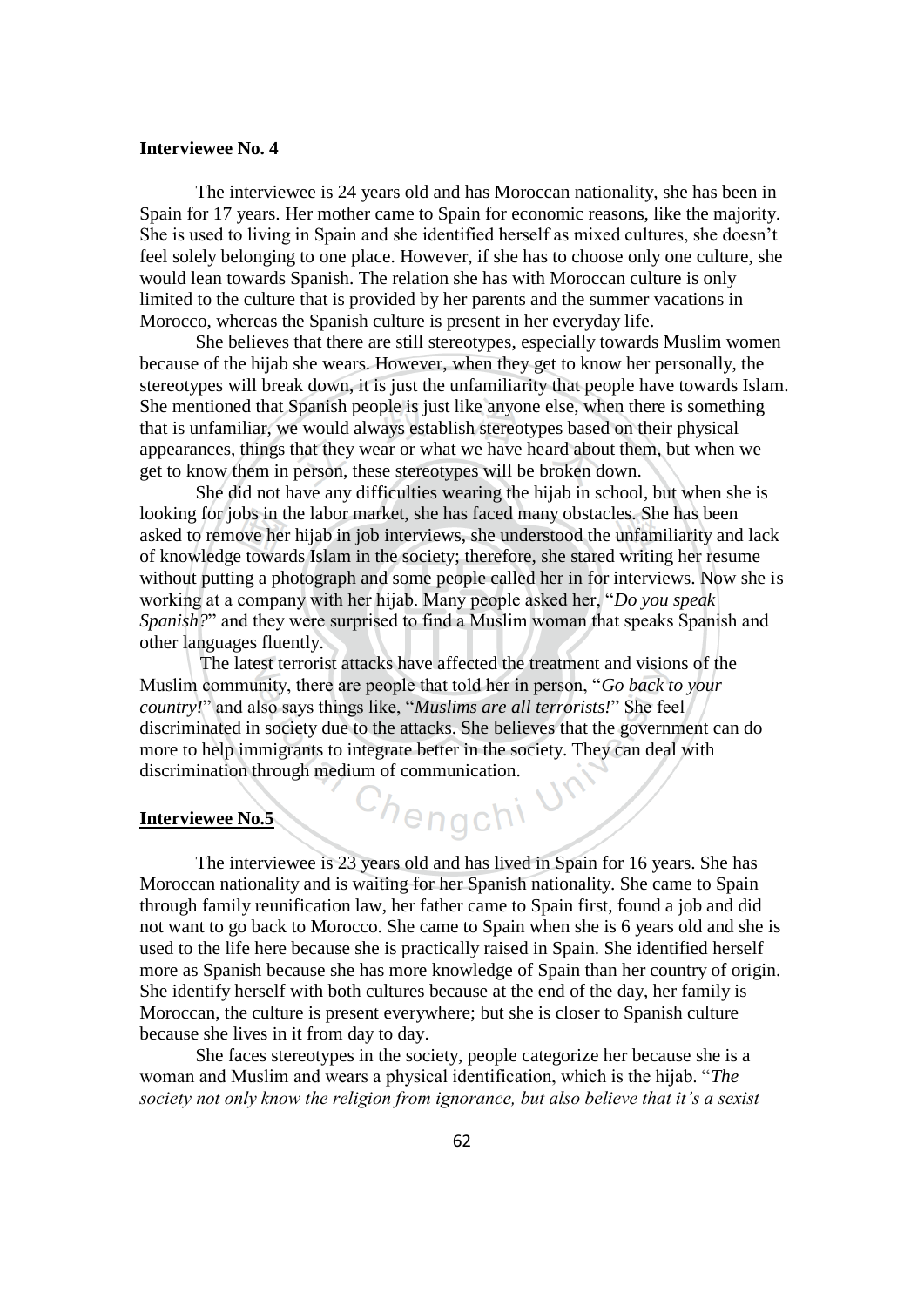*response towards Muslim women. This is called gender Islamophobia.*" She doesn't feel the need to explain to people her choice of clothing, it is something personal, and it is her own form of expression.

She thinks Spanish people are friendly and it is very fast for them to become friends with them. They are open-minded people but it is difficult for them to say what they think because they do not want to offend others, especially with the issue of religion because Spain has a short history of immigration and people have limited knowledge of Islam.

There are many difficulties that she face in the society, from alimentation to the job market. She has to call food factories constantly to know if she can eat something because they put codes of alimentation without specifying what is included in the food. In terms of the labor market, there are less opportunities for Muslim women, especially if they wear hijab and if the job is working to face the public. The companies perceive hijab as negative and sexist. She tried to educate people and demonstrate to them that these stereotypes are not real. She is currently studying in university and working in a center for adolescences. She will continue to find a job later on and hopes to work in Spain.

She believes the terrorist attacks damages the image of Muslims, because the media uses terms like jihadist, Islamist, they identify terrorism with perception or practices of a religion which herself identify with. "*The media communication is the means of information of people, using terms like these and people will associate with them. The society just starting to understand that this is the reality. And before this there were unfamiliarity, they are ignorant, they don't find true sources of knowledge and they are only limited to reproduce what they see on the TV. The society respond negatively, vexatious attacks, attack the mosques, attack you people, insults, dirty looks…many things.*" She can feel the differences of treatment from the Spanish society after terrorist attacks.

She believes that the Spanish government is an indirect copy of French integration model and it has been disastrous, it created ghettos instead and nothing has been achieved in the end. There are agreements, such as 1992 Agreement that is established, but they are not implemented in anything. Recently the campaign of yielding a cemetery land for Muslims has just began. In the month of Ramadan, the government is investing money for activities related to Ramadan, but the money is invested badly. As stated by the interviewee, "*Because the people that are going to work with this money, they have nothing to do with Moroccan population, nor with Muslim population. They are taking the money to an institution called Casa Arabe (Arab House), and it was not built by Arabs, but by Spanish…. If you really want to invest the money, invest it well. Don't give it to Pepe, nor Juan, because they don't even have the idea of what they are doing, nor what they have to do with this, nor the necessities of the population.*"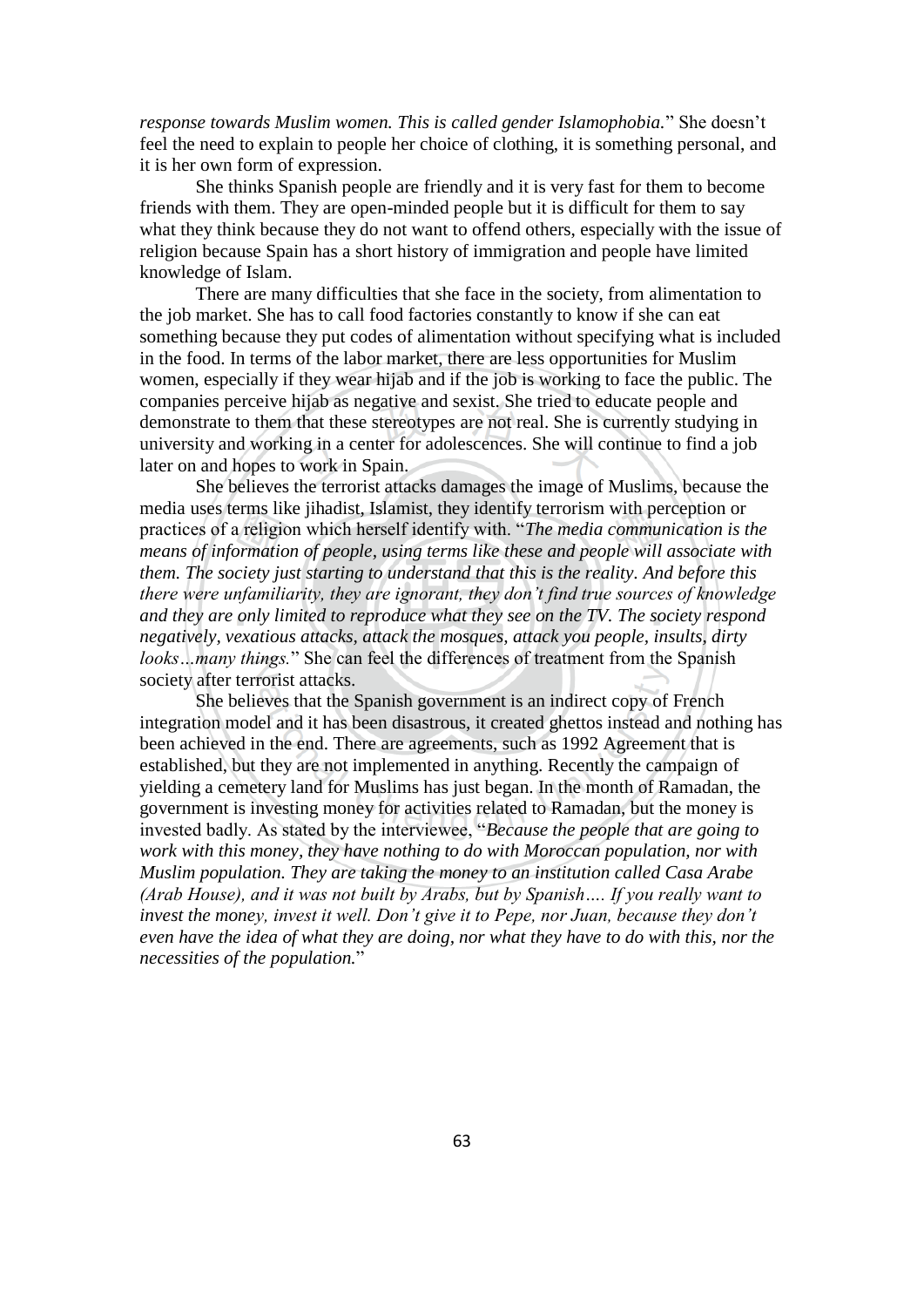#### **Interviewee No.6**

The interviewee is 21 years old and has lived in Spain for around 18 to 19 years. She was born in Morocco and now she has Spanish nationality. She is used to the life and culture in Spain, she doesn't notice a lot of differences between the two countries. She didn't wear hijab, so she didn't experience any discrimination or stereotypes from the society. But she did mention that she has friends that wear hijab and are treated differently. She explains to her friends the reasons of her diets and they respect her decisions, so she didn't really have any difficulties in making friends and eating outside. She believed that terrorist attacks do affect the treatment Muslims receive in society. She didn't experience this kind of treatment personally, but she is aware that there are cases of vandalism of mosques in the mosque that she goes to. She has a classmate that is being treated differently in class because she appear more "Moroccan" while she does not look like Moroccan.

She believes it is hard to find a job now because of the economic crisis in Spain, so she might have to keep on studying. She hopes that the government can help the immigrants in terms of the workplace. "*No one would give you a job. In other words, in a job that is working towards the public, they usually wouldn't give you a job. You hand in your resume and no one will give you a job wearing a hijab*." In order to deal with this discrimination, the society should also try to understand the meaning of the hijab to change their perception and judgement towards Muslims. She believes that wearing a hijab in the society and with the support and positive image that is received by the society, it would actually help the immigrants integrate better in society.

She identified herself as Moroccan because she believes that it is her culture, the culture of her parents and she speaks Arabic at home.

#### **Interviewee No. 7**

The interviewee is 18 years old and was born in Madrid and has a Spanish nationality. Her father came to work in Spain first, then married her mother in Morocco and then they came back to Spain to work. She is used to live in Spain because she has been educated and disciplined in the Spanish education system. However, she has always been aware of what her culture is and where she comes from. She always like to learn about her own culture and religion and also like to teach a little to others and let other people learn more about the differences of culture and religion. She identified herself as Moroccan and Muslim because she is aware of who she is, she doesn't feel different from other Spanish people because she believes that she has the same rights and lives in the same country as them. She believes the only difference is the origin of where they came from.

She hasn't feel discriminated in the society, neither ethnically or racial, she has always been respectful and does not have any conflict with others. She believes that Spanish people are very open-minded, some are curious and ask questions in relation with the religion. However, there are people who are ignorant or afraid of finding out new things and the media doesn't help Muslims.

She has faced some difficulties when it comes to eating outside, for example when they have field trips in school, what she does is inform the school and they will make special food for her. But honestly she believes that she did not have any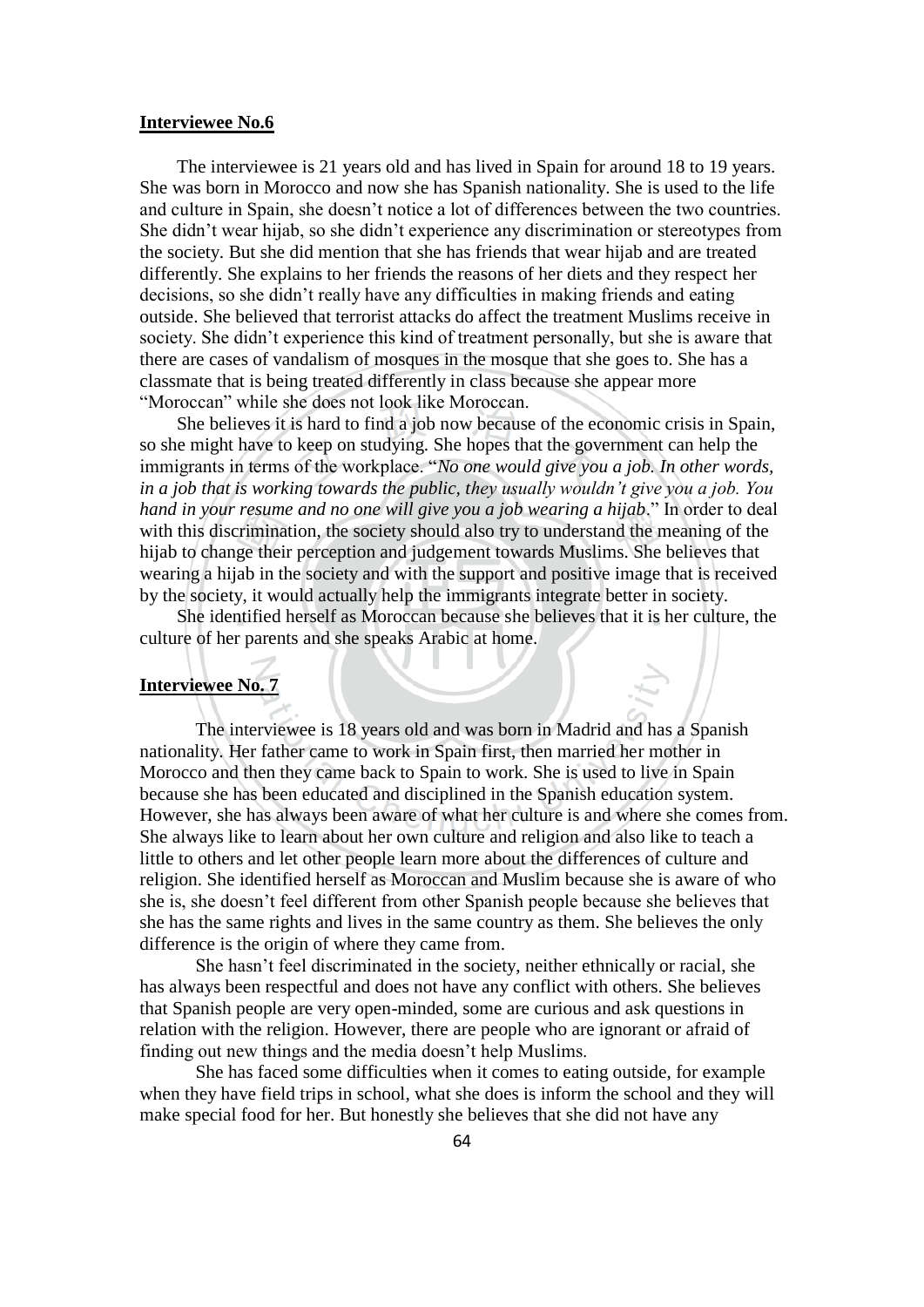difficulties because she manages to overcome these difficulties. There are some stereotypes that Muslims face in the society. "*There are stereotypes. I, being Muslim at a European country, where the majority is atheist or secular. There are certain stereotypes that they say about women with veil, with hijab, that they are oppressed. They don't have capacity to obtain degrees. They don't have, let's say, sufficient intelligence. But I don't think it's like this, because the religion give a series of rights to women.*"

She believes that finding a job in Spain might be difficult because there are not many generations of Muslims or Moroccans, like in other countries. But she consider these difficulties as challenges instead, and the younger generation of Muslims that are in universities now can be seen as pioneers in Spain and change the situation and creating the new image of Moroccan Muslims in Spain.

She recognize the difficulties of Muslims that wear hijab in the job market, but she has a counter-example. A girl she knows did not mind taking out her hijab when asked in the interview and was denied to offer her the job because the company said, "*If you turn your back on your God, who says that you wouldn't turn your back on me in my company.*"

She believed that the terrorist attacks have affected the vision of what Islam is, so she believes that as Muslims we have the role to defend the image of Islam and when terrorist attacks, there will people that organize silent protests on the streets to show condolences of the attacks and to show that these attacks do not represent Islam.

She thinks the topic of government actions is a bit broad, so she decided to focus more on a local level, because Spain as a country has a majority of atheists and Christians and will be favor of Christians. She mentioned that there are universities that will offer Muslims a room to pray. She believes that the freedom of religion should be applied in all levels because it is common human rights, both at daily level and state level. Lastly she mentioned that she is in a youth association with Muslims and they have organized rounds of conferences against racial discrimination, Islamophobia and things like these, they have good contact with the city government and it helps to facilitate many things. They are working slowly at a local level and hopefully in the future it will be spread to the state level and break down the stereotypes that exist now. <sup>C</sup>hengchi

#### **Interviewee No. 8**

This interviewee is 20 years old, was born in Spain and has a Spanish nationality. She didn't experience any process of adaptation and she is used to the life and culture in Spain because she was born here and lived here all her life. She doesn't wear the hijab, so people cannot really tell where she is from and she didn't face many commentaries of xenophobia or Islamophobia. She believes that when she is not wearing a hijab, she appears to be more like Spanish girls and there will not be any conflicts. She believes in debating with people about what Islam is and defending the religion with good arguments.

She thinks the integration model in Spain is more or less assimilation, there is a point of tolerance; but nevertheless, it is assimilation. She believes the Spanish model is not as radical as the one in France. "*You have to act like a Spanish and be Spanish. And the concept they have of being Spanish is still narrowed. I suppose in*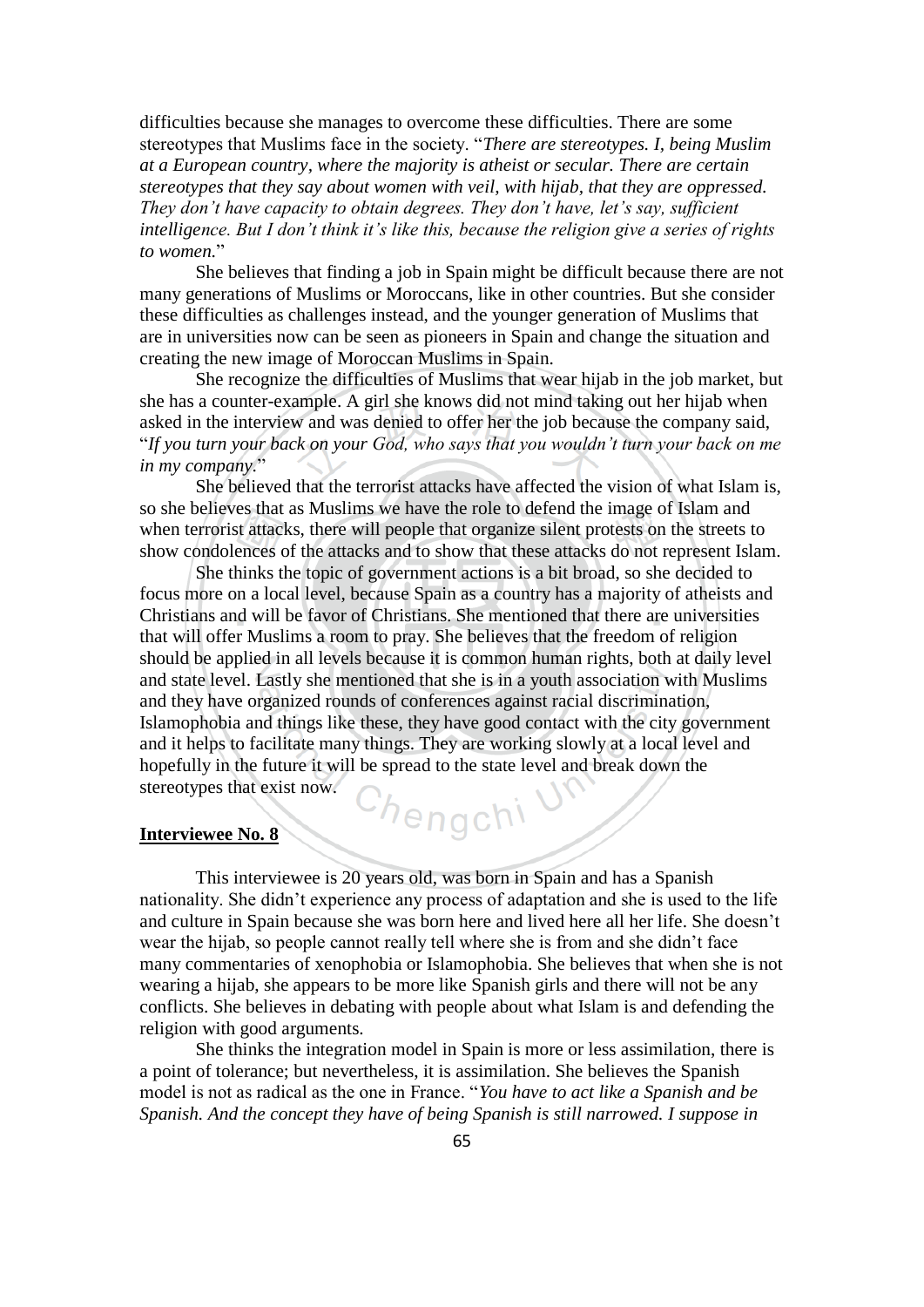*the future it would change, but nowadays it is: You are Spanish? Do you have these sets of values? You have to live your life this way and reject Moroccan or Muslim origins.*" She commented, "*If you ask someone to reject whatever origin he has, this is like telling him to reject who he is.*"

She prefers the Canadian model of integration, it is more like multiculturalism and it functions well. Canada has always been a nation with immigrants, there are many different cultures and many different ways of politics function well. In Europe, it is still more assimilation rather than integration in society. She hopes the Spanish model can become one that doesn't link religion and culture with your national identity. That is, one can be Muslim and Spanish at the same time. Your cultural identity and your national identity is two different things. She wants the society to recognize her as Spanish at the social level. The society has to be more open-minded and accept the different kinds of people in the society.

She also commented that sometimes, her parents and other Muslim parents, have the attitude of only socializing with Moroccans or with their own community and she believes that is not good either. She later on said that her mother did not have any Spanish friends in Spain.

She identified herself as Spanish citizen, because when she thinks of changing the society, she would think of the Spanish society rather than the society of Morocco; but she is very aware that her cultural identity and religious identity is not Spanish and that she is different from other Spanish people in the society.

She thinks that elderly people, especially the ones that have not went abroad before, are the ones that are more intolerant in the society towards people from different backgrounds because they are more traditional and they are not used to immigration. The immigrants also become the escape goat of economic crisis in Spain, many people blame the immigrants for the crisis and believed that they are the instable factor in society.

She has faced some challenges and difficulties, but she believes that it is important to find a balance, respect each other and it will not be so hard to overcome these obstacles. She believes cultural diversity is important. There are many stereotypes with the Muslim community, people will think Muslim women are oppressed because they wear hijab and they think Muslims are sexist and people that do not give freedom to Muslim women. The image of Muslim women that Spanish people is taken from Saudi Arabia and they think all Muslim women are the same around the world, that they are in burca and they only stay at home. She also mentioned that she has friends that faced difficulties finding a job while wearing the hijab and in this sense, the Spanish society is xenophobic and Islamophobia.

She commented that politicians in the society are reluctant to finance other religions or cultures because of what the public might say. The government of Madrid tried to establish and invest money in Chinese New Years for the Chinese Community in Spain and also give money for the Muslim community in Spain for Ramadan, but there are many objections. However, the government had no difficulties financing Easter (Semana Santa) because it is "their" festival and a Christian holiday. She believes that it takes time, because there are things that you can do legally, but it doesn't mean that you will be accepted by the society. She think the social change is the first thing that needed to come first, when there are more people that get to know the different communities living in their country, they will understand them better and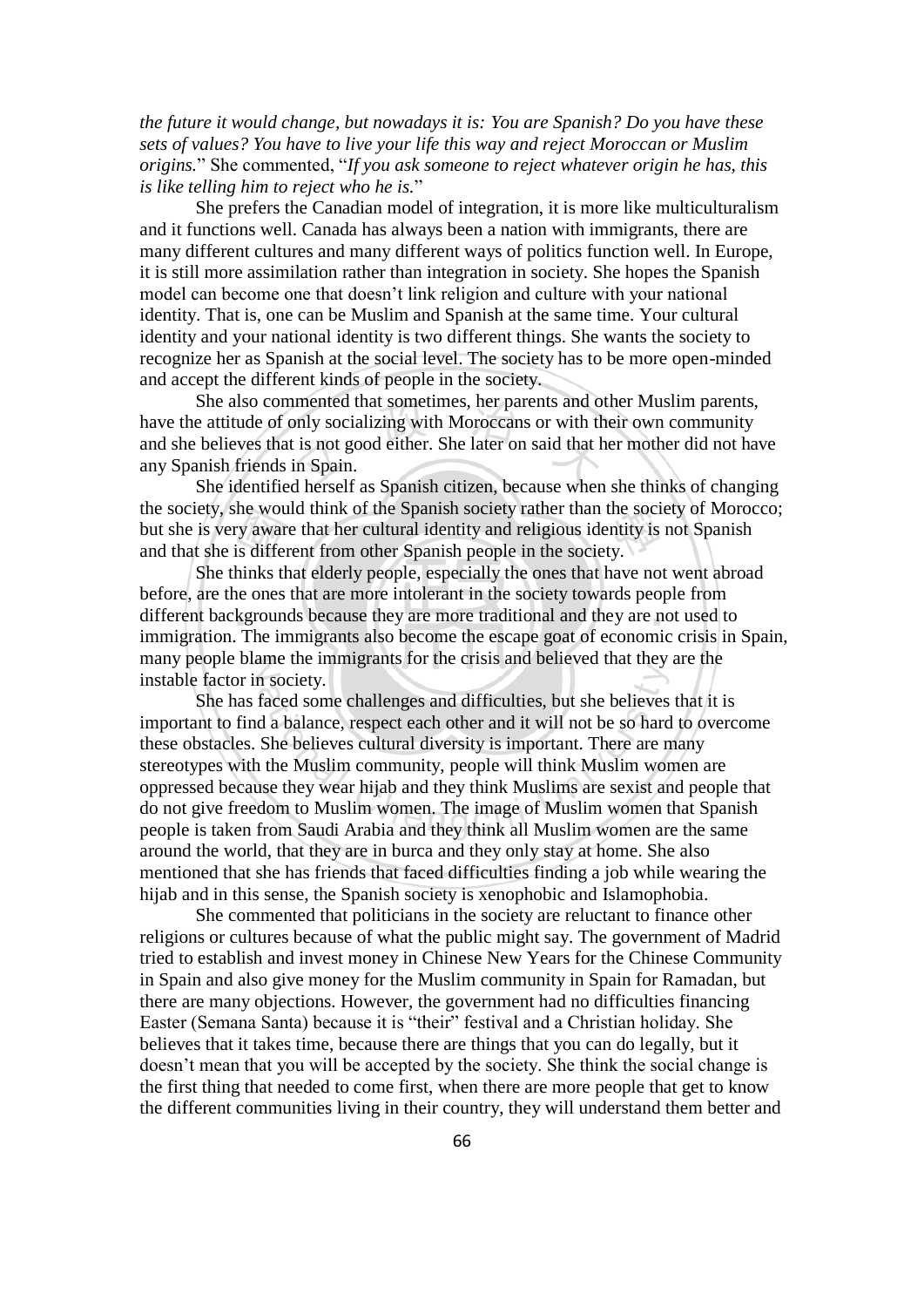have more tolerance towards the differences of people from different background. In that way, the communities can find a common ground and a balance to coexist peacefully.

Lastly, she mentioned the situation of current education system. Besides public and private school, there is another form of school that is mixed between public and private. Many Spanish parents prefer to put their children in the "mixed" school so that their children would not be surrounded by children of immigrants. "*I don't want my kid to go to public school, especially where there are a lot of immigration*." The so called "mixed" school is partly funded by the government and the rate of "mixed" schools are rising; thus, taking away more of the education resource in Spain and also transforming public schools into ghetto schools.

#### **Interviewee No.9**

The interviewee is 20 years old and was born in Ceuta, a city in Spain. He has Spanish nationality since birth. His parents met each other in Ceuta and came to Madrid to live. He considers Spain more than his country, but he identified himself as both Spanish and Moroccan and he can be both because: "*It is not one way or the other. Sometimes I feel Arab because my family is Arab, my name is Arab, and one thing is not contradicting the other. It can be both things.*" He feels that Ceuta, as a Spanish city is very similar to Morocco because more than half of the population is Muslim. He is used to the Spanish culture and the Arab culture, he feel at ease in both places, "*Therefore the two cultures form a part of me and none of these two are so different.*"

He noticed racism and prejudice in Spain and other countries that he has visited, but especially in airports, "*At the airports, because of having Arab features and an Arab name, they will ask you, they will look through your suitcase, they will tighten the security on you more than others. And this, especially if you are Spanish…*" He thinks that Spanish people, especially those in Madrid, are open-minded and tolerant. Madrid is a city in which there are people from all over the world. He also commented that he has traveled to other European countries and he has noticed that people of Arab origins feel less part of the society. He believed that it is not that they cannot integrate into the society, they do integrate, but there are larger number of Muslims immigrants in these countries. He mentioned that the number of Arabs in France is much higher and with that large population, they tend to live more in ghettos and more reserved. While in Spain there are many Muslims, but many of them don't live in ghettos and it is much easier to have contact with Spanish people.

However, he mentioned the cases of Arab people that lived excluded in Spain and those that did not finish school. These people tend to become involved with crimes, stealing and robbery. Many people told the interviewee that he was the first Arab that they know that doesn't steal or do illegal acts, because the majority of the Muslims and Arabs that came from Morocco are from the lower classes and the poor of Morocco. There are many people that are related with drugs and this is how Spanish people relate these people to Arab Muslims in the society and they struggle to differentiate them apart. The vision of Arabs and Muslims are limited in the Spanish society.

He do not think there are many difficulties for him personally because he is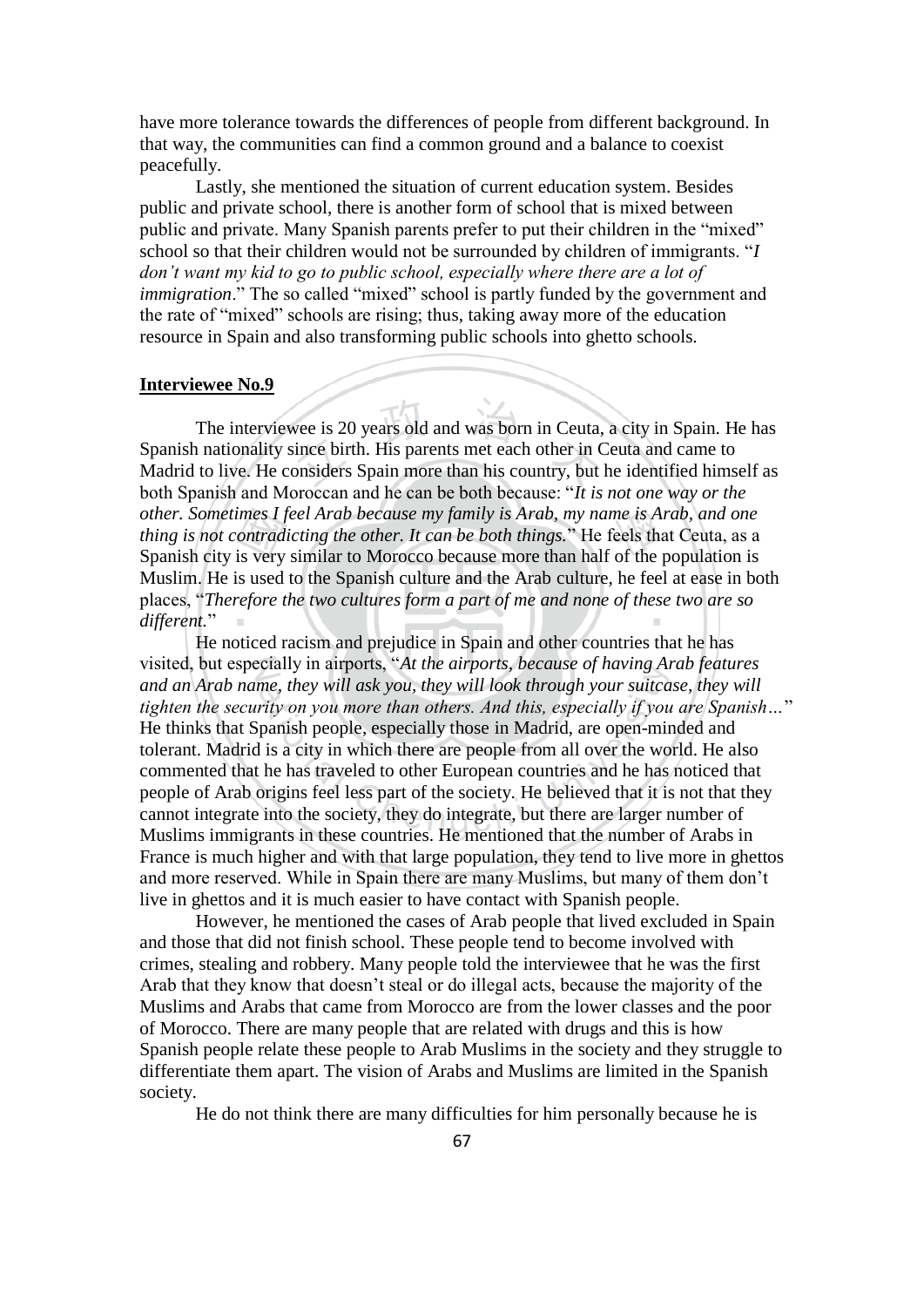used to the differences of Spanish people and Muslims. His friends understand their differences and respect his choices. He believes that there are many stereotypes towards Arabs and Muslims, many people just generalize Arab Muslims into one category, that they are sexist or rough with everything. But he doesn't feel prejudice towards him in his daily life. In terms with job opportunities, he recognized the difficulties for Muslim women to find a job with hijab in the society and he believes it to be hypocritical because the society want to "liberate" Muslim women, but they don't give them opportunities to work and become economically independent.

The terrorist attacks affected the treatment and damaged the vision of the Muslim communities. Many Muslims noticed the growing hatred towards Arabs because of terrorist attacks. He personally had experiences in the airports, as mentioned earlier. He do not feel justice of justifying himself for the acts of terrorists, because he believes that terrorism exists independently from the culture and religion. He said, "*If a Spanish attempted an attack in the name of Spain. Every Spanish have to justify themselves? And say, no, we didn't do this. It's that we live constantly telling people and the world. It's not like that, that not all Arabs are terrorists, but it's something that we don't have to say.*" And he feels frustrated to justify himself every time a terrorist attack occurs.

He believed that the last government of Spain didn't deal with the issue of discrimination or terrorism. He wished the government had done more towards these issues. He stated that terrorism and radicalism start from exclude stuations, and it is something the government should work on. He hopes the future government can work more in the issue of Islamophobia, the fear of Muslims, the rejection and discrimination towards Muslims in the society. If the government collaborates with Muslims, they can change the vision of Muslims in the society, end the discrimination towards Muslims and stop radicalism. There are little knowledge towards the religion and culture of Islam and Muslims in Spain and it would be positive if these knowledges are shared to the general public.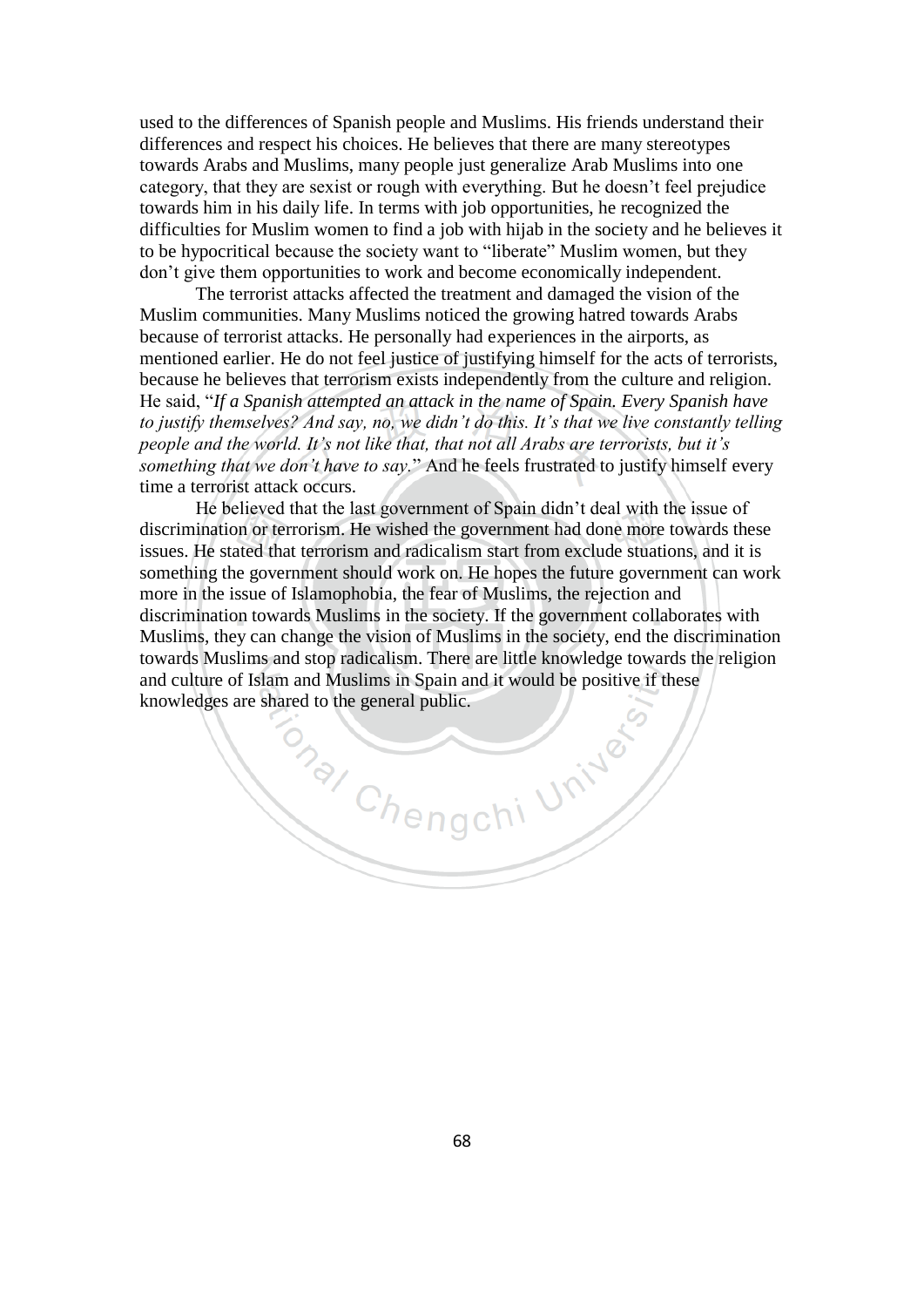#### *(First generation)*

## **Interviewee No. 10**

The interviewee possess Moroccan nationality and is in transition of obtaining a Spanish nationality. He is 32 years old and has lived in Spain for 21 years. He came to Spain at the age of 11 years old and half with his father to find a better life. He feel that the life is better in Spain than in Morocco, in terms of democracy, rights, freedom of religion, education, sanitation, and everything else. He is used to the life in Spain. He did not face real difficulties in Spanish society. He believed that he is well integrated into the society. He believed that people normally do not look at him weirdly, but when he goes to religious places, such as the mosque, people will look at him differently. He believes that Spanish are almost all good people and he has made friends at school since he was 12 years old.

He is working at the moment in trade and he did not have any difficulties finding a job, he is working for the same company since he was 18 years old. He believed that the terrorist attacks have affected the image of the Muslim community. He believed that the terrorists have no religion and they are simply assassins.

He lives in the north of Madrid. He believed that the previous Spanish government had done nothing for the Muslims. Throughout the years living in Spain, he believed that the only government that had done something is the Socialist Party. There are rights that are not given to the Muslims that live in Spain even though they pay the same taxes as any other Spanish citizens. "*You have obligations, but you have no rights*" was said by the interviewee. He believed that he didn't have equal rights as other Spanish citizens. He raised example such as churches that can be built at the city center, but Mosques can not be constructed at the same place. During Ramadan prayers, they have to go out to the industrial estate to not "disturb" the neighbors.

He identified himself as a "Spanish Muslim", he knew Spanish language better than Moroccan language, and he identified more with Spanish than with Moroccan.

#### **Interviewee No.11**

The interviewee is 51 years old and had lived in Spain for all of his live. He lived in south of Spain for 30 years. He has Spanish nationality and was born in Ceuta, a Spanish city. He came to Madrid at 1986, when the presence of Muslim community was not very strong, there was only one mosque that wasn't built at the time and there weren't halal stores in Madrid. There are more Muslim population in the year of 1990s due to immigration and life is easier from the 1990s.

He believed that people see him as immigrants because he has darker skin and goes to the mosque. He has faced many discriminations especially during the Gulf War, people will come up to him and say, "*Go back to your country.*" But they don't know that he is Spanish and he was born here. At that time he also faced many difficulties at the workplace, many people saw his features and told tell him that "*You are not Spanish.*" However, he believed that it's more common nowadays to see Muslims in Spain.

He came alone to Madrid to find a job at the age of 21. At that time, there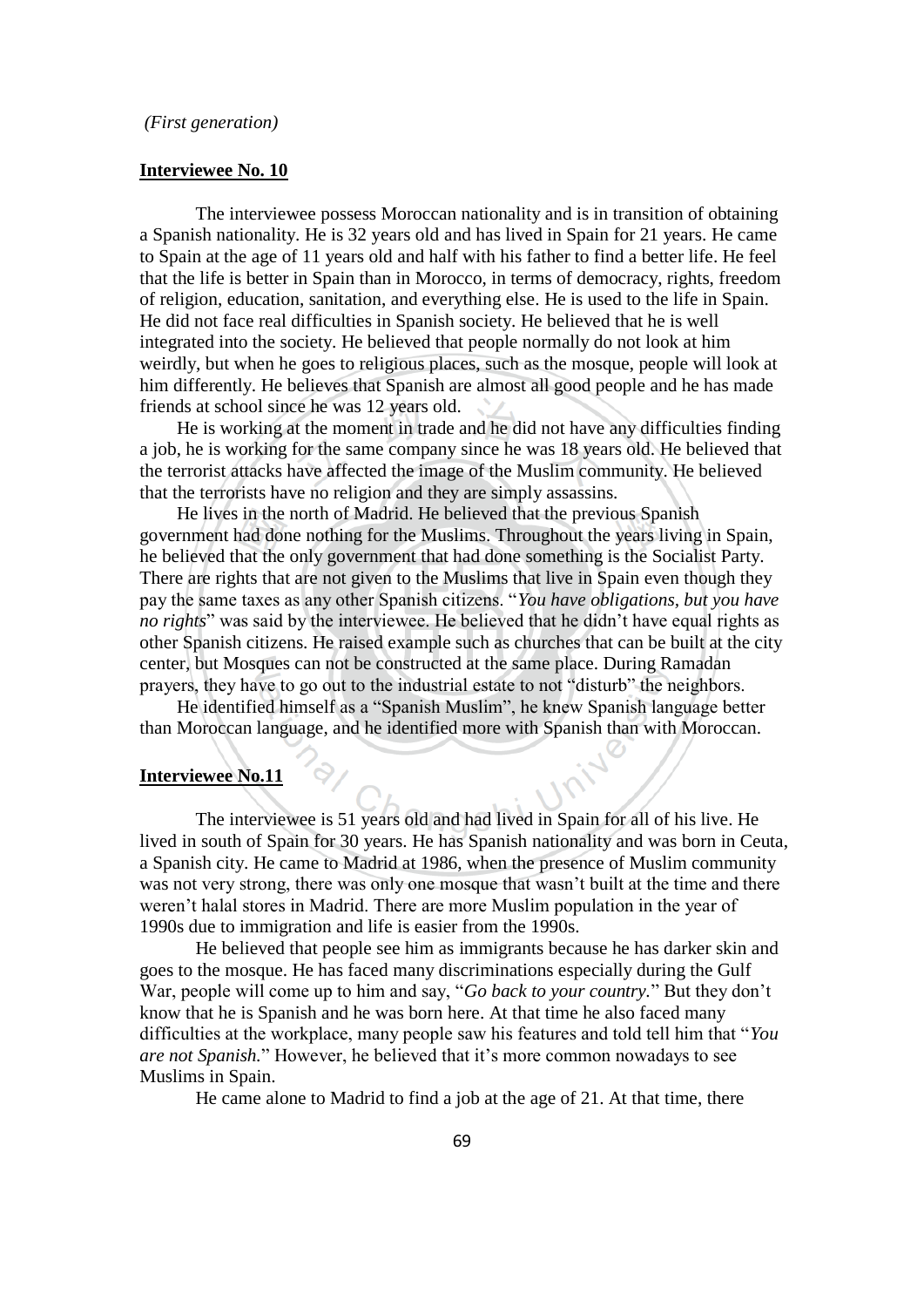were many job opportunities in Spain. He faced many difficulties with alimentation and mosques because there were none at the time. He had to sacrifice animals and divide them between him and other Muslims in order to eat meat with accordance to Islamic rituals. He faced more difficulties after 911 and 311 in Madrid. He had to shut down his restaurant because there were people vandalizing the restaurant due to the terrorist attack of 311. He personally believed that the Spanish society had matured throughout the years and he did not face many discrimination or ill treatment after the terrorist attacks. However he still believed the recent attacks has affected image of Islam.

There are many rights Muslims have in the Spanish constitution and law but were not implemented well, in fields like education, health care, cemeteries or construction of mosques. Many Muslims were not informed about their rights and thus were not able to take advantage of the existing laws. The Muslim commission was constituted of people that were not ready to defend their rights at the time. But he believed that the young generation is more prepared than himself or his parents. More Muslim children are entering in universities and associations and that will help build up the influences they have in the society.

In the south, where the Muslim population is larger in number, they have more interaction with the local government and society. Lastly, He identified himself more as Spanish, because he was born and raised in Spain.

## **Interviewee No. 12**

This interviewee is 42 years old and has only Moroccan nationality. He has stayed in Spain for around 17 years. He came with his family to Spain because he has brothers living there. He is currently unemployed and do not feel as well living in Spain as before because of the economic situation. He feels lost and do not know what to do. He has previously worked in many different jobs but now it's hard for him to find a job. He did not want to talk more about the issues of terrorism and the government policies. He thinks that there are good and bad people all over the world, and it is normal. He do not want to get involved with anything and cause any problems. He doesn't feel like Spanish, in his words, "*I am Moroccan, not Spanish. I will not turn into Spanish, this is clear.*"

## **Interviewee No. 13**

The interviewee is 49 years old and has lived in Spain for 25 years. He has both Spanish and Moroccan nationality. He came to Spain to study higher education and moved to Madrid in 1991. He came alone as a student in Spain, he wanted to go back to his country after he finished his studies, but he got married and then had a kid and the idea of going back to Morocco is put aside. Because of the birth of his child, he had to continue his studies while looking for a job. The idea of returning home is harder to be realized once the children were born and they did not have any problem in the society. But he is determined to go back home one day. In his words, "*…the desire of returning to my home country is chasing me, it follows, it's here. It's called like it, a dream. It's difficult to explain, I am very good here. For me it's my second*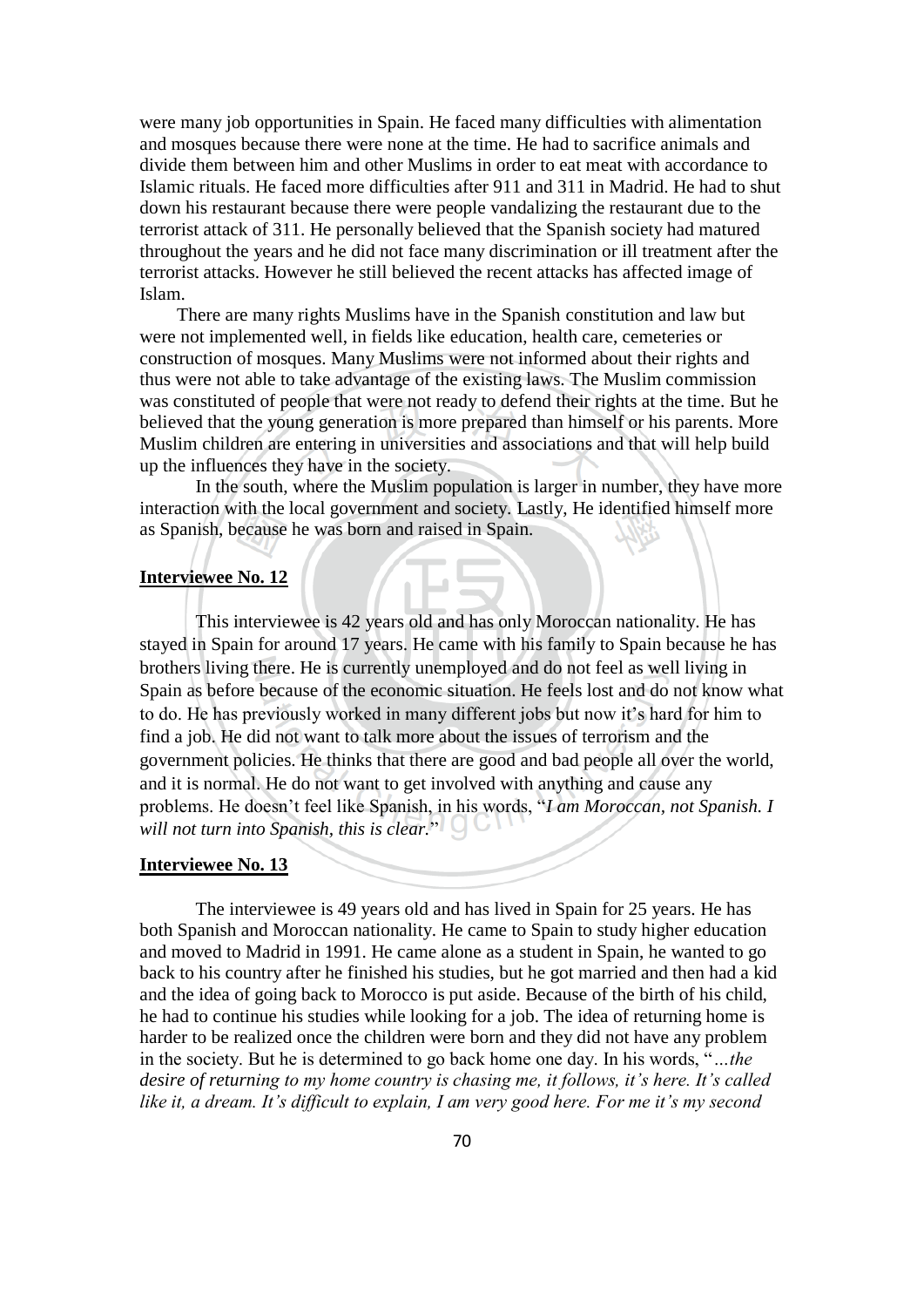*homeland, my second country. What happen is that there is some, there are some sensations that you have exclusively when you are in your country, including in your home country.*" He always go back to Morocco at least once every year, sometimes more times depending on the vacations.

He was raised in an international city, he had knowledges of different cultures and did not face many shocks because he already knew the Spanish culture. He also pointed out the importance of teaching his children about their cultures so they do not lose their cultural identities. He believed that the family is important. In his words, "*We can live, taking the best of this society, but without unlinking our origins.*"

He had fought many times during his stay in Spain because of the unequal treatments he received. He had been asked the question, "*Where did you learn to write?*", and "*How can you write Spanish without any mistakes?*" many times and it is an insult for him, he considered it as the most insulting remark that he can receive in his life.

He had talked about the different models of integration in society. France is more or less like assimilation and the UK is a more multicultural model. He believed that the UK recognize multicultural, the right to exist although you are very different, but you do not mess with others. He has been in UK and saw policemen with Hindu turban or a Muslim woman with hijab and there are no problem at all, the law do not prohibit it. In UK it's like you have your world and I have mine. You respect what is mine and I respect what is yours. He also believed that there are no perfect model of integration. If he has to choose between the two models, he would choose the Britannic one, where he has his own space, respect and rights.

He believed that the Spanish people have a degree of maturity nowadays, there are less attacks towards Muslims in the society whenever terrorist attacks occur and it shows the maturity of the society. However, terrorist attacks always affect the image of Muslim community. In fact, his own daughter suffer from discriminations because she wears the hijab.

He is working at a Muslim association that provides humanitarian aids. They have many different projects that helps people in need, whether it's natural disasters, wars or conflicts. It is a nongovernmental organization that gives out help to the towns and people. They have helped to sponsor orphans in the past and it is something that he wanted and feel passionate about.

He also mentioned the 1992 Agreement that recognized all the rights of different religions in Spain. The law is present and written to protect the freedom of religion. However it is not implemented effectively. It is not well implemented in the reality and it is sometimes fault from both the government and the Muslim community. The Muslim community should intervene more for the laws to be implemented and exercise their rights.

He identified himself as both Spanish and Moroccan. However, he cannot deny the feeling of his first homeland, which is Morocco. As he mentioned, "*I feel Moroccan, I feel Arab, I feel like a Muslim and that is who I am. I feel that identity is something changeable, something dynamic and I acquired other identity, the Spanish nationality.* " For him, the identity of being Spanish and Moroccan is both valid for him, but the identity of Moroccan is something more, it gives him the emotion and feeling that no other country or nationality can give.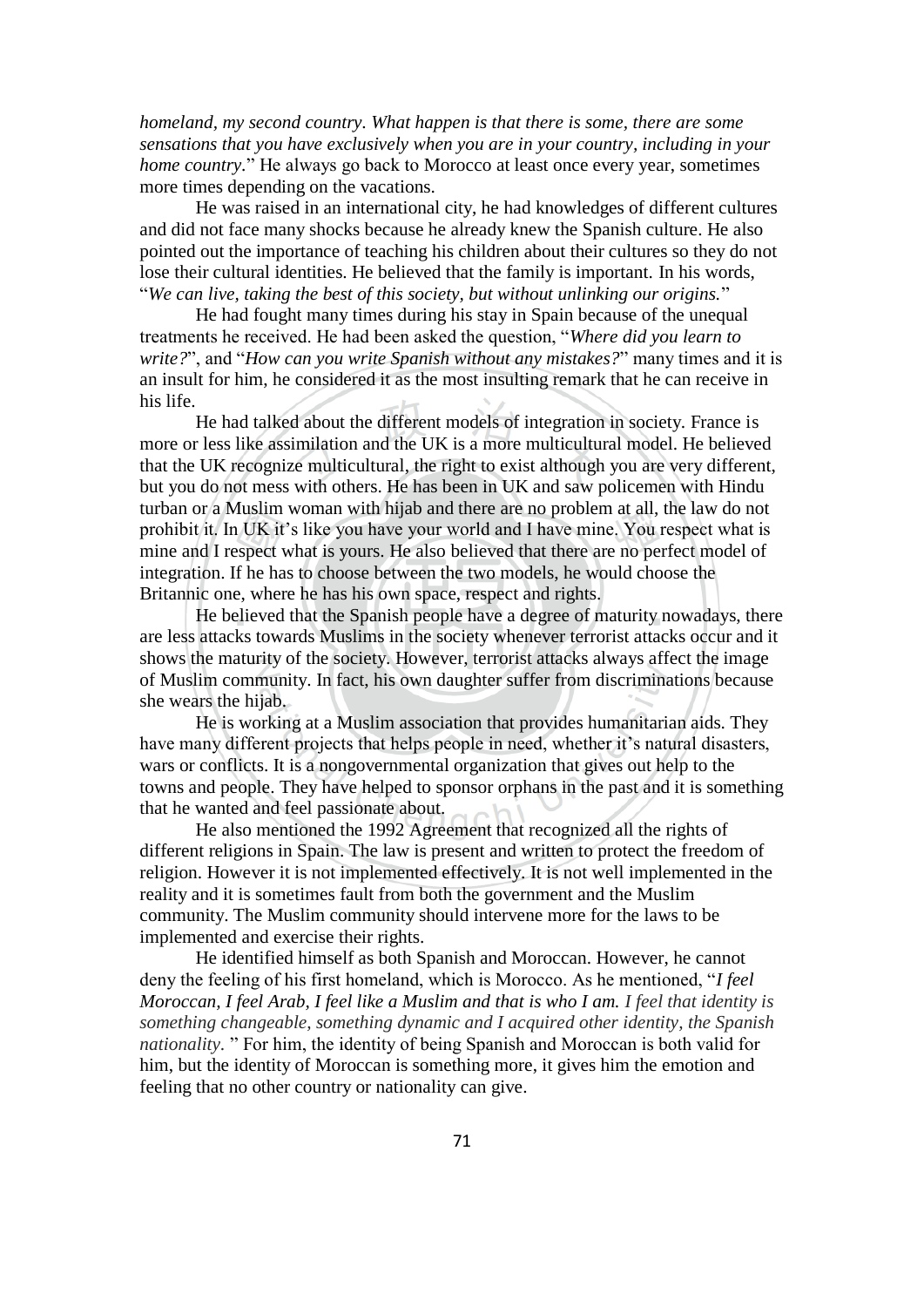## **Interviewee No.14**

The interviewee is 25 years old and have lived in Spain for around 16 years. She has Spanish nationality and her family is from Morocco originally. Her mom came to Spain first because her aunt was working in there. She is used living in Spain but she believes that Spanish people are not used to Muslims living in Spain because there is are great prejudices established and unfamiliarity towards Islam.

She believes that she is integrated, she has both Moroccan friends and Spanish friends. She hasn't faced any discrimination based on her race or religion in school because she doesn't wear the hijab. She sees the Spanish as people that are not so different to Moroccans. There are good and bad people all over the worlds and the problem is that there are unfamiliarity in both parts.

She has no problem adjusting herself in Spain or in Morocco. She has some difficulties in the society, but these incidents do not diminish the positive sides of the Spanish people in the society. She did not have any difficulties finding a job. She is open-minded and try to understand others. She identified herself as both Spanish and Moroccan.

She believed that she doesn't have to justify the acts of the crazy people (terrorists), and it is actually them that have to justify their actions. She doesn't see any relation between Islam and terrorism. These terrorists do not represent anything. She would go out to protest as a citizen, but not as a Muslim because she doesn't believe that she has to come out to protest as a Muslim just because of the terrorist attacks that were committed by people that believed themselves as Muslims.

She believed that there are a lot of things the Spanish government should do to help the Muslims in the society, not just for Muslims, but for everyone. The government can give out information, inform people, they should be careful of the word choices that they use within the government because sometimes they use words negatively towards Muslims. The government should help to provide halal food in the cafeteria at schools, let Muslim students learn about their religion.

At the end of the day, she believed that coexisting with the Spanish society is not that difficult, they just need time to get to know different cultures because there is an unfamiliarity present in the society.

hengchi<sup>.</sup>

#### **Interviewee No.15**

The interviewee is 50 years old and has lived in Spain for 30 years. She has Spanish nationality. She came alone to Spain to have a better life. She is used to the life in Spain after all these years but she was not used to the life in Spain at first. She didn't speak Spanish at first and she was working at houses that spoke French because she can speak French. She cannot find a job although she has a degree and knows three languages. She was not admitted to work in places because of her hijab, she cannot even work at a telephone operator where people will not see her face at all.

She has faced many discriminations and stereotypes just because she is wearing a hijab. People say "*You have to show your beauty…The religions is in your heart, why do you wear a hijab if you are very pretty*?" Many others also say, "*Oh my god, it's so hot!*" and making gestures when the temperature is high outside. She even considered moving to England because people do not look at her weirdly and her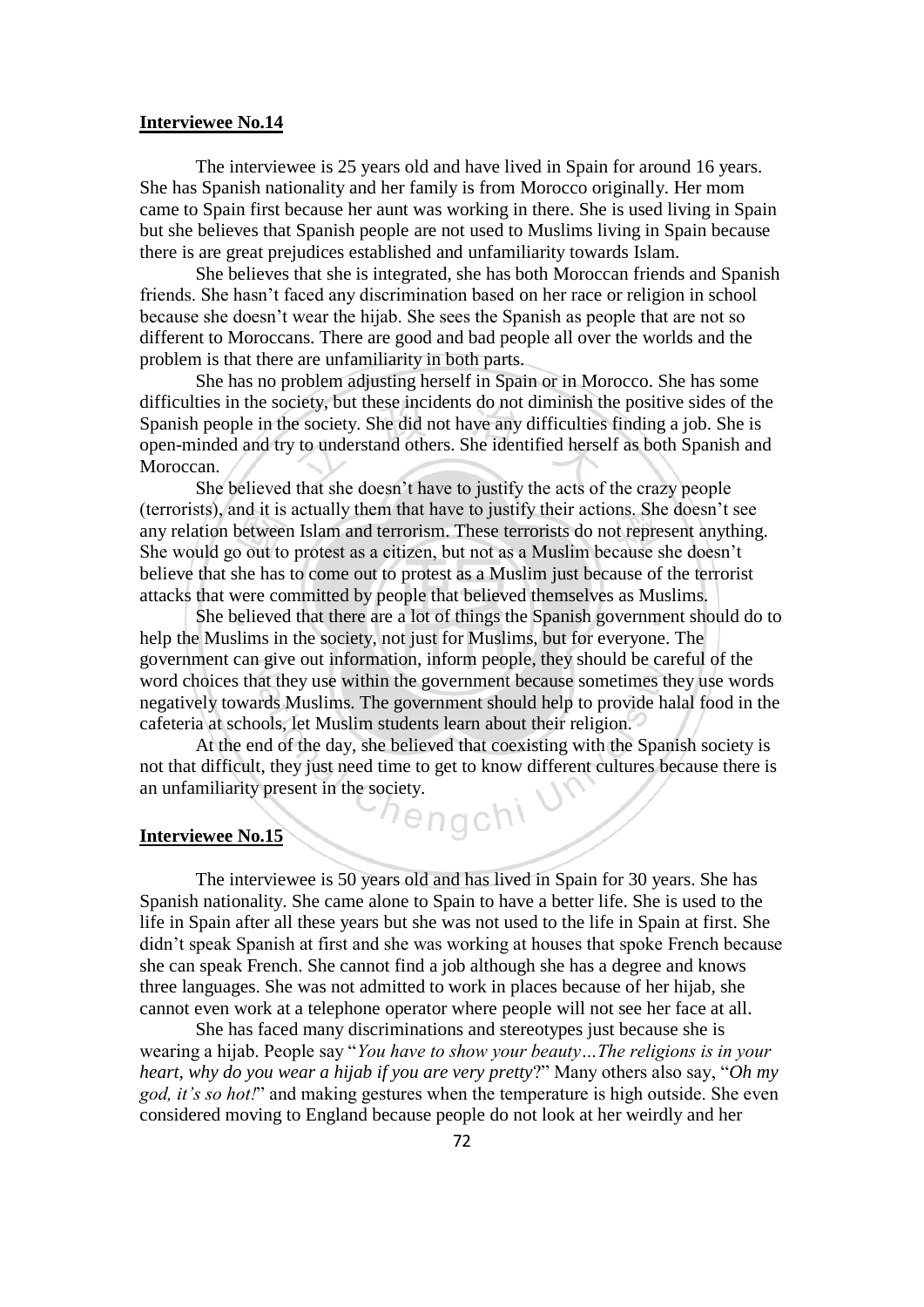family went to live in England. She likes England but she cannot go because she liked the weather in Spain.

She sees Spanish as people that are too open-minded, only want to have a good time, drink a lot and do not study a lot. She made a comparison between Morocco and Spain in terms with the education of learning foreign languages. Moroccan that are educated in school knows at least three languages growing up.

She believed the recent terrorist attacks have affected the vision and treatment that she receives. She doesn't believe that the government had done anything for the Muslims. In her words, "*There are many things, but no one talks about the immigrants. The immigrants, follow the Spanish and that's all.*" She believes that the government should listen to the immigrants to help them integrate better in the society. She has faced many injustice in the past just because she is a foreigner, they would not listen to what she had to say and believe the words of Spanish people, even though she has Spanish nationality. "*They call you Moors. The paper says you are Spanish and all, but it's only in the papers. The reality is another story.*"

She identified herself as Moroccan because she believed that she is not accepted in the society. They do not respect her of who she is. "*I don't feel like Spanish, I feel like Muslim, yes. But Spanish, never. Because they don't let me. The way they look at me hurt me. How can I be Spanish?*"

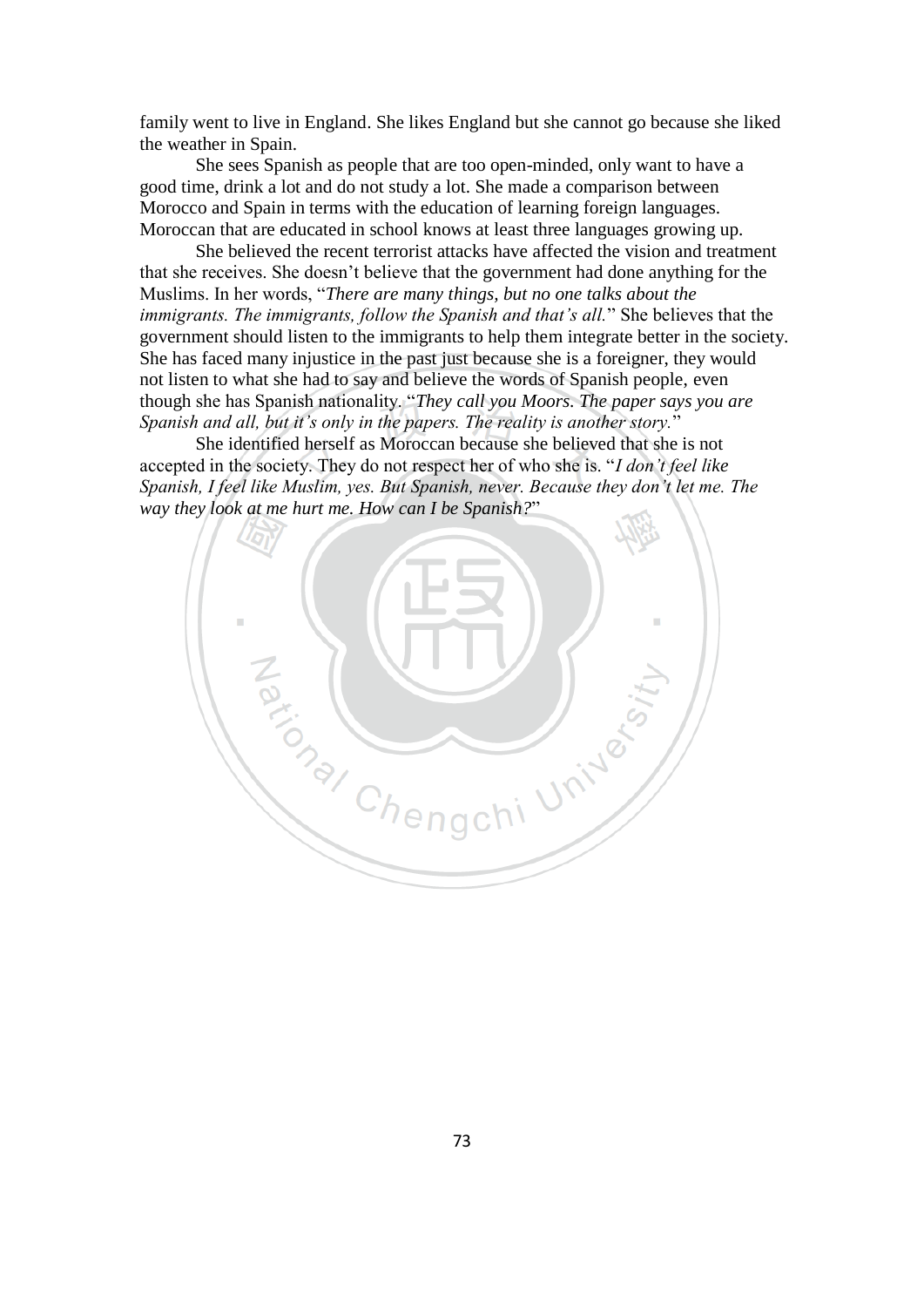# **Bibliography**

### **(English)**

# **Books**

"Islamophobia in Spain? Political Rhetoric Rather than a Social Fact." In

Islamophobia in Western Europe and North America Measuring and

Explaining Individual Attitudes., edited by Marc Helbling, by Richard Zapata-

Barrero and Juan Díez-Nicólas. Hoboken: Taylor & Francis, 2012.

Meer, Nasar. Citizenship, Identity and the Politics of Multiculturalism-The Rise of Muslim Consciousness. Palgrave Macmillan, 2010.

Pickering, Michael. Stereotyping: The Politics of Representation. Houndmills, Basingstoke, Hampshire: Palgrave, 2001.

Wendt, Alexander. Social Theory of International Politics. Cambridge, U.K.: Cambridge University Press, 1999.

Zapata-Barrero, Ricardo. "The Muslim Community and Spanish Tradition-Maurophobia as a Fact, and Impartiality as a Desideratum." In Multiculturalism, Muslims and Citizenship-An European Approach. Routledge: Taylor and Fracis Group, 2006.

# **Journal Articles**

Arango, Joaquin. "Exceptional in Europe? Spain's Experience with Immigration and Integration." 2013. Accessed October 15, 2015.

> [http://www.migrationpolicy.org/research/exceptional-europe-spains](http://www.migrationpolicy.org/research/exceptional-europe-spains-experience-immigration-and-integration)[experience-immigration-and-integration.](http://www.migrationpolicy.org/research/exceptional-europe-spains-experience-immigration-and-integration)

Dietz, Gunther. "Frontier Hybridisation or Culture Clash? Transnational Migrant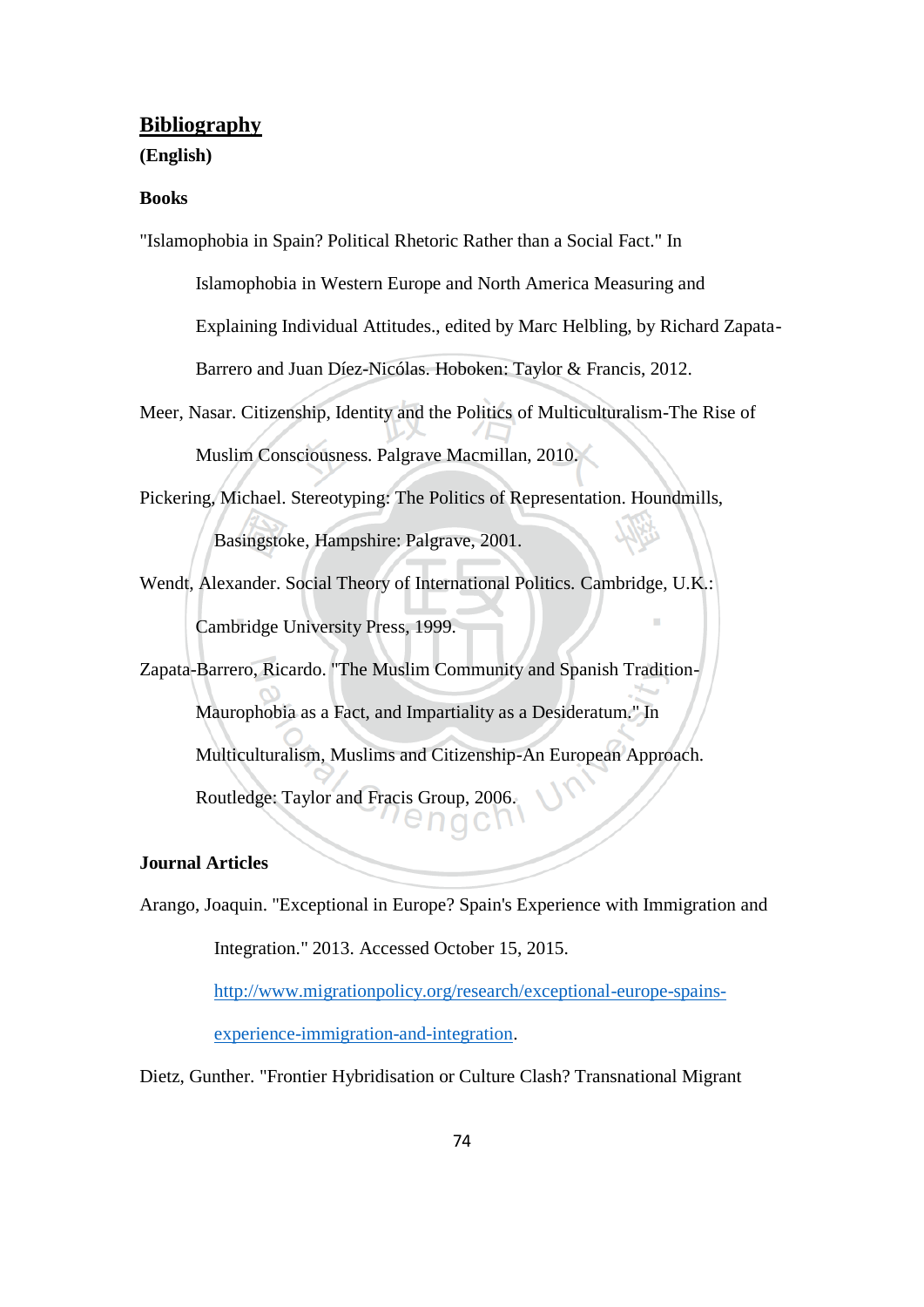Communities and Sub-national Identity Politics in Andalusia, Spain." Journal of Ethnic and Migration Studies 30, no. 6 (2004): 1087-112.

Empez Vidal, Núria. "Social Construction of Neglect: The Case of Unaccompanied Minors from Morocco to Spain." February 1, 2007. Accessed October 15,

2015. [http://www.demogr.mpg.de/papers/working/wp-2007-007.pdf.](http://www.demogr.mpg.de/papers/working/wp-2007-007.pdf)

Nachmani, Amikam. Europe and Its Muslim Minorities-Aspects of Conflict, Attempts at Accord. Sussex Academic Press, 2009.

Oxford Journals. Accessed June 28, 2016.

[http://www.oxfordjournals.org/our\\_journals/tropej/online/ce\\_ch14.pdf](http://www.oxfordjournals.org/our_journals/tropej/online/ce_ch14.pdf)

Sides, John, and Jack Citrin. European Opinion about Immigration: The Role of Identities, Interests and Information. Cambridge University Press, 2007.

# **Web sources**

"Jamal Zougam: Madrid Bomb Suspect." March 18, 2004. Accessed November 10,

2015. [http://news.bbc.co.uk/2/hi/europe/3515790.stm.](http://news.bbc.co.uk/2/hi/europe/3515790.stm)

"Population and Housing Censuses 2011." December 14, 2012. Accessed December

17, 2015. [http://www.ine.es/en/prensa/np756\\_en.pdf.](http://www.ine.es/en/prensa/np756_en.pdf)

"United Nations, Secretary-General, Ban Ki-moon, UN, Secretary, General." UN

News Center. October 3, 2013. Accessed December 3, 2015.

[http://www.un.org/sg/statements/index.asp?nid=7175.](http://www.un.org/sg/statements/index.asp?nid=7175)

# **(Spanish)**

"Ciudadanos De Otros Estados." Secretaría General De Inmigración Y Emigración.

Portal De La Inmigración. Accessed December 7, 2015.

[http://extranjeros.empleo.gob.es/es/InformacionInteres/InformacionProcedimi](http://extranjeros.empleo.gob.es/es/InformacionInteres/InformacionProcedimientos/Ciudadanosnocomunitarios/)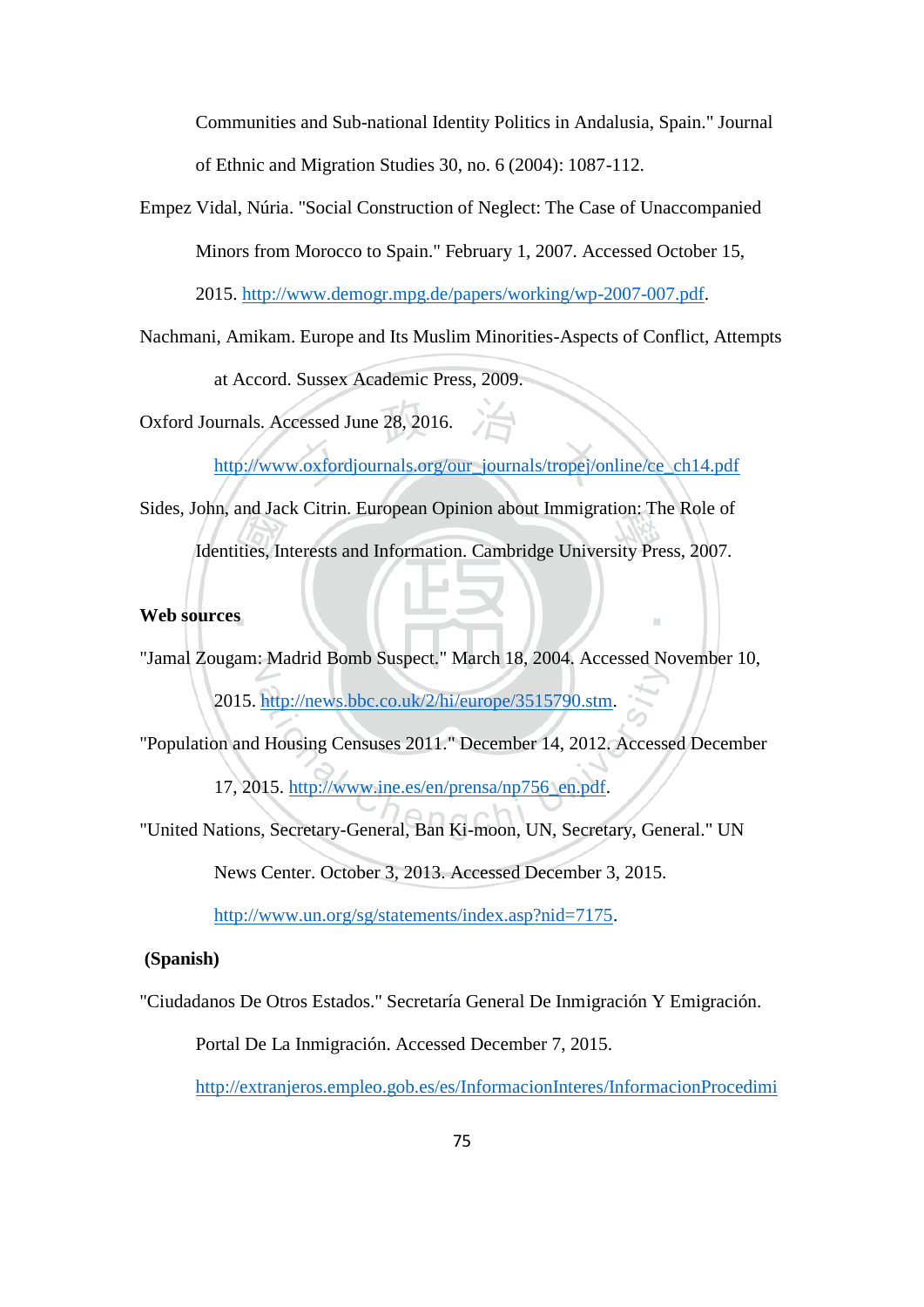[entos/Ciudadanosnocomunitarios/.](http://extranjeros.empleo.gob.es/es/InformacionInteres/InformacionProcedimientos/Ciudadanosnocomunitarios/)

"Concesiones De Nacionalidad Española Por Residencia." Secretaría General De

Inmigración Y Emigración. Portal De La Inmigración. Accessed December 7, 2015.

[http://extranjeros.empleo.gob.es/es/Estadisticas/operaciones/concesiones/inde](http://extranjeros.empleo.gob.es/es/Estadisticas/operaciones/concesiones/index.html) [x.html.](http://extranjeros.empleo.gob.es/es/Estadisticas/operaciones/concesiones/index.html)

"Ley 14/2013." Accessed December 1, 2015.

[http://extranjeros.empleo.gob.es/es/normativa/nacional/movilidad\\_internacion](http://extranjeros.empleo.gob.es/es/normativa/nacional/movilidad_internacional/documentos/Ley_14_2013_consolidada.pdf) [al/documentos/Ley\\_14\\_2013\\_consolidada.pdf.](http://extranjeros.empleo.gob.es/es/normativa/nacional/movilidad_internacional/documentos/Ley_14_2013_consolidada.pdf)

"Ley 19/2015, De 13 De Julio, De Medidas De Reforma Administrativa En El ámbito De La Administración De Justicia Y Del Registro Civil." 2015. Accessed December 17, 2015. [http://www.boe.es/diario\\_boe/txt.php?id=BOE-A-2015-](http://www.boe.es/diario_boe/txt.php?id=BOE-A-2015-7851) [7851.](http://www.boe.es/diario_boe/txt.php?id=BOE-A-2015-7851)

"Ley Orgánica 4/2000, De 11 De Enero, Sobre Derechos Y Libertades De Los Extranjeros En España Y Su Integración Social." Accessed December 1, 2015. http://www.exteriores.gob.es/Portal/es/ServiciosAlCiudadano/InformacionParaE xtranjeros/Documents/LEY ORGÁNICA 42000 DE 11 DE ENERO.pdf.

"Los Nuevos Exámenes Para Lograr La Nacionalidad Española: Leyes, Penélope Cruz Y Matemáticas - 20minutos.es." October 1, 2015. Accessed December 17, 2015.

[http://www.20minutos.es/noticia/2569207/0/examenes/nacionalidad/espanola/.](http://www.20minutos.es/noticia/2569207/0/examenes/nacionalidad/espanola/)

"Permisos De Residencia En España." Permisos De Residencia En España. Accessed December 1, 2015. [http://www.conpapeles.com/Permisos-de-residencia](http://www.conpapeles.com/Permisos-de-residencia-pag6.htm)[pag6.htm.](http://www.conpapeles.com/Permisos-de-residencia-pag6.htm)